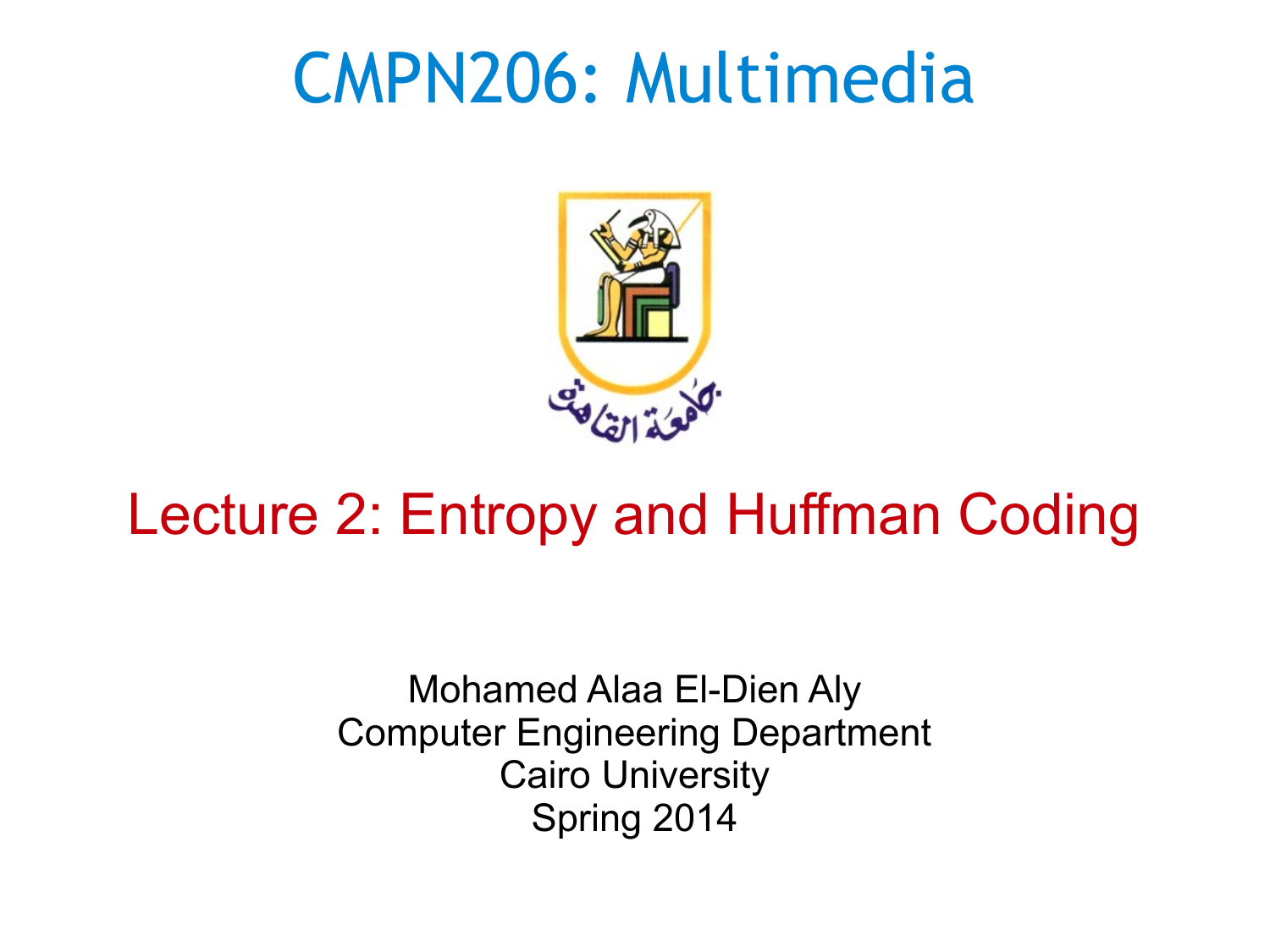## Agenda

- Compression
- Self Information and Entropy
- Coding and Prefix Codes
- Huffman Coding
- Applications

**Acknowledgments**: Most slides are adapted from Richard Ladner and from Li and Drew.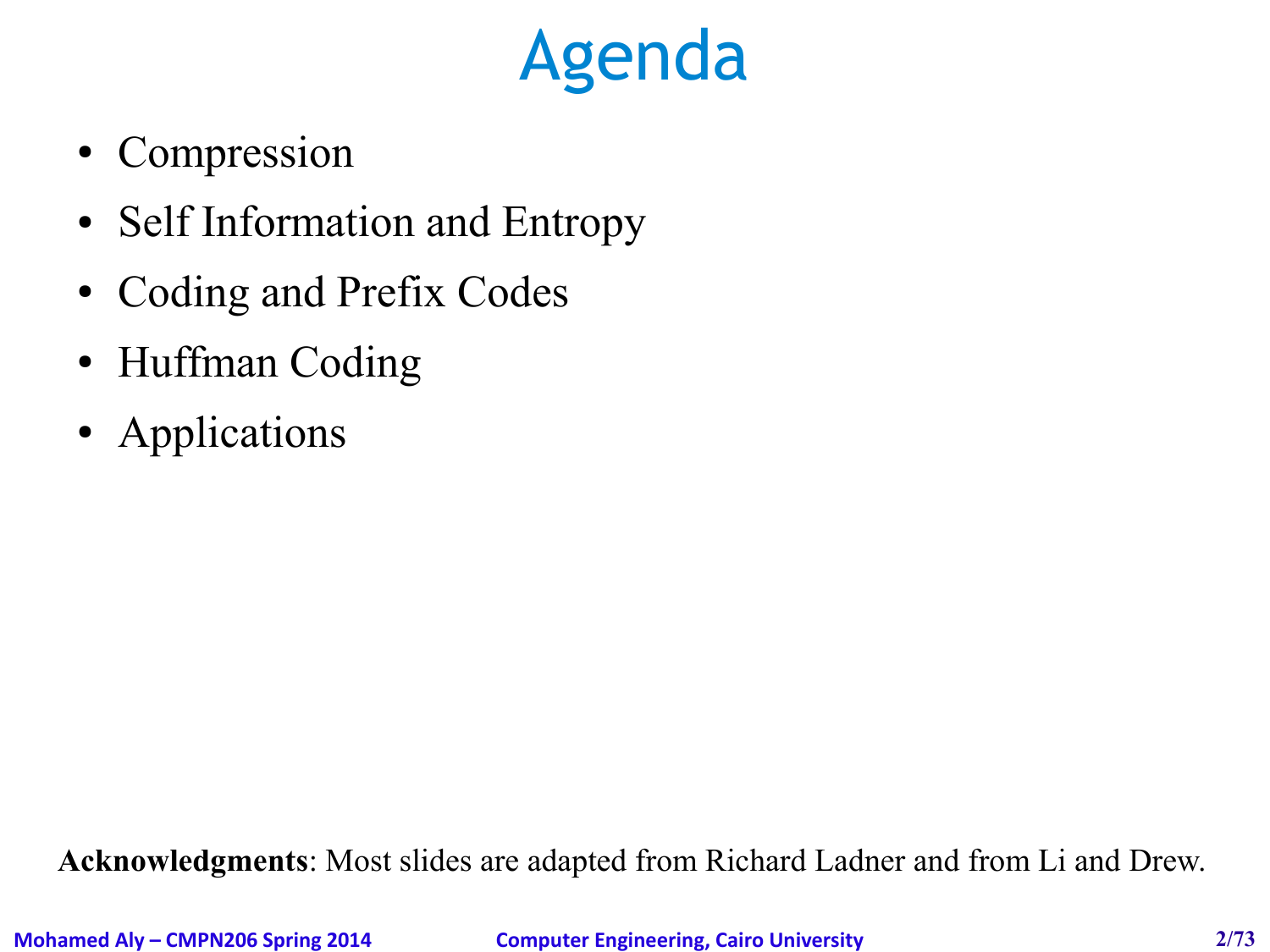### Compression

The process of coding that will effectively reduce the total number of *bits* needed to represent certain information.



Fig. 7.1: A General Data Compression Scheme.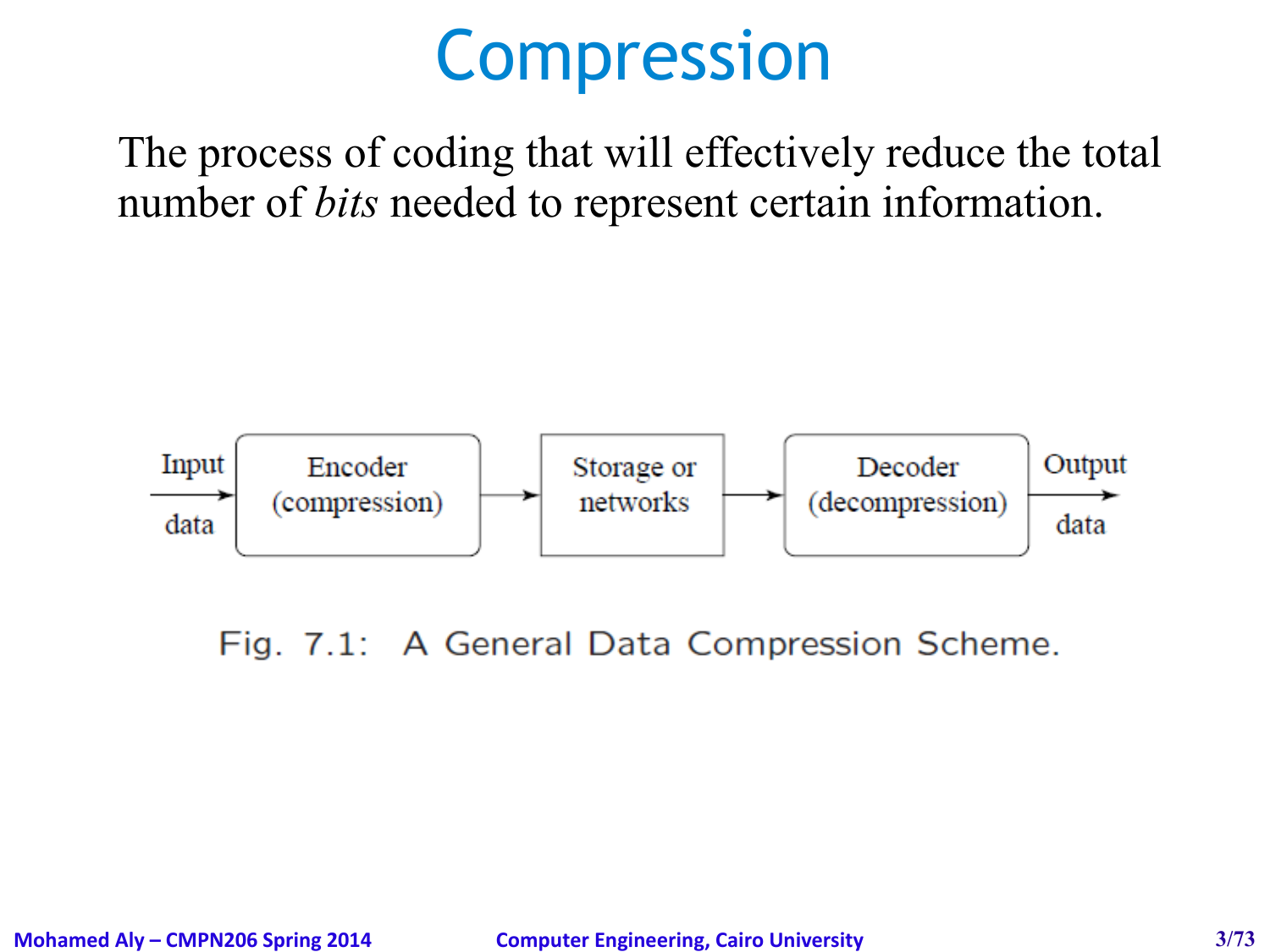#### Lossless vs. Lossy

- Lossless: no information loss in the compression and decompression process  $\hat{x} = x$
- Lossy: some information is lost in the compression and decompression process

 $\hat{x} \neq x$ 



Fig. 7.1: A General Data Compression Scheme.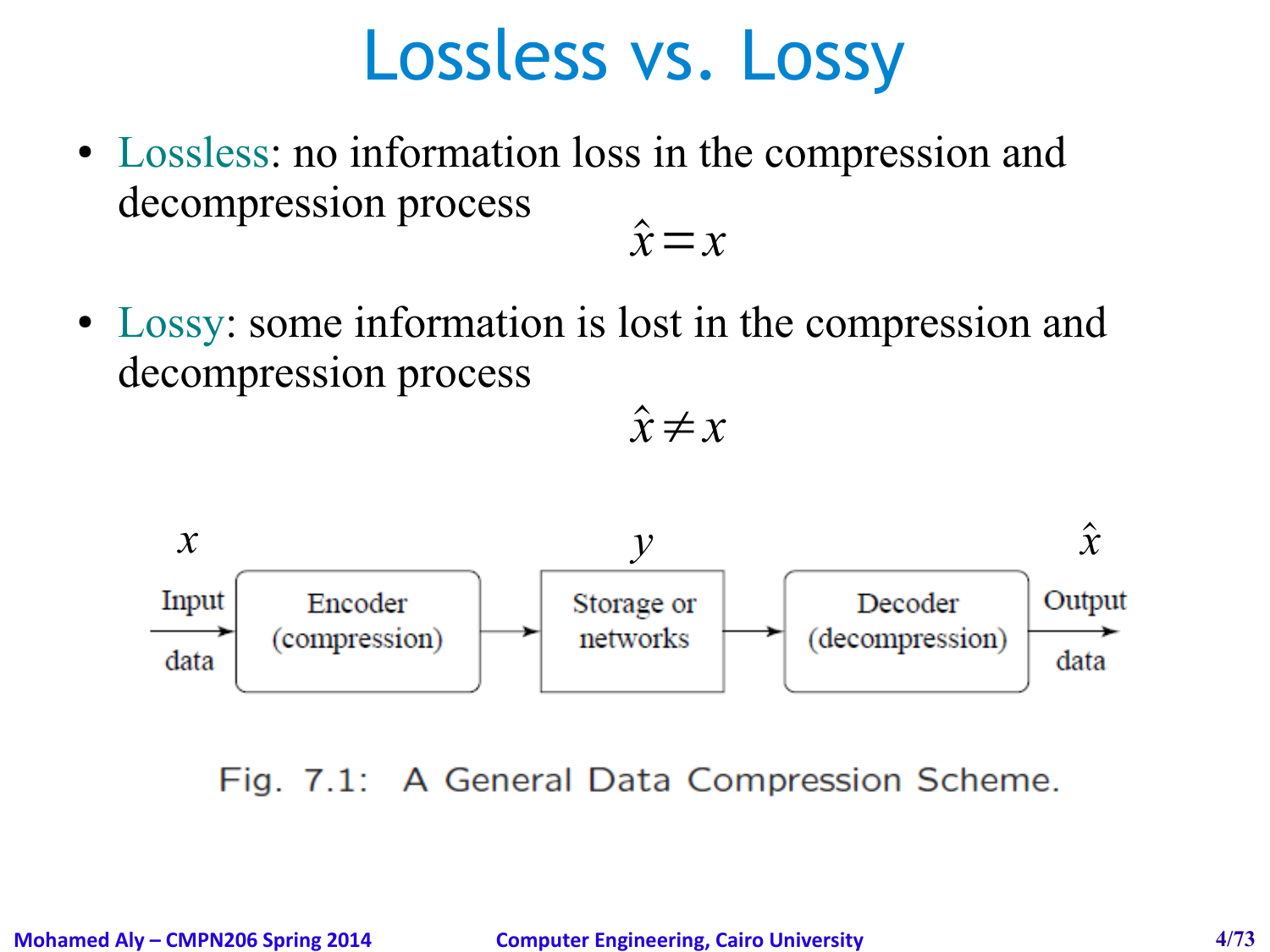## Compression Ratio

- Compression Ratio: ∣*x*∣ ∣*y*∣
	- | *x* | is the number of bits *before* compression | *y |* is the number of bits *after* compression
- Will focus first on *lossless* compression.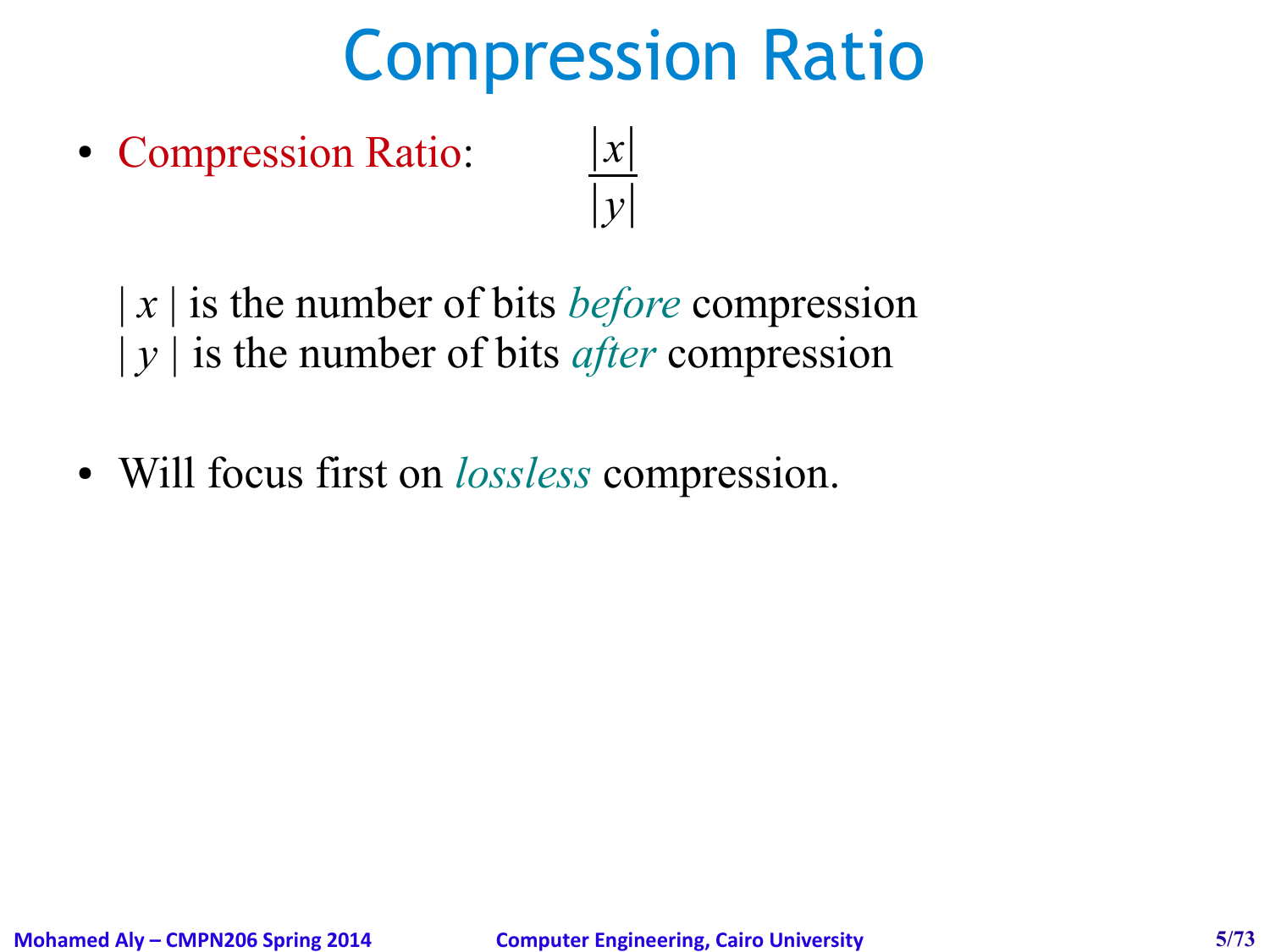## Why Compression?

- Save storage: less bits to store
- Reduce transmission bandwidth and time
- Progressive transmission: some techniques send the most important information first giving a low resolution version before receiving the full quality version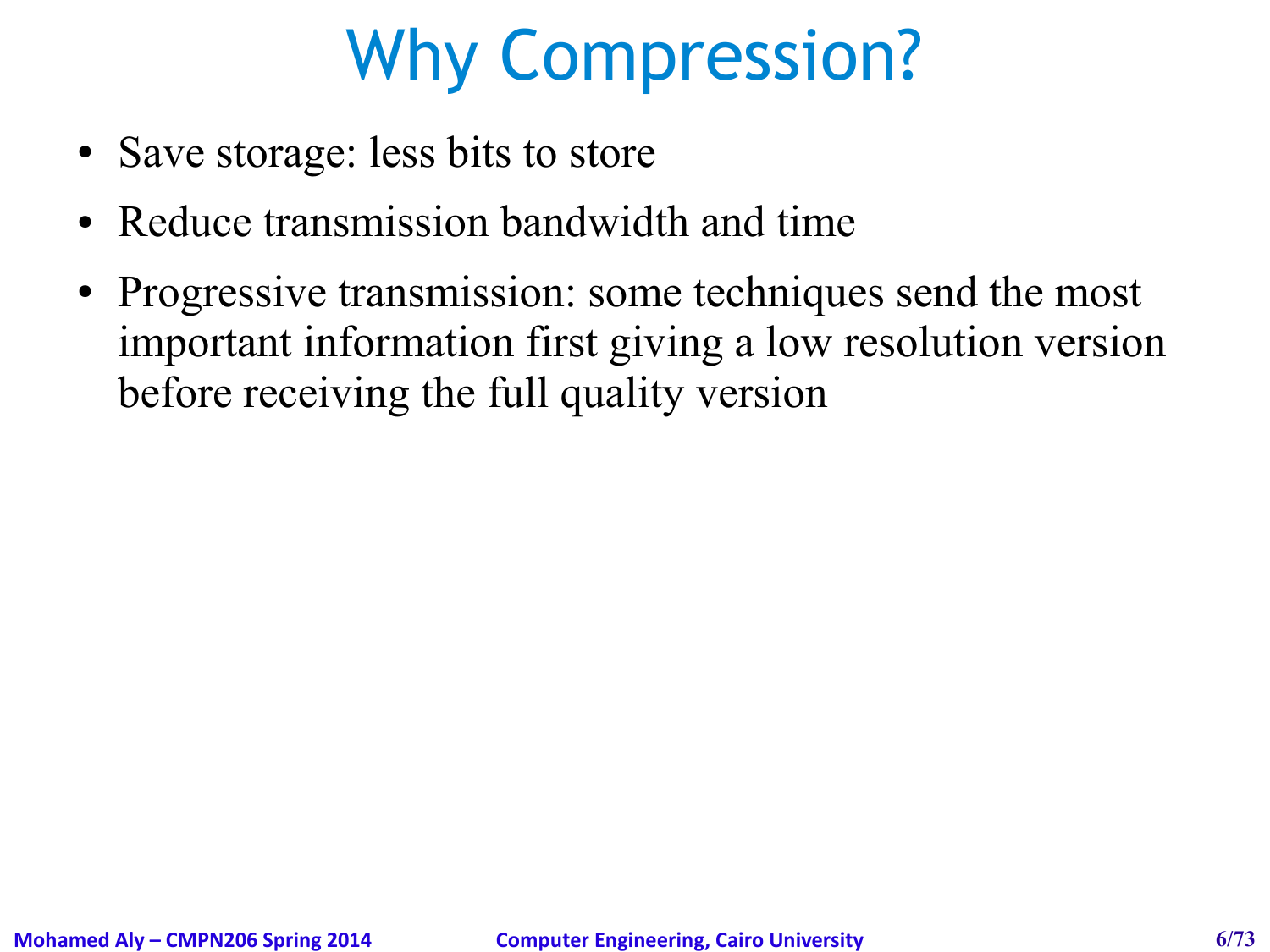## Lossless Compression

- No data loss: important for
	- text compression
	- binary files
	- databases
- Statistical techniques
	- Huffman coding
	- Arithmetic coding
- Dictionary Based techniques
	- LZW, LZ77
- Available in many standards
	- gzip, bkzip, GIF, Lossless JPEG … etc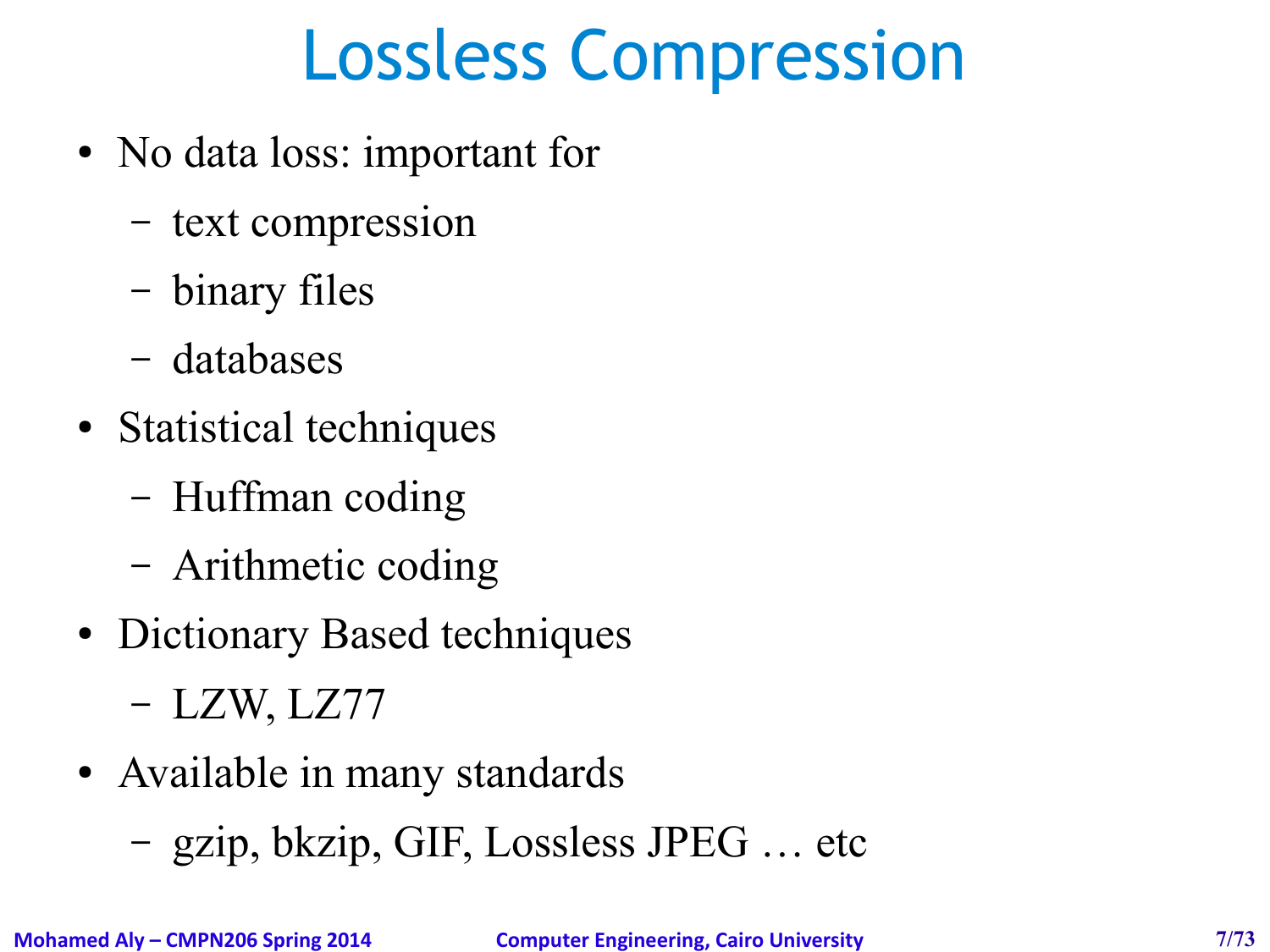## How is Compression Possible?

The keyword is: *Redundancy*

- There is more data than there is information
- Squeezing out the excess data results in compression
- Example:
	- The binary string 0000 0001 1111 0000 0000
	- How many bits does it take?
	- How can we compress that?
	- Using the idea of Run Length Coding, for example write how many consecutive zeros and ones we have: 7 5 8 which can be coded as: 111 101 1000
	- Compression ratio?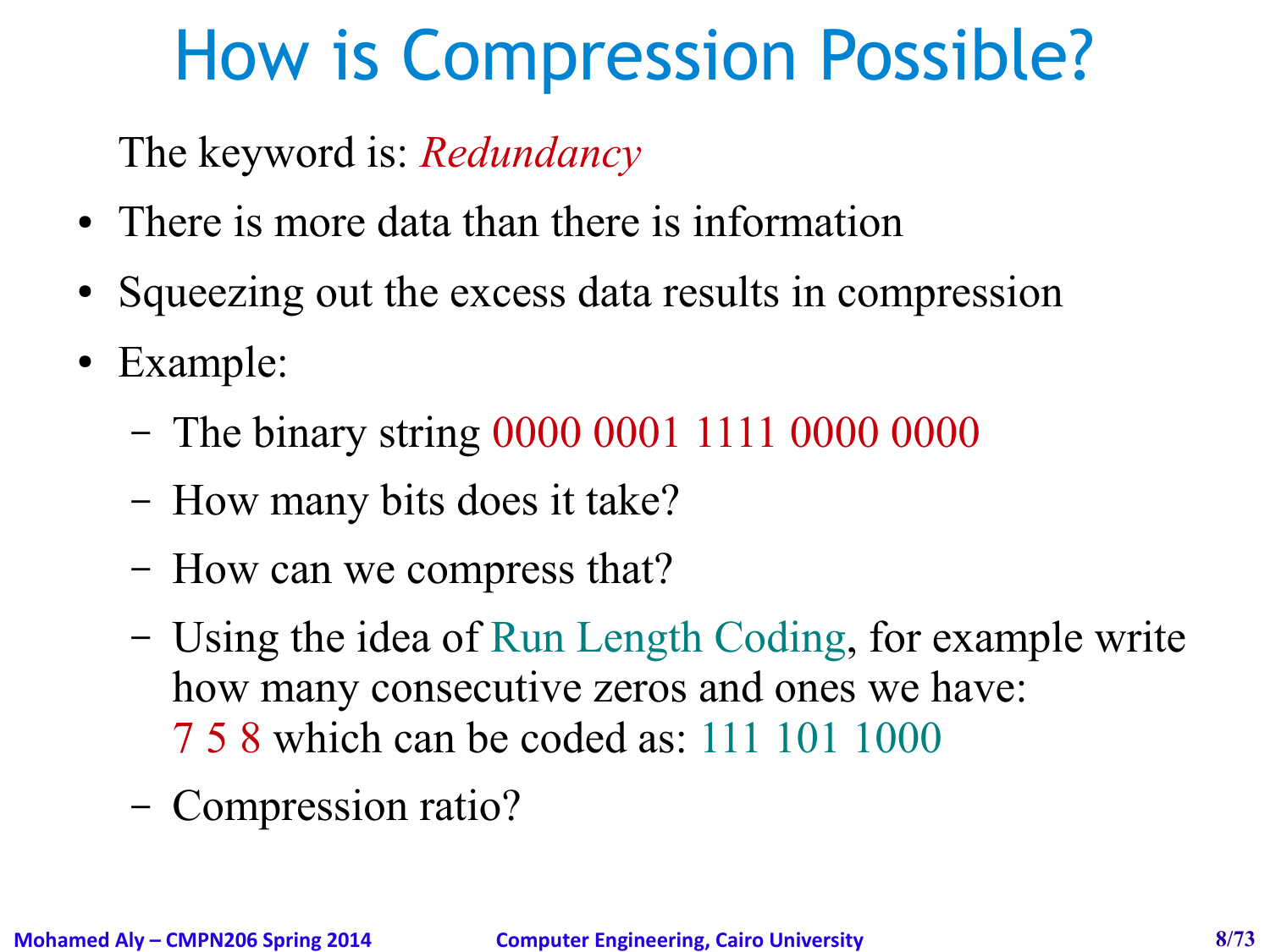## Digital Data

- Finite set of symbols  $S = \{a_1, a_2, ..., a_m\}$  called the alphabet where individual symbols are called letters
- Data represented as sequences (strings) of letters
- Example
	- $-S = \{a, b, c, d\}$
	- sequence = *abbcaabcdddcab*
- Another Example
	- *S =* set of ASCII symbols
	- sequence = "Hello Information Theory!"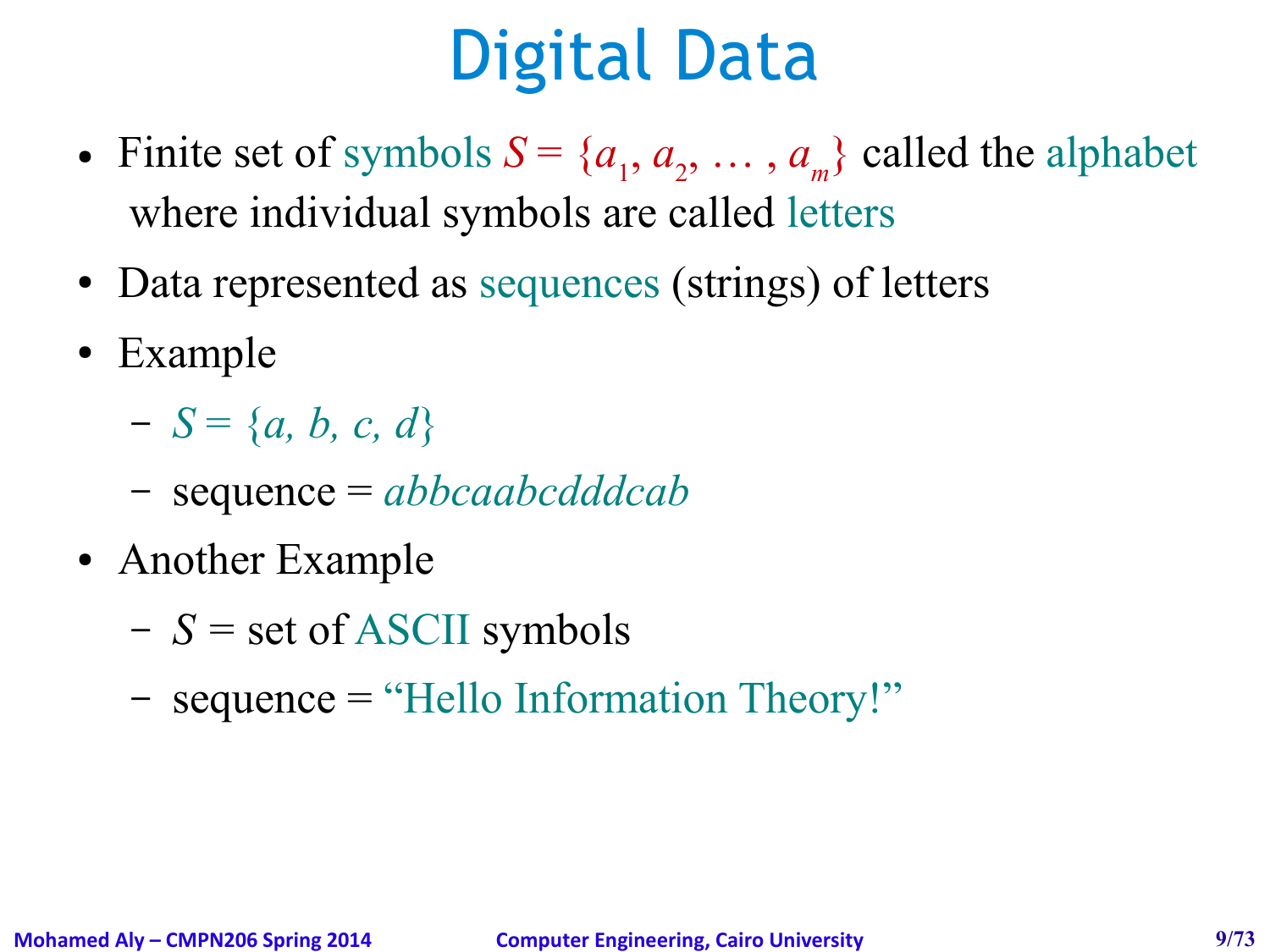# **Binary**

- $S = \{0, 1\}$
- Sequences are strings of 0's and 1's
- All digital information is represented using binary strings
- We can represent other alphabets using binary strings
- This is called *coding*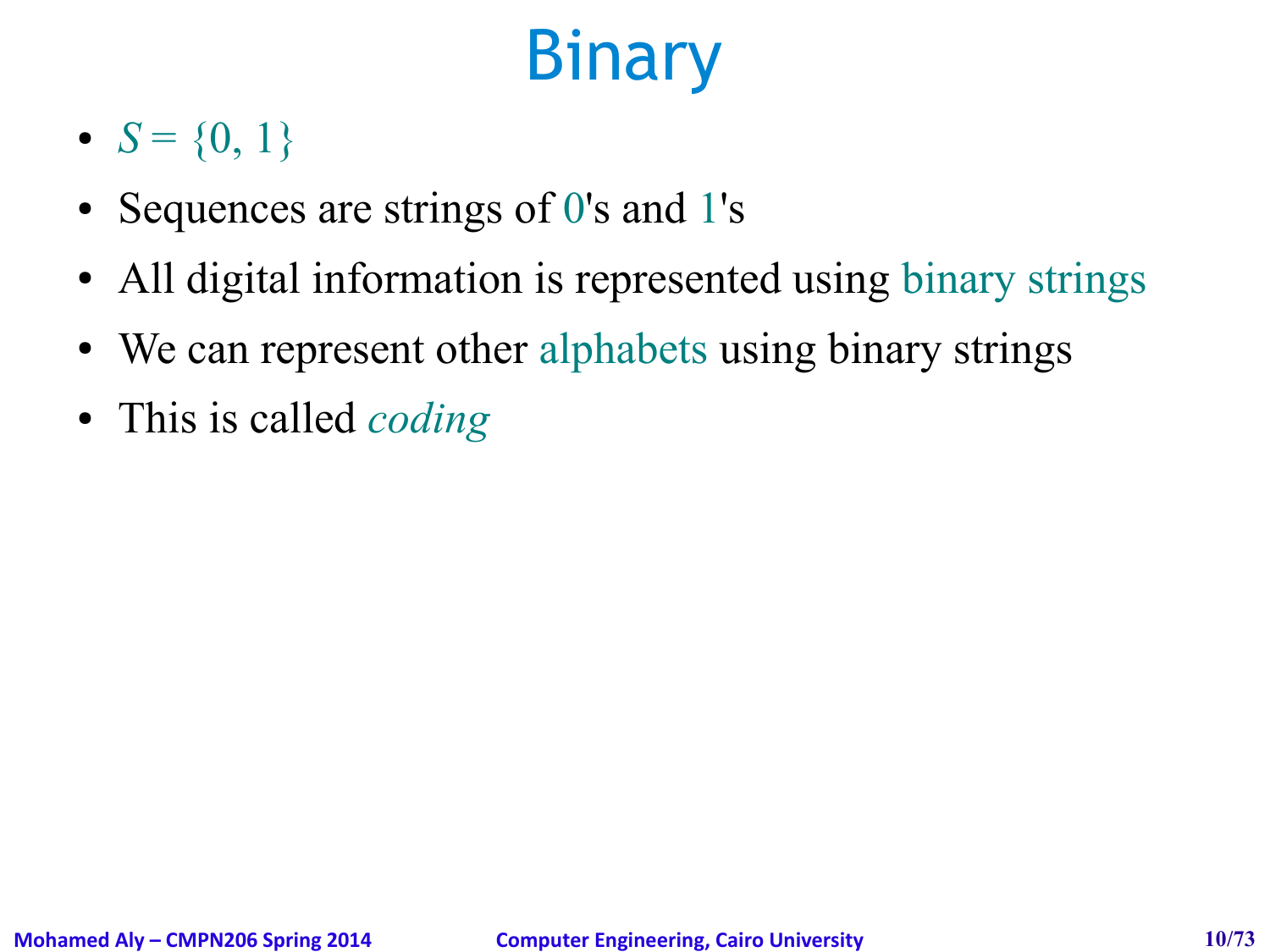# **Coding**

The assignment of *binary* sequences to letters of an alphabet

- The set of binary sequences is called a *code*
- The individual members are called *codewords*
- Example:

 $S = \{a, b, c, d\}$  has a this fixed-length representation

| symbol |            |  |  |
|--------|------------|--|--|
| binary | $\sqrt{2}$ |  |  |

- 2 bits per symbol
- How many bits per symbol are needed to represent an alphabet of *n* symbols in a fixed-length binary representation?  $\lceil \log_2 n \rceil$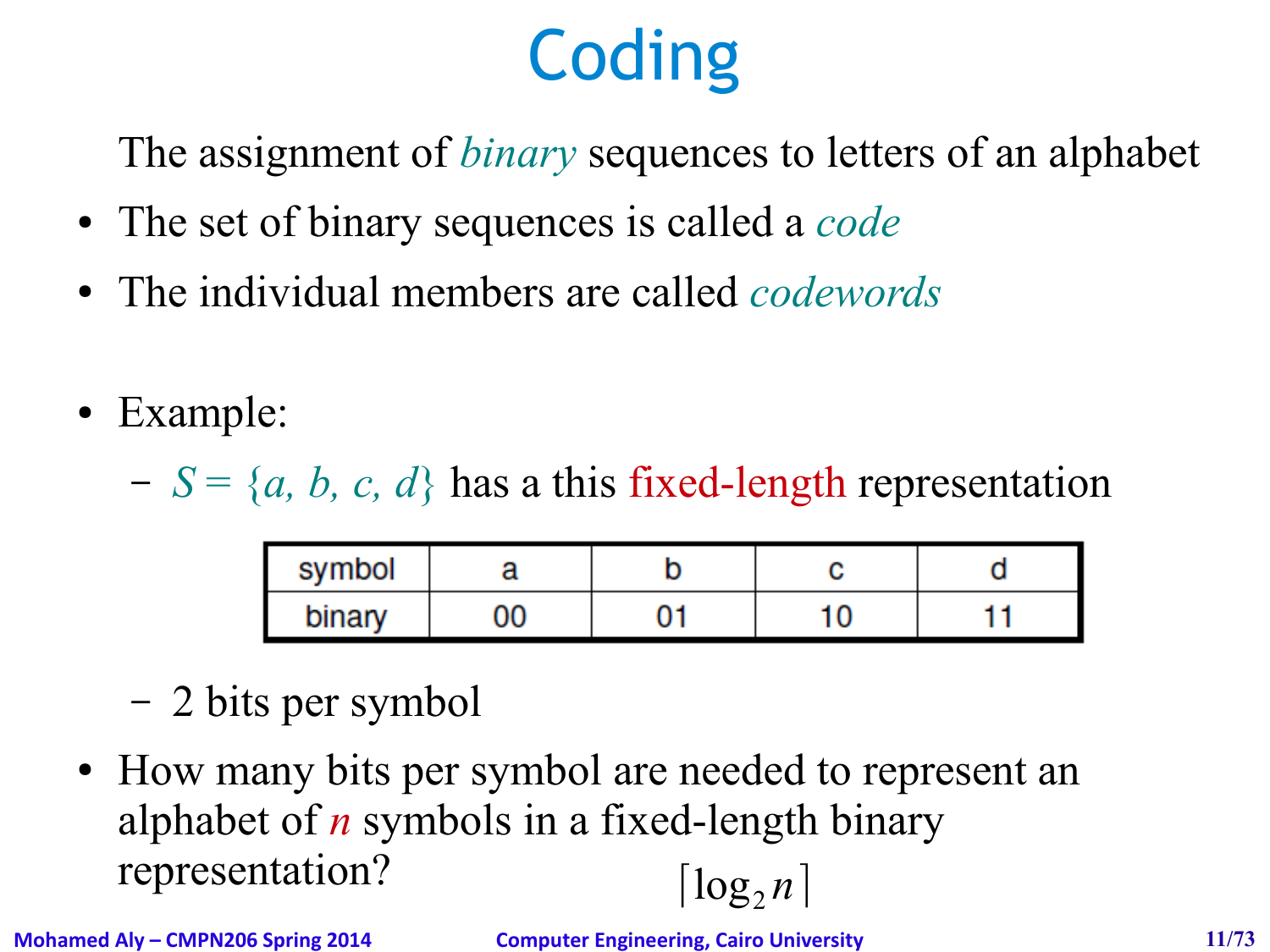## Information Theory

- Developed in the 1940's and 1950's by Claude Shannon
- Attempts to explain the limits of communication, especially the ultimate channel capacity and the ultimate compression rate
- Useful in many other fields e.g. computer science
- Quantifies the notion of *information* ( or *surprise*) in a mathematical way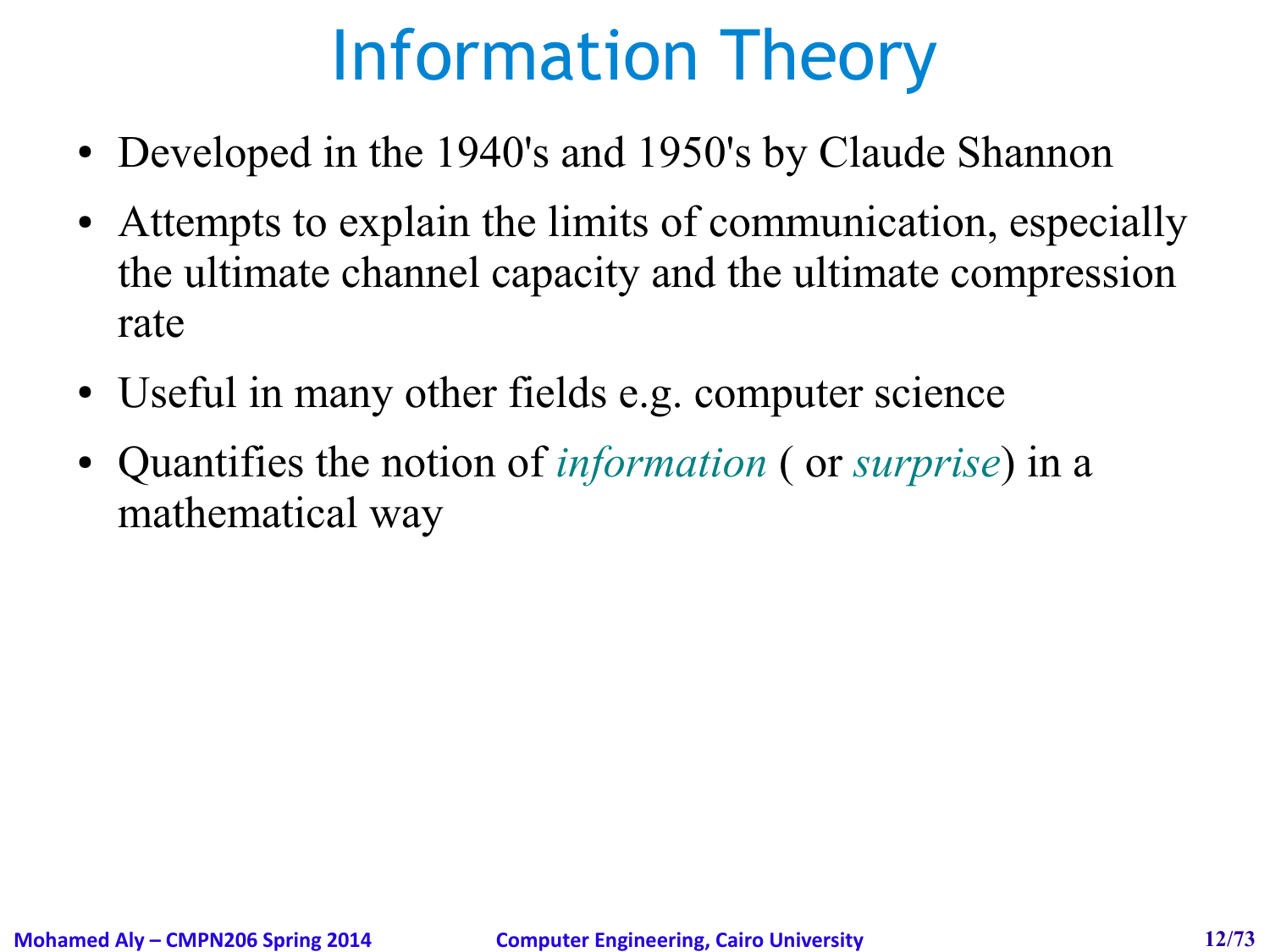## Self Information

- Suppose we have a *source* that emits symbols from an alphabet  $S = \{a_1, a_2, ..., a_m\}$
- Let  $P(a_i)$  = the probability of emitting symbol  $a_i$
- The self information for symbol  $a_i$  is defined as

$$
i(a_i) = \log_2 \frac{1}{P(a_i)} = -\log_2 P(a_i)
$$

and is measured in *bits*.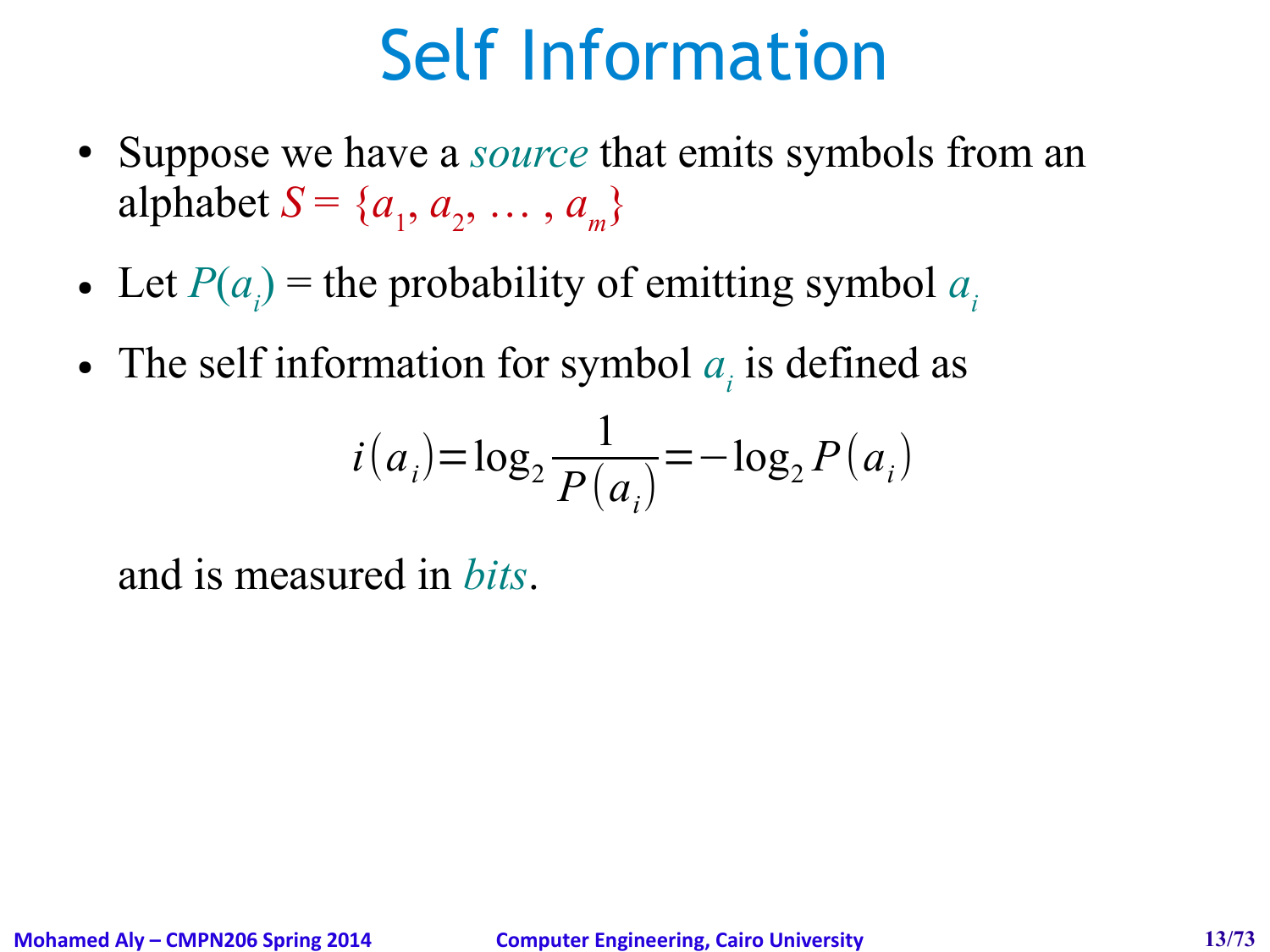## Self Information

• The self information for symbol  $a_i$  is defined as

$$
i(a_i) = \log_2 \frac{1}{P(a_i)} = -\log_2 P(a_i)
$$



**Mohamed Aly – CMPN206 Spring 2014 Computer Engineering, Cairo University 14/73**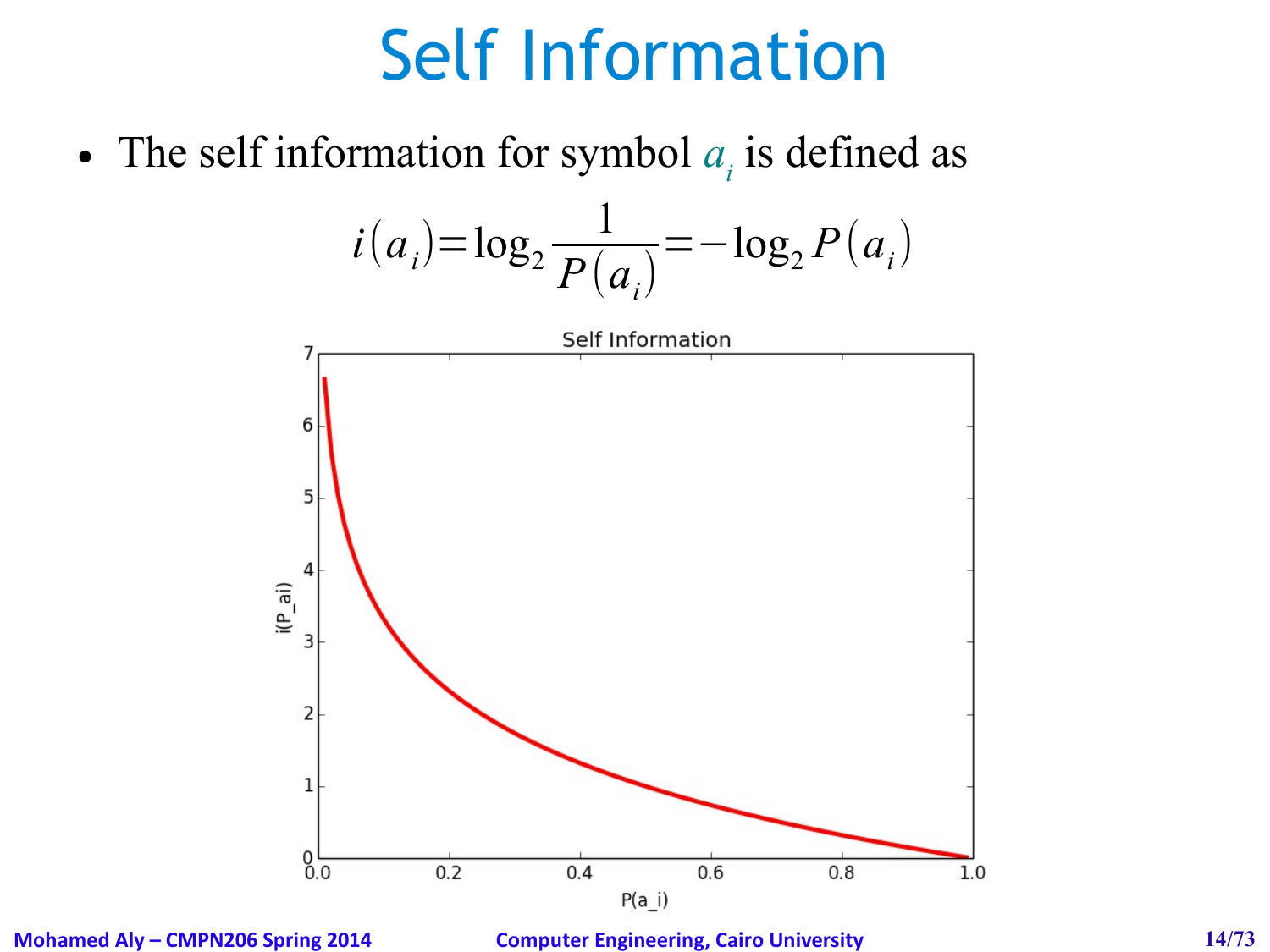## Properties of Self Information

- The information is *low* when  $P(a_i)$  is high i.e. frequent symbols have *less* information (less surprise)
- The information is *high* when  $P(a_i)$  is low i.e. rare symbols have *more* information (more surprise)



**Mohamed Aly – CMPN206 Spring 2014 Computer Engineering, Cairo University 15/73**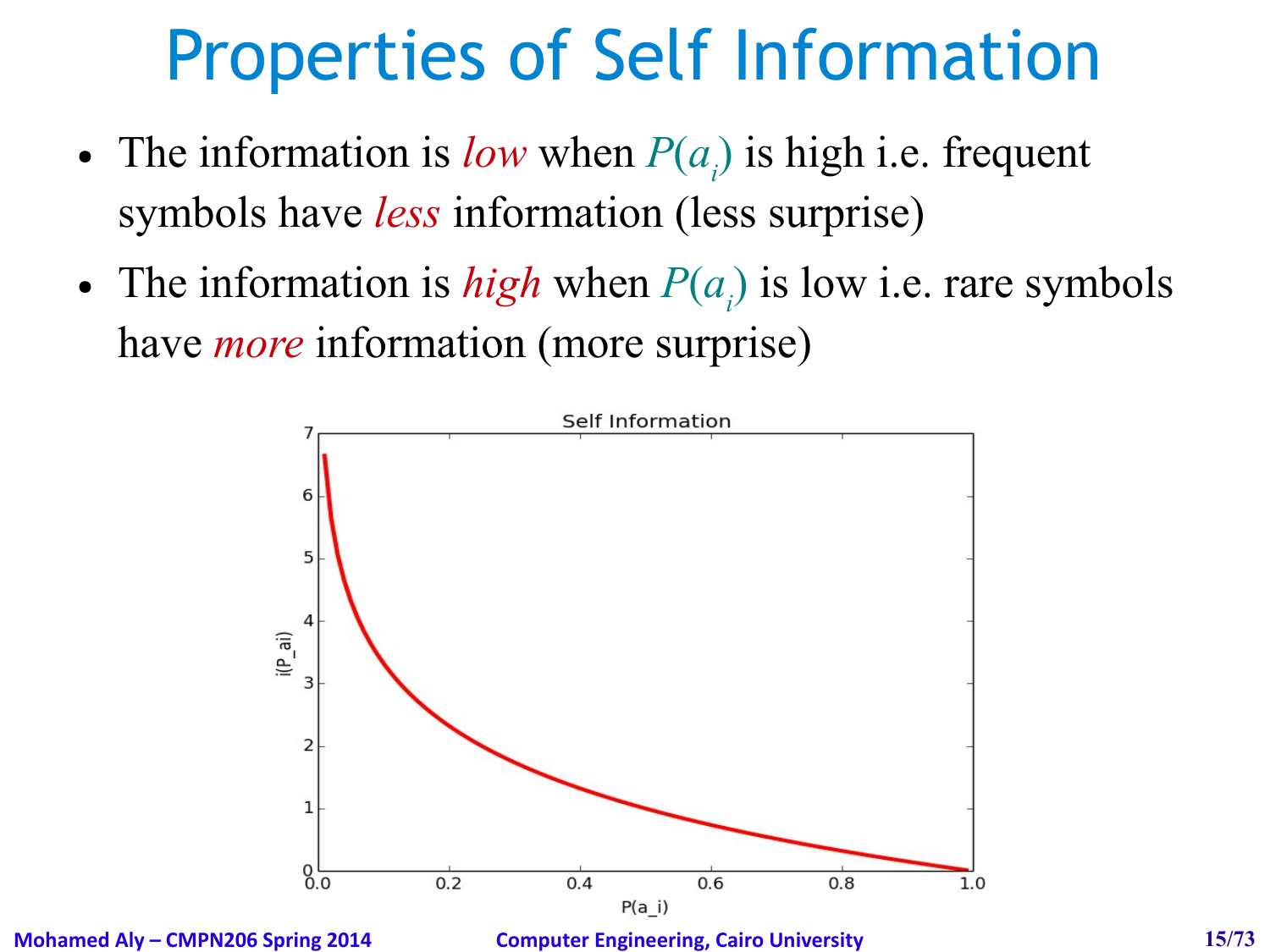### Properties of Self Information

• The self information contained in two independent symbols is the *sum* of their self information

$$
i(a_i a_j) = -\log_2 P(a_i a_j)
$$
  
=  $-\log_2 P(a_i) P(a_j)$   
=  $-\log_2 P(a_i) - \log_2 P(a_j)$   
=  $i(a_i) + i(a_j)$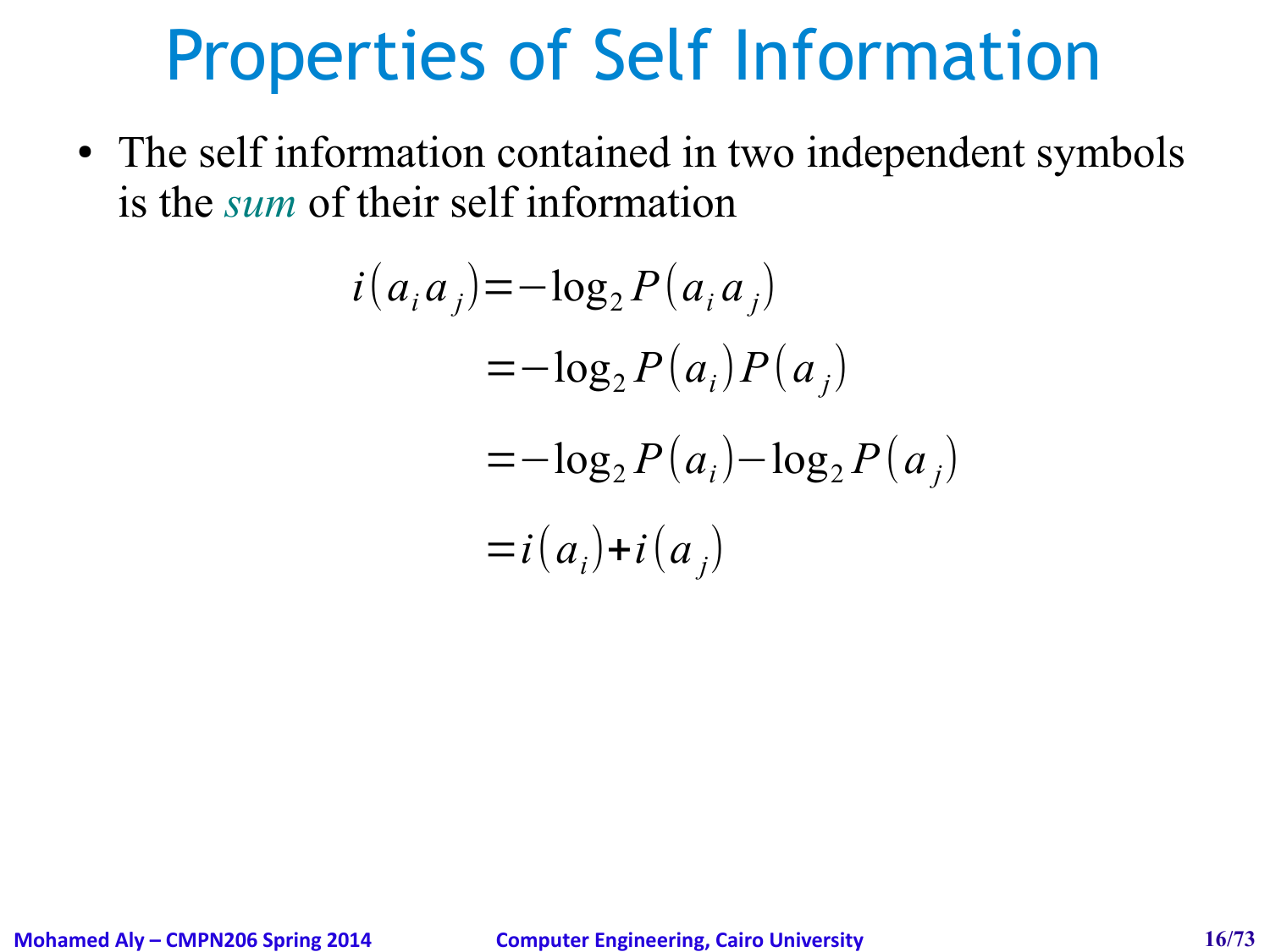#### Example

•  $S = \{a, b, c\}$  with  $P(a) = 1/8$ ,  $P(b) = 1/4$ ,  $P(c) = 5/8$ 

$$
- i(a) = log_2(8) = 3
$$

$$
- i(b) = log2(4) = 2
$$

$$
- i(c) = \log_2(8/5) = .678
$$

● Receiving *a* more information than *b* or *c* because it's the rarest

$$
i(a_i) = \log_2 \frac{1}{P(a_i)} = -\log_2 P(a_i)
$$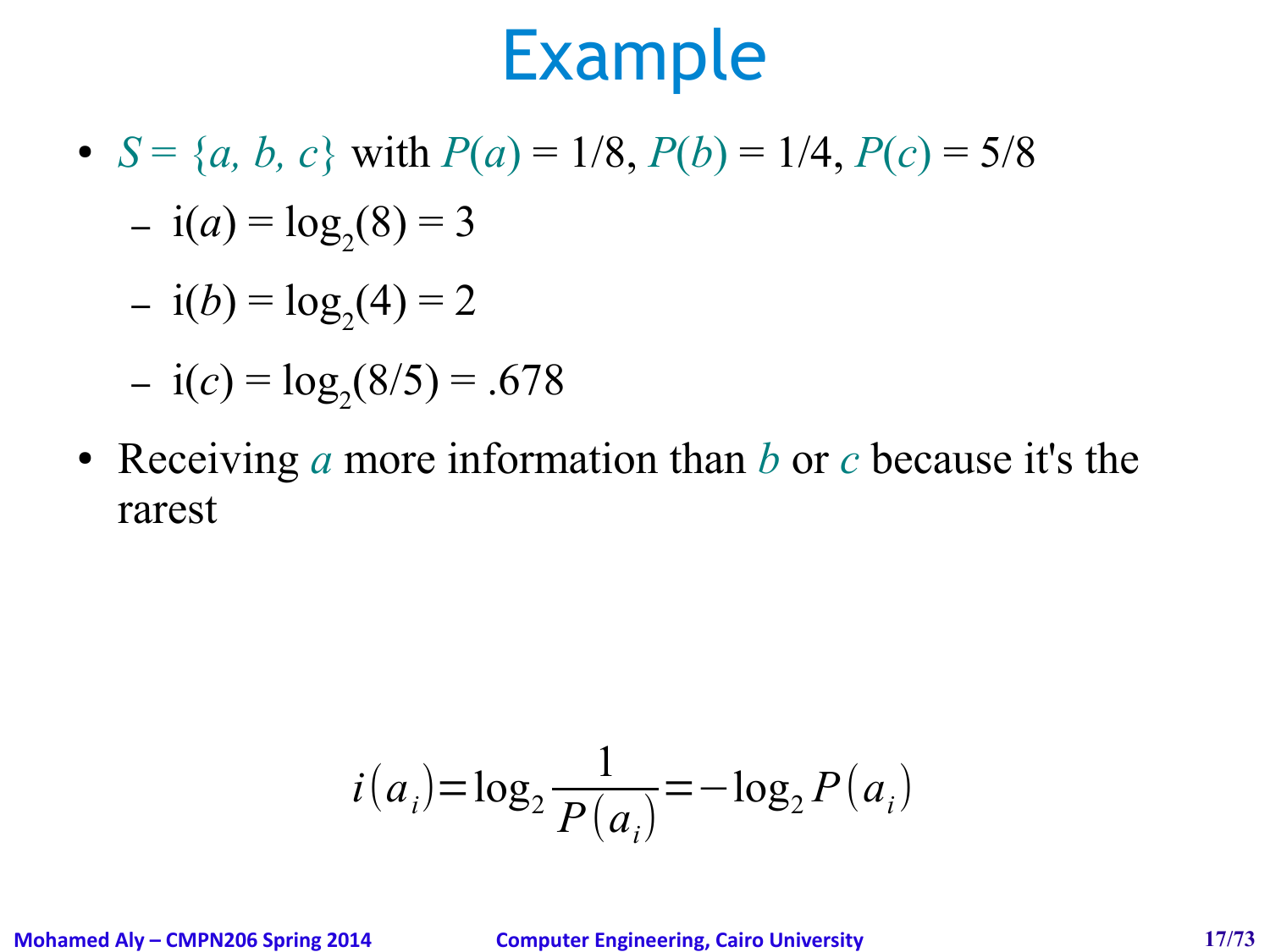## Entropy

• The entropy of an alphabet  $S = \{a_1, a_2, ..., a_m\}$  with probabilities *P*(*a<sup>i</sup>* ) is

$$
H = \sum_{i=1}^{m} P(a_i) \log_2 \frac{1}{P(a_i)} = -\sum_{i=1}^{m} P(a_i) \log_2 P(a_i)
$$

- *H* represents the average number of bits required to code up the symbols in the alphabet if we know their probabilities
- It represents the lower bound on the average number of bits required to code a symbol in this *source model* i.e. the best a lossless compression algorithm can do!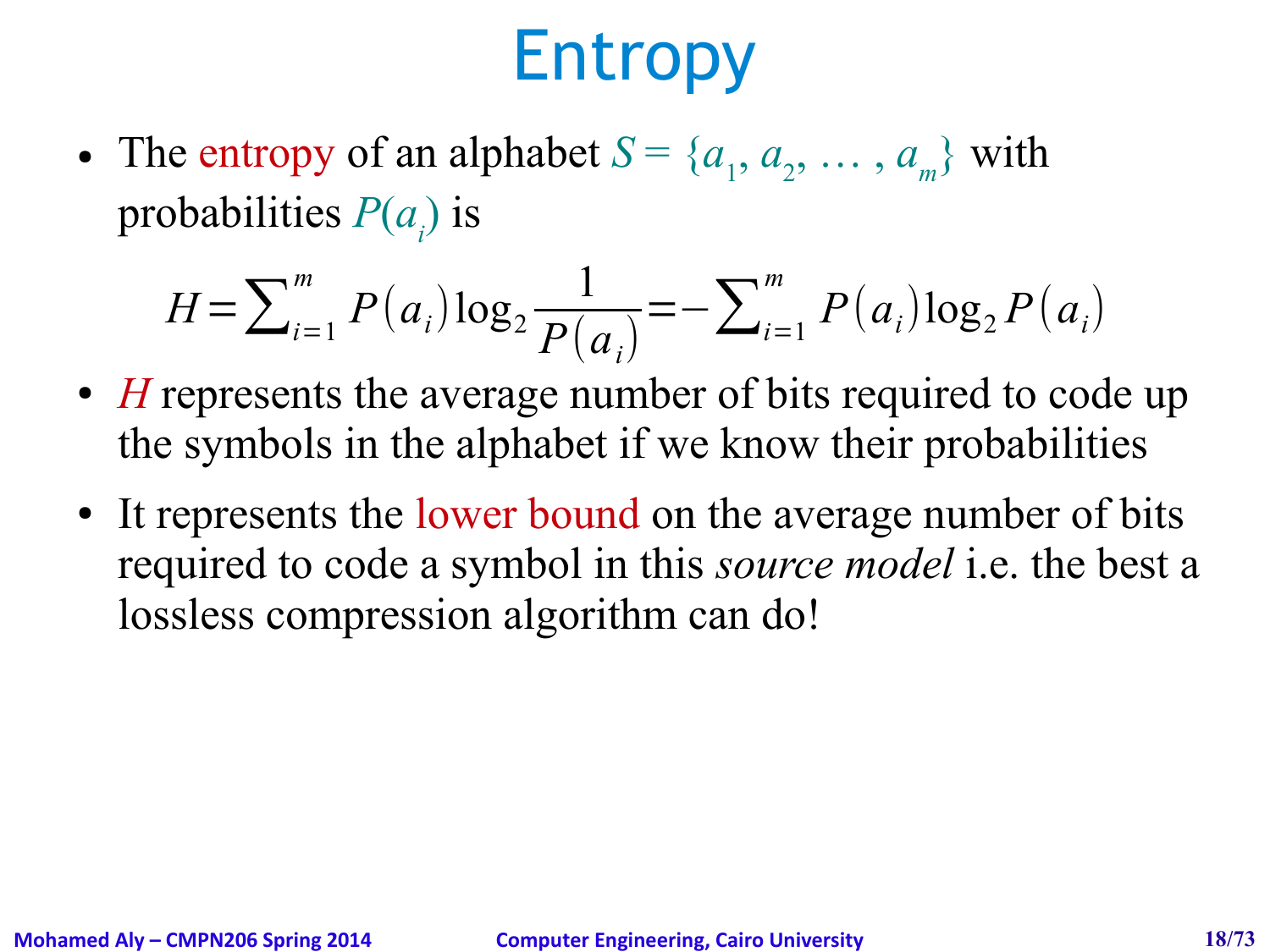### Example

- $S = \{a, b\}$  with  $P(a) = p$ ,  $P(b) = 1-p$  $H = -p \log_2(p) - (1-p) \log_2(1-p)$
- Maximum  $H = 1$  at  $p = 0.5$  (equally probable) and *zero* at  $p$  $= 0$  or 1 (no uncertainty)



**Mohamed Aly – CMPN206 Spring 2014 Computer Engineering, Cairo University 19/73**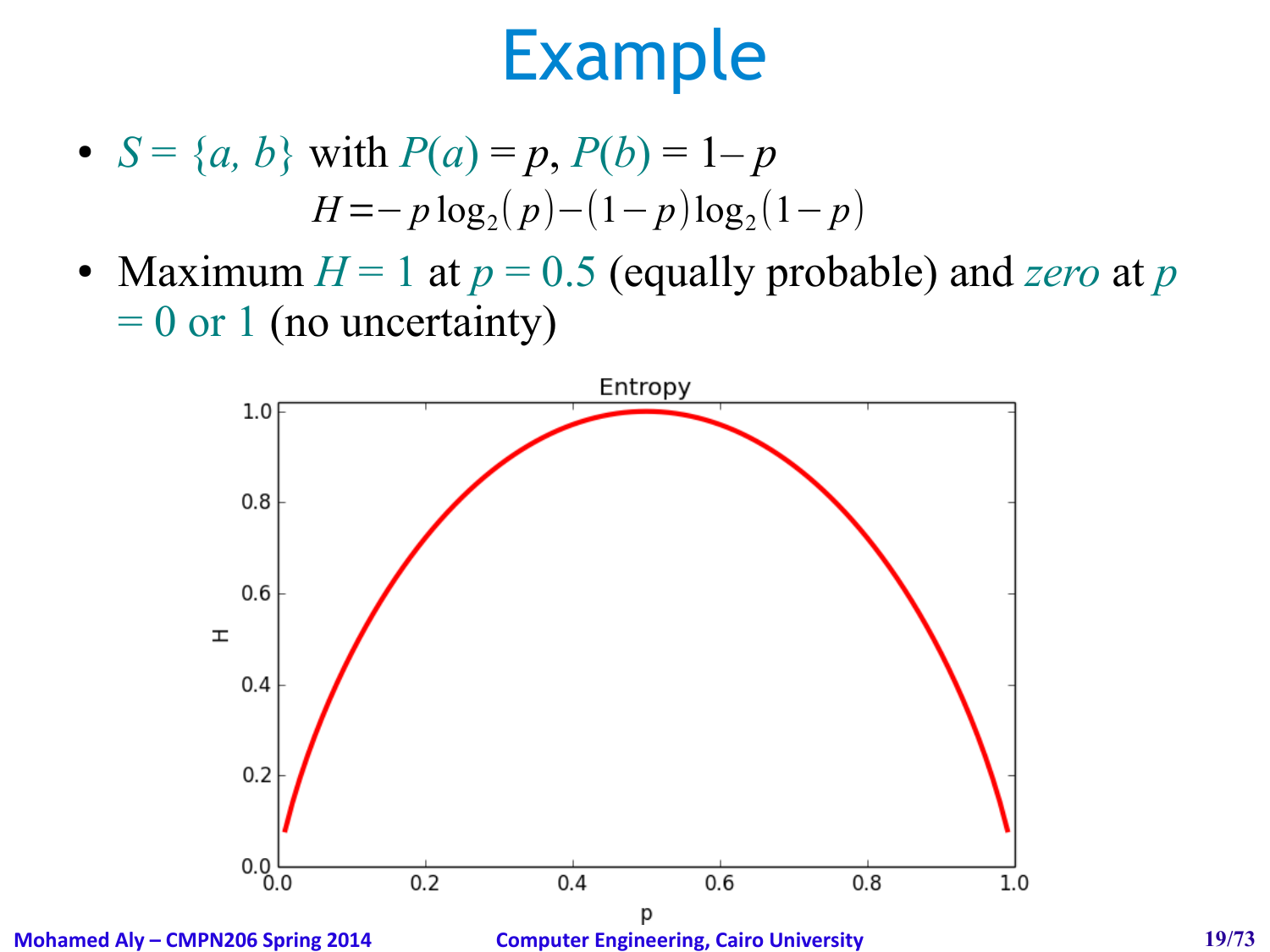#### More Examples

- $S = \{a, b, c\}$  with  $P(a) = 1/8$ ,  $P(b) = 1/4$ ,  $P(c) = 5/8$ •  $S = \{a, b, c\}$  with  $P(a) = 1/3$ ,  $P(b) = 1/3$ ,  $P(c) = 1/3$ this is the worst case. Why?  $H =$ 1 8  $\times$ 3+ 1 4  $\times$ 2+ 5 8  $\times 0.678 = 1.3$  bits/symbol  $H = 3 \times$ 1 3  $\times$ log<sub>2</sub> 3=1.6 bits/symbol
- How many bits per symbol are required in a fixed-length coding?
- 2 bits/symbol

| symbol      | a  |  |
|-------------|----|--|
| binary code | 00 |  |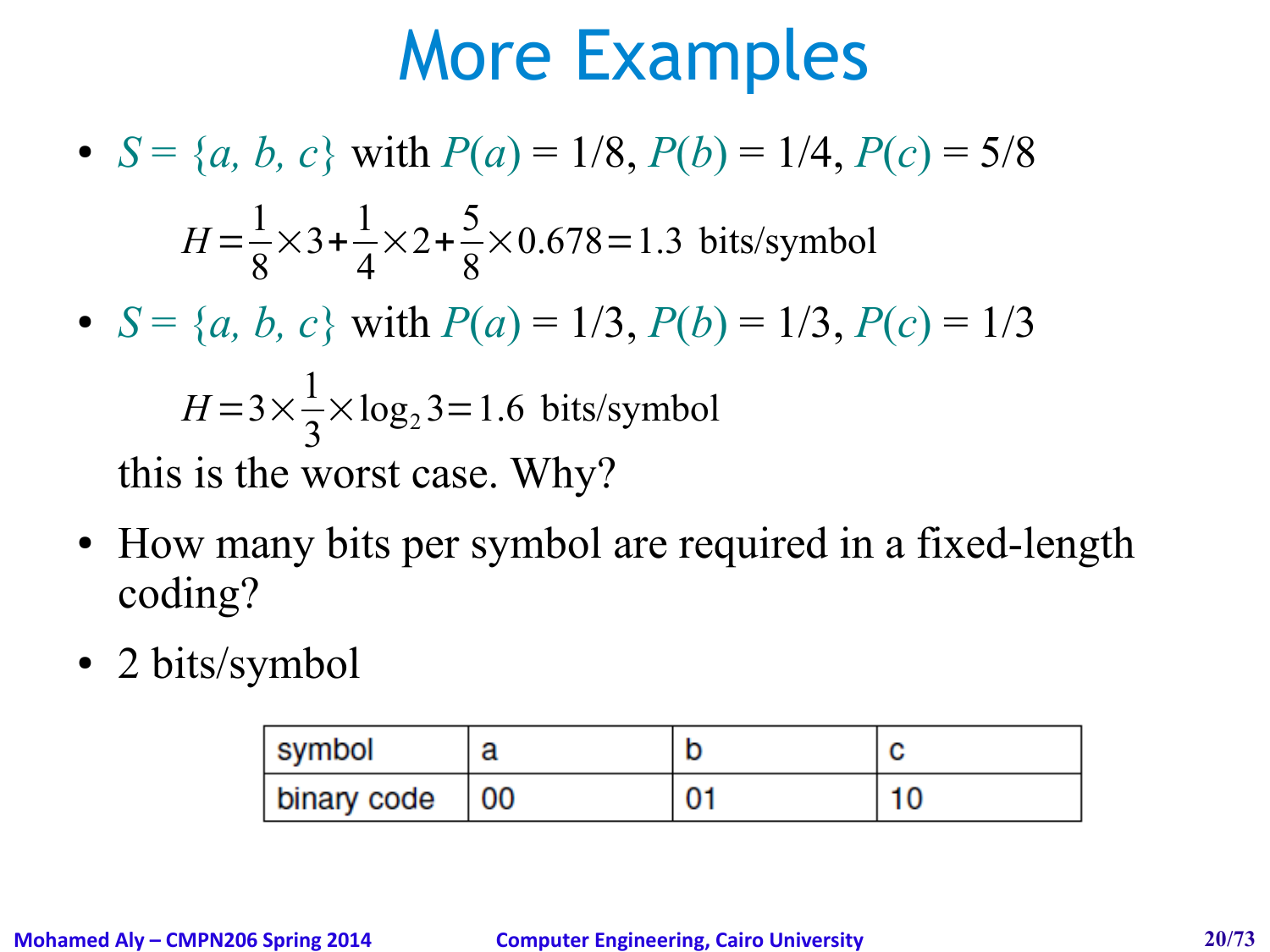## Goals of Coding

Represent any alphabet in binary codewords while:

- Minimizing the average number of bits per symbol, called the *rate* of the code
- Allowing the receiver to be able to correctly *decode* the codewords and retrieve the original symbols sent. These codes are called *uniquely decodable codes*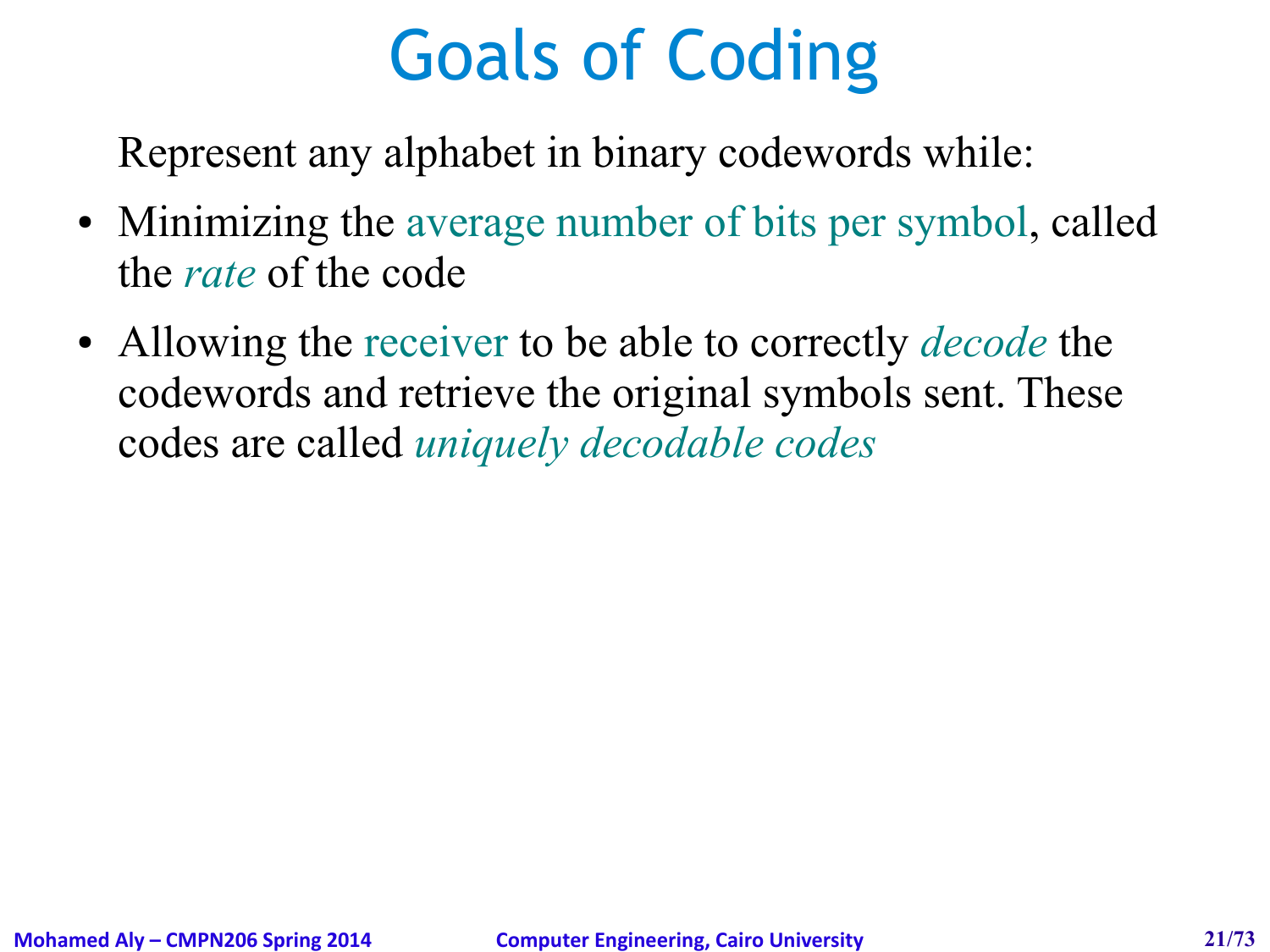### Example

*S* = { $a_1$ ,  $a_2$ ,  $a_3$ ,  $a_4$ } with  $P(a_1) = \frac{1}{2}$ ,  $P(a_2) = \frac{1}{4}$ ,  $P(a_3) = P(a_4) = \frac{1}{8}$ 

• How much is the entropy *H*?

$$
H = \frac{1}{2}\log_2 2 + \frac{1}{4}\log_2 4 + \frac{2}{8}\log_2 8 = 1.75 \text{ bits/symbol}
$$

Consider the codes below:

| Letters               | Prob. | Code 1           | Code 2           | Code 3           | Code 4 |
|-----------------------|-------|------------------|------------------|------------------|--------|
| $a_{1}$               | 0.5   | $\left( \right)$ | $\left( \right)$ | $\left( \right)$ |        |
| $a_{2}$               | 0.25  | $\theta$         |                  | 10               | 01     |
| a <sub>3</sub>        | 0.125 |                  | 00               | 110              | 011    |
| $a_{4}$               | 0.125 | 10               | 11               | 111              | 0111   |
| <b>Average Length</b> |       |                  |                  |                  |        |

• Average Length for a code =  $\sum_{i} P(a_i) l_i$ 

where  $l_i$  is the length of the codeword for letter  $a_i$ 

**Mohamed Aly – CMPN206 Spring 2014 Computer Engineering, Cairo University 22/73**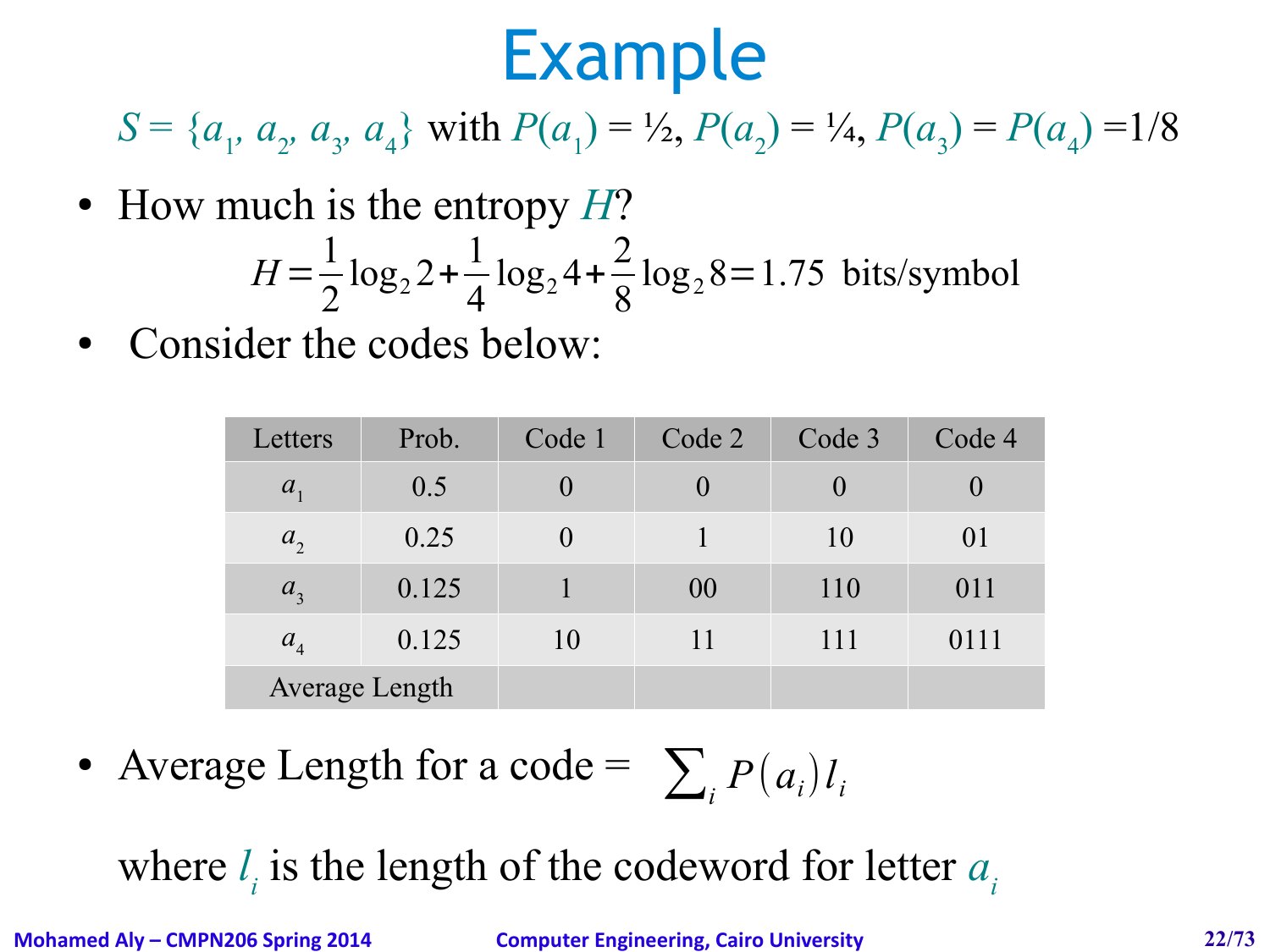- Code 1
	- Is it uniquely decodable?
		- No. Why?
		- Two symbols have the same codeword
	- What's the average length?  $= 0.5 + 0.25 + 0.125 + 0.125 \times 2 = 1.125$

| Letters               | Prob. | Code 1   | Code 2 | Code 3       | Code 4 |
|-----------------------|-------|----------|--------|--------------|--------|
| $a_{1}$               | 0.5   | $\theta$ |        | $\mathbf{0}$ |        |
| $a_{2}$               | 0.25  | $\theta$ |        | 10           | 01     |
| $a_{3}$               | 0.125 |          | 00     | 110          | 011    |
| $a_{4}$               | 0.125 | 10       | 11     | 111          | 0111   |
| <b>Average Length</b> |       |          |        |              |        |

**Mohamed Aly – CMPN206 Spring 2014 Computer Engineering, Cairo University 23/73**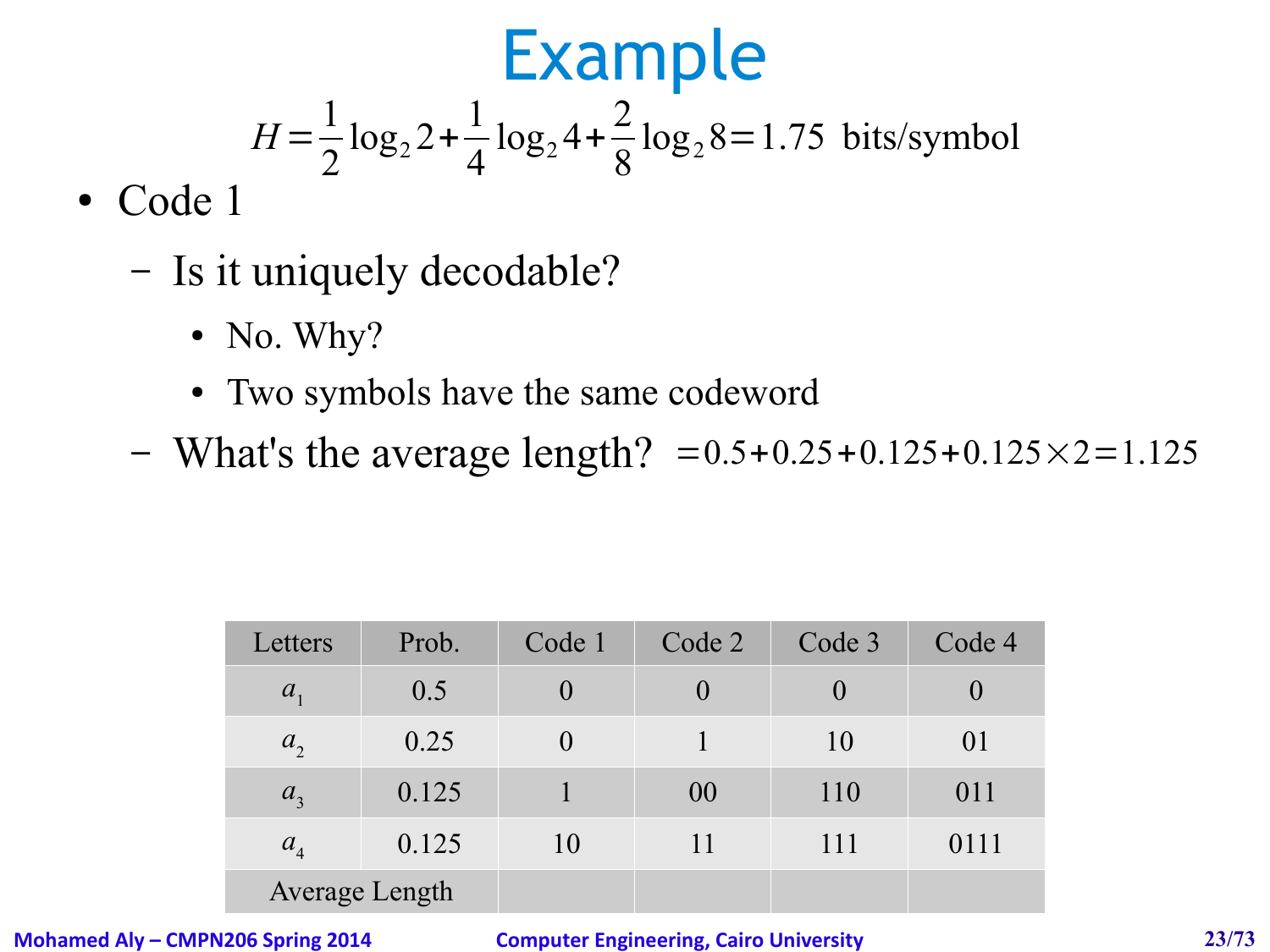- Code 2
	- Is it uniquely decodable?
		- No. Why?
		- Though no two codewords are the same, but consider the sequence 100, it can be decoded as either  $a_2 a_3$  or  $a_2 a_1 a_1$

| Letters               | Prob. | Code 1   | Code 2           | Code 3           | Code 4 |
|-----------------------|-------|----------|------------------|------------------|--------|
| $a_{1}$               | 0.5   | $\theta$ | $\left( \right)$ | $\left( \right)$ |        |
| $a_{2}$               | 0.25  | $\theta$ |                  | 10               | 01     |
| a <sub>3</sub>        | 0.125 |          | 00               | 110              | 011    |
| a <sub>4</sub>        | 0.125 | 10       | 11               | 111              | 0111   |
| <b>Average Length</b> |       | 1.125    | 1.25             |                  |        |

**Mohamed Aly – CMPN206 Spring 2014 Computer Engineering, Cairo University 24/73**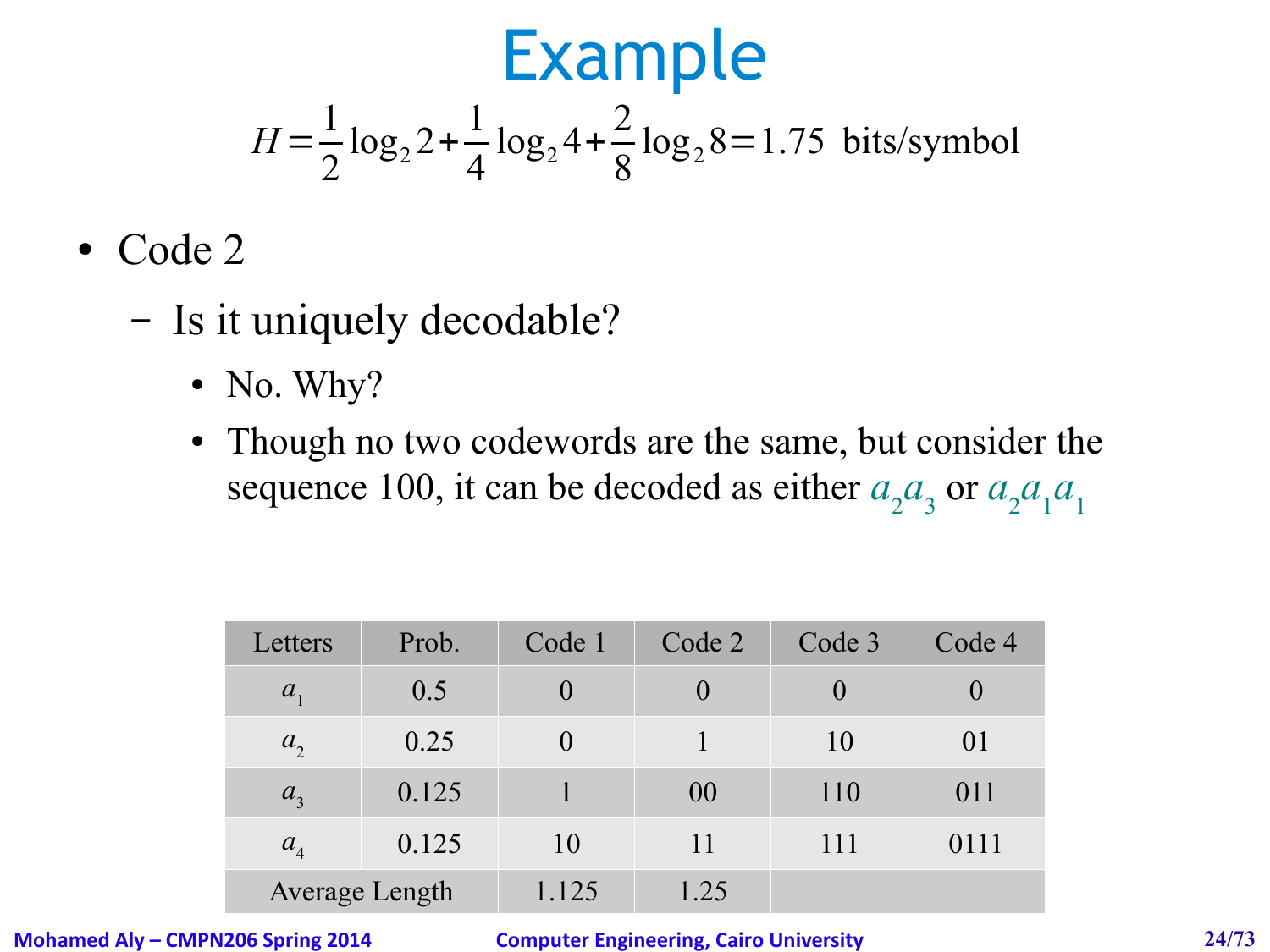- Code 3
	- Is it uniquely decodable?
		- Yes!
	- Each codeword ends with a 0 except the last one.
	- Decoding: accumulate bits until you see a 0 or you see three 1's

| Letters               | Prob. | Code 1   | Code 2 | Code 3           | Code 4 |
|-----------------------|-------|----------|--------|------------------|--------|
| $a_{1}$               | 0.5   | $\theta$ |        | $\left( \right)$ |        |
| $a_{2}$               | 0.25  | $\theta$ |        | 10               | 01     |
| $a_{3}$               | 0.125 |          | 00     | 110              | 011    |
| a <sub>4</sub>        | 0.125 | 10       | 11     | 111              | 0111   |
| <b>Average Length</b> |       | 1.125    | 1.25   | 1.75             |        |

**Mohamed Aly – CMPN206 Spring 2014 Computer Engineering, Cairo University 25/73**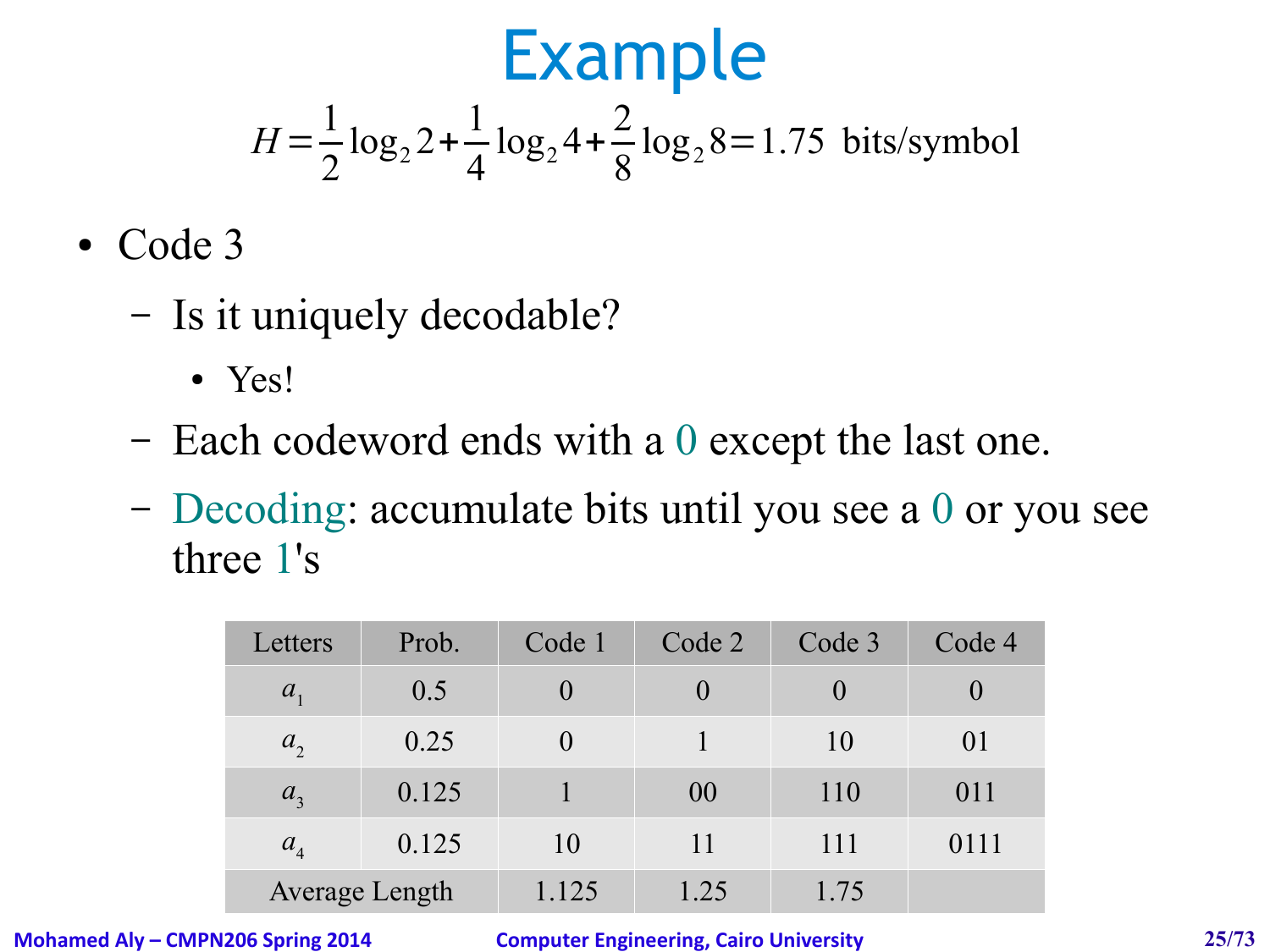- Code 4
	- Is it uniquely decodable?
		- $\bullet$  Yes!
	- Each codeword starts with a 0 except the last one.
	- Decoding: accumulate bits until you see a 0. The 0 starts the new codeword.

| Letters        | Prob.                 | Code 1           | Code 2           | Code 3           | Code 4 |
|----------------|-----------------------|------------------|------------------|------------------|--------|
| $a_{1}$        | 0.5                   |                  | $\left( \right)$ | $\left( \right)$ |        |
| $a_{2}$        | 0.25                  | $\left( \right)$ |                  | 10               | 01     |
| a <sub>3</sub> | 0.125                 |                  | 00               | 110              | 011    |
| $a_{4}$        | 0.125                 | 10               | 11               | 111              | 0111   |
|                | <b>Average Length</b> | 1.125            | 1.25             | 1.75             | 1.875  |

**Mohamed Aly – CMPN206 Spring 2014 Computer Engineering, Cairo University 26/73**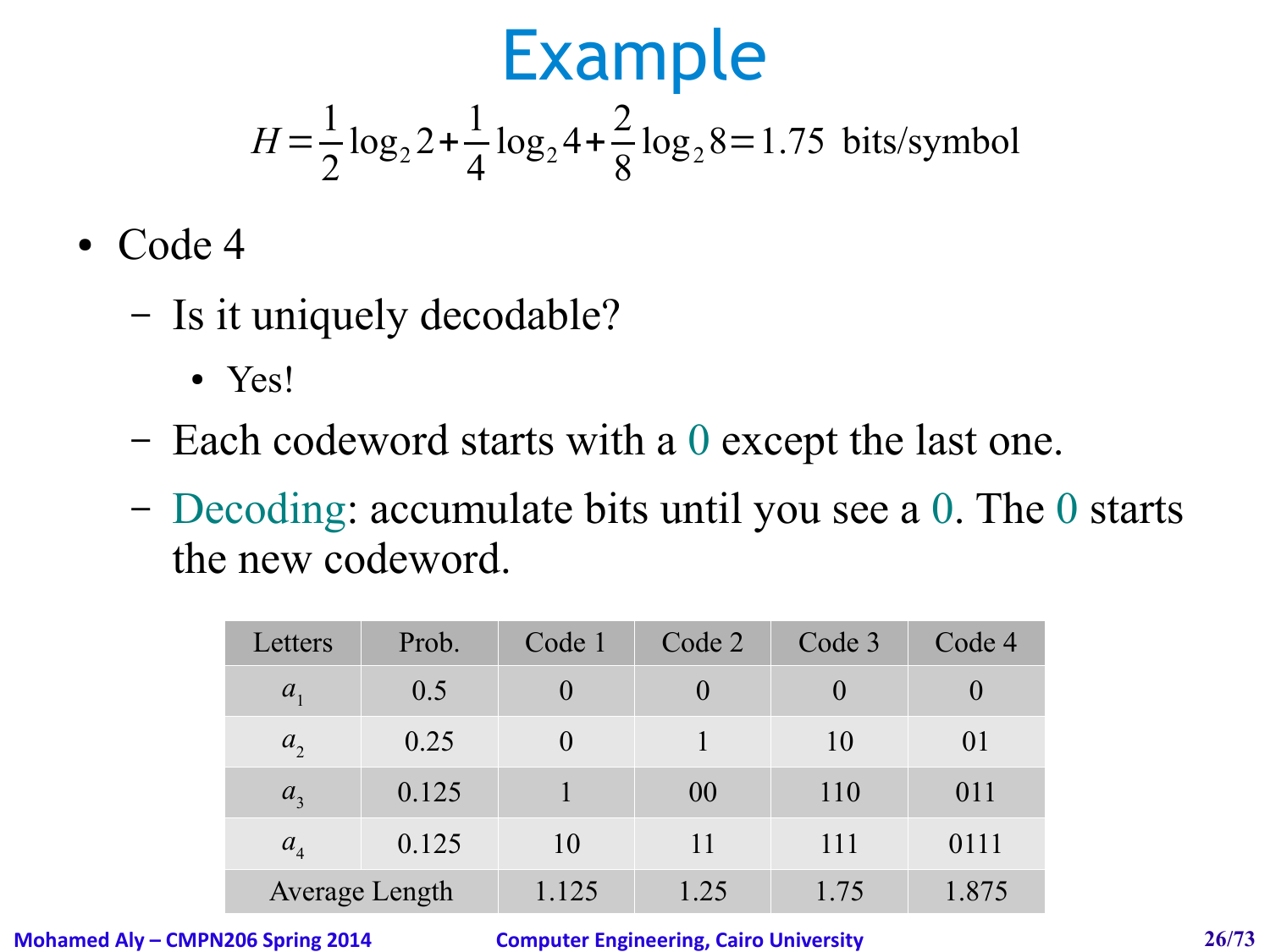#### Instantaneous Codes

A code where the decoder knows the moment a codeword is complete without having to examine bits from the *next* codeword.

- Which of Codes 3 and 4 is *instantaneous*?
- Code 3, because in Code 4 the decoder has to see the 0 of the following codeword to know it finished the current codeword. Code 4 is a *near*-instantaneous code.

| Letters               | Prob. | Code 1           | Code 2           | Code 3   | Code 4       |
|-----------------------|-------|------------------|------------------|----------|--------------|
| $a_{1}$               | 0.5   | $\left( \right)$ | $\left( \right)$ | $\theta$ | $\mathbf{0}$ |
| $a_{2}$               | 0.25  | $\theta$         |                  | 10       | 01           |
| a <sub>3</sub>        | 0.125 |                  | 00               | 110      | 011          |
| a <sub>4</sub>        | 0.125 | 10               | 11               | 111      | 0111         |
| <b>Average Length</b> |       | 1.125            | 1.25             | 1.75     | 1.875        |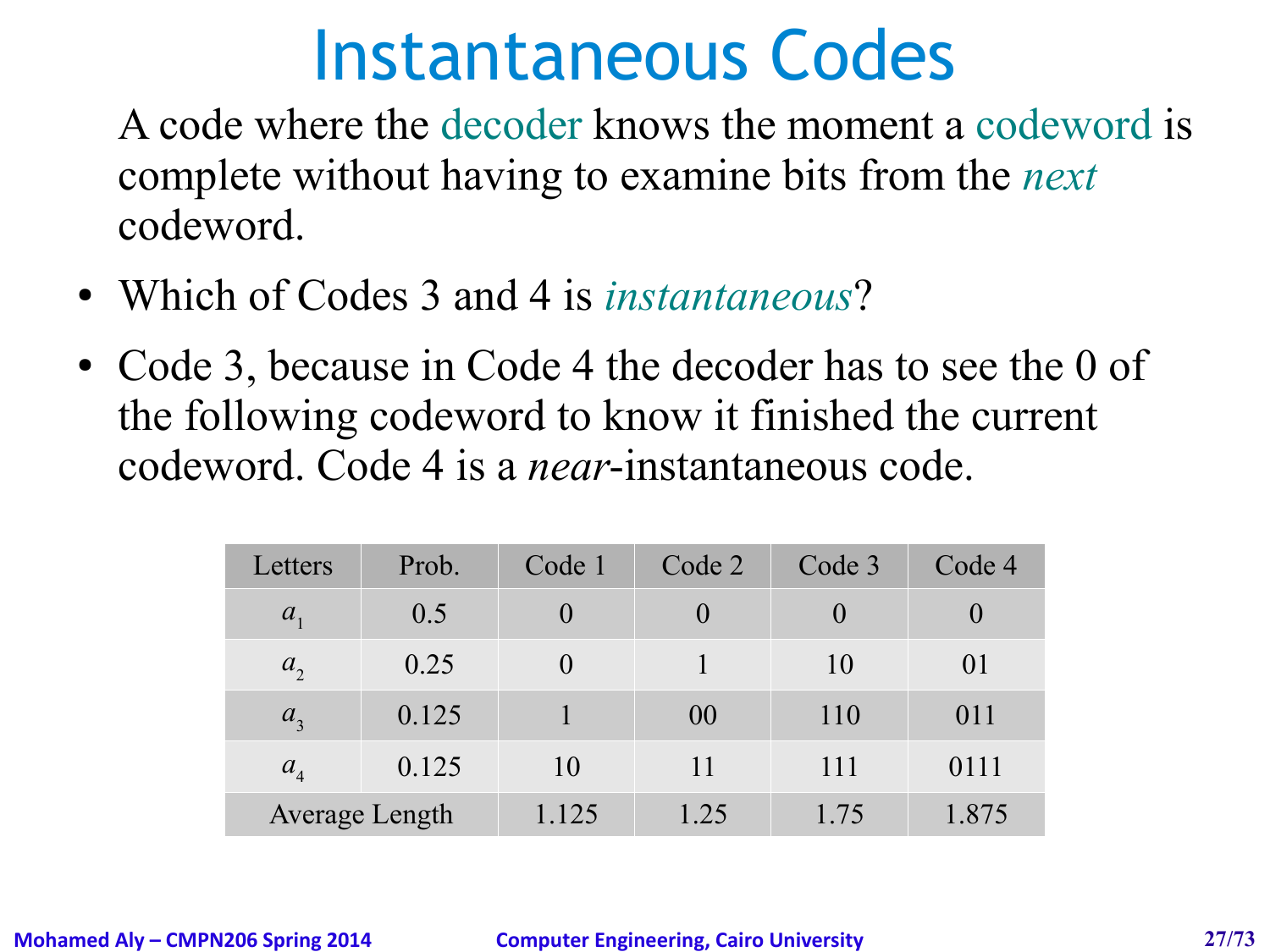A code where no codeword is a *prefix* of another.

- Which of Codes 3 and 4 is a *prefix code*?
- Code 3, because in Code 4 we have codeword 0 a prefix of all the other codewords …
- Prefix Codes are guaranteed to be *uniquely decodable*

| Letters               | Prob. | Code 1           | Code 2           | Code 3           | Code 4 |
|-----------------------|-------|------------------|------------------|------------------|--------|
| $a_{\rm i}$           | 0.5   | $\left( \right)$ | $\left( \right)$ | $\left( \right)$ |        |
| $a_{2}$               | 0.25  |                  |                  | 10               | 01     |
| a <sub>3</sub>        | 0.125 |                  | 00               | 110              | 011    |
| $a_{4}$               | 0.125 | 10               | 11               | 111              | 0111   |
| <b>Average Length</b> |       | 1.125            | 1.25             | 1.75             | 1.875  |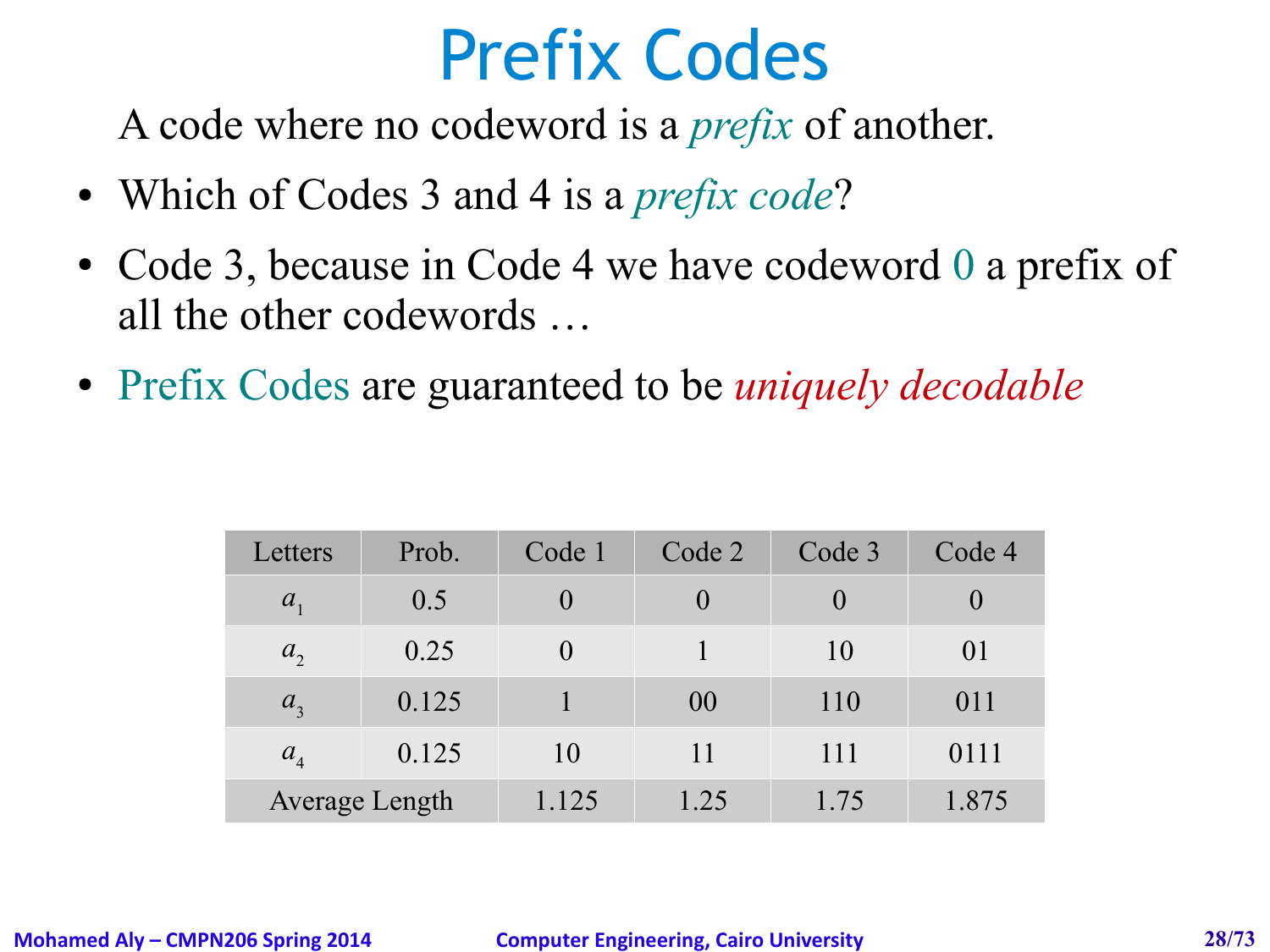- How to check if a given code is a *prefix code*?
- Draw the rooted binary tree corresponding to the code.
- From each node draw a *left* branch if the bit is a 0 and a *right* branch if a bit is a 1.
- Mark any node with the codeword it represents
- If all the codewords are at the *leaves*, then it's a *prefix code*

| Letters        | Code 2 | Code 3 | Code 4 |
|----------------|--------|--------|--------|
| $a_{1}$        |        |        |        |
| a <sub>2</sub> |        | 10     | 01     |
| $a_{3}$        | 00     | 110    | 011    |
| $a_{4}$        | 11     | 111    | 0111   |



*not* a prefix code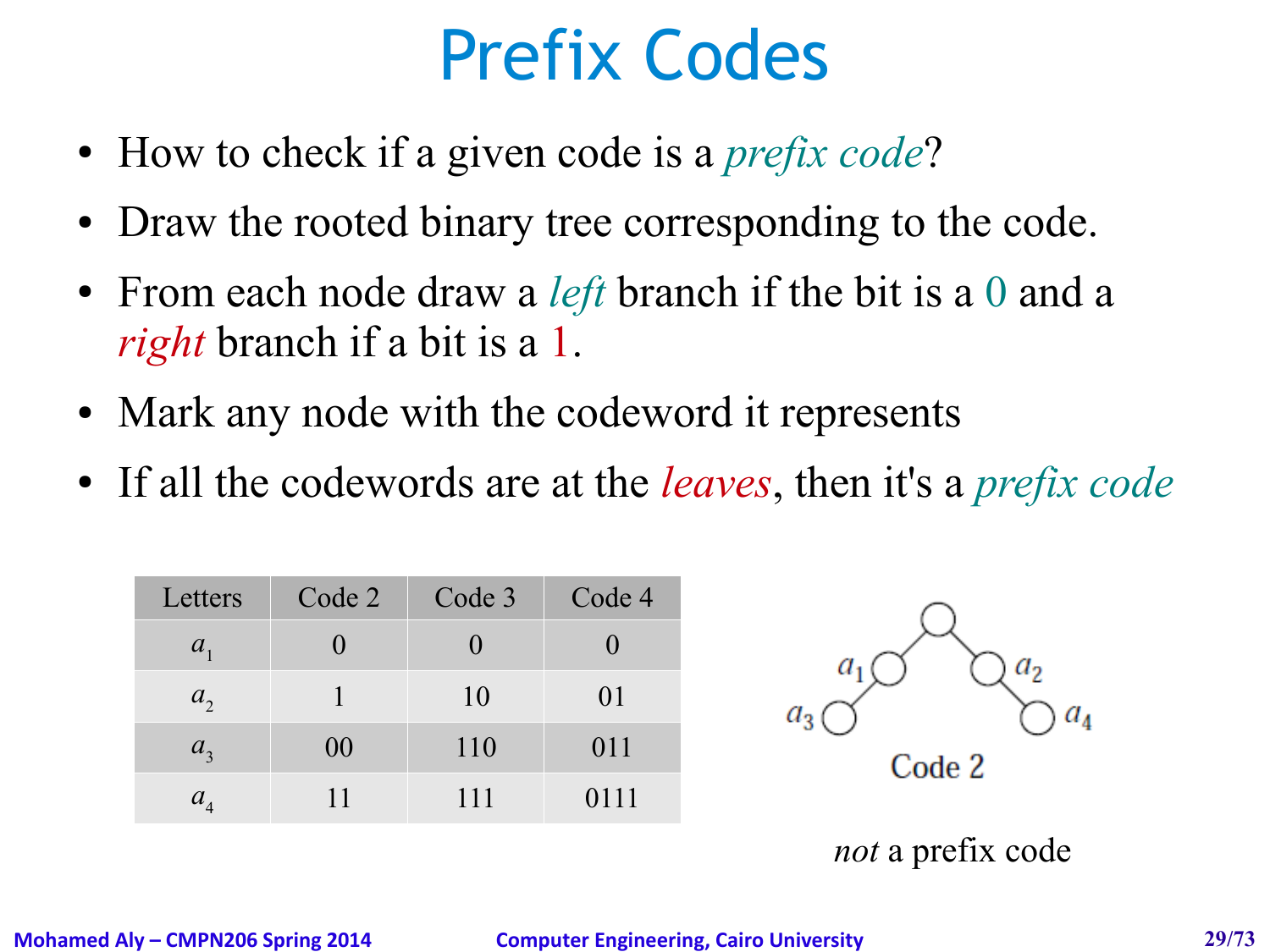- How to check if a given code is a *prefix code*?
- Draw the rooted binary tree corresponding to the code.
- From each node draw a *left* branch if the bit is a 0 and a *right* branch if a bit is a 1.
- Mark any node with the codeword it represents
- If all the codewords are at the *leaves*, then it's a *prefix code*

| Letters                       | Code 2 | Code 3 | Code 4 |
|-------------------------------|--------|--------|--------|
| $a_{1}$                       |        |        |        |
| $a_{2}$                       |        | 10     | 01     |
| $a_{3}$                       | 00     | 110    | 011    |
| $a_{\scriptscriptstyle A}^{}$ | 11     | 111    | 0111   |

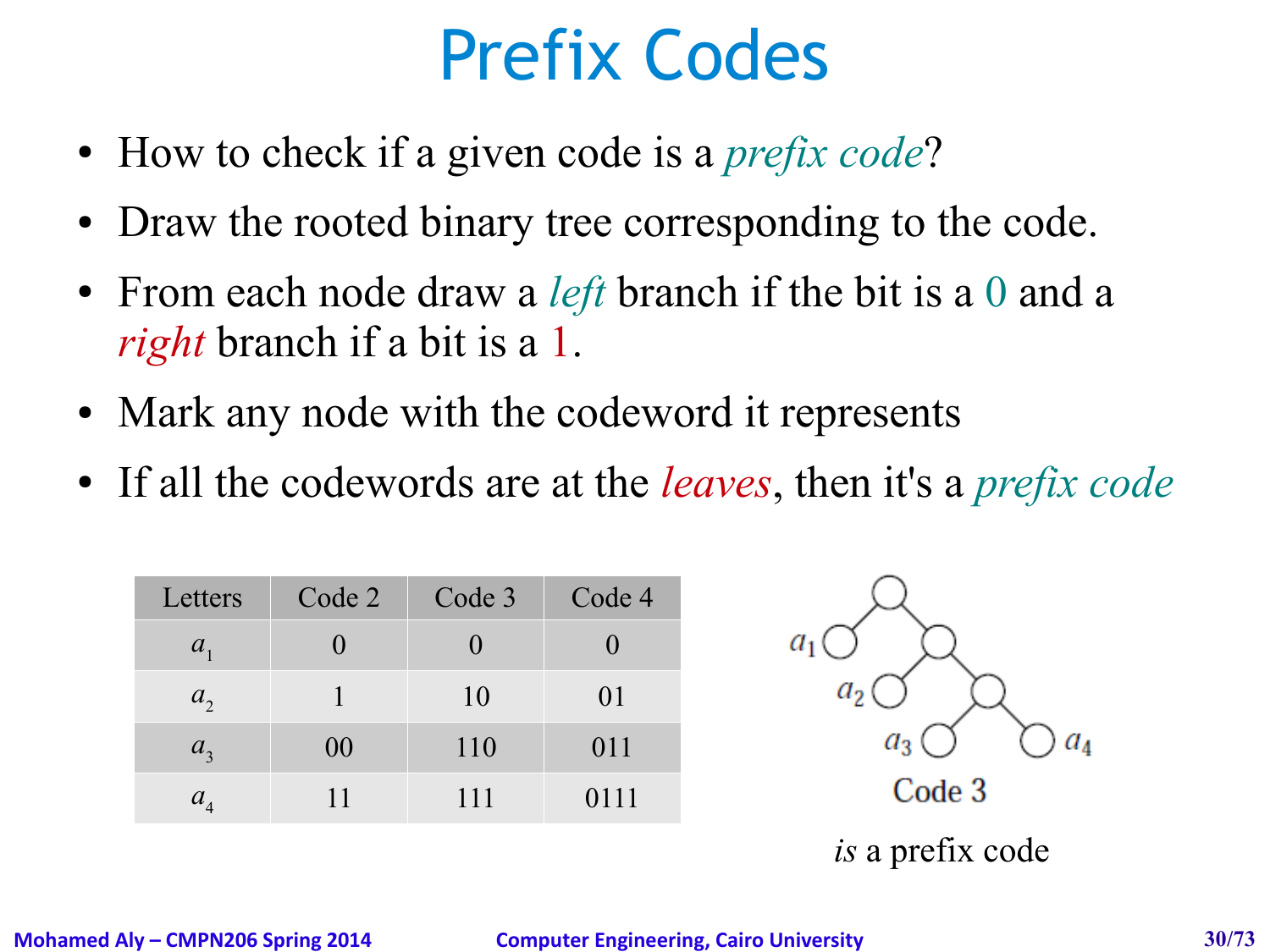- How to check if a given code is a *prefix code*?
- Draw the rooted binary tree corresponding to the code.
- From each node draw a *left* branch if the bit is a 0 and a *right* branch if a bit is a 1.
- Mark any node with the codeword it represents
- If all the codewords are at the *leaves*, then it's a *prefix code*

| Letters            | Code 2 | Code 3 | Code 4 |
|--------------------|--------|--------|--------|
| $a_{1}$            |        |        |        |
| $a_{2}$            |        | 10     | 01     |
| a <sub>3</sub>     | 00     | 110    | 011    |
| $a_{\overline{4}}$ | 11     | 111    | 0111   |

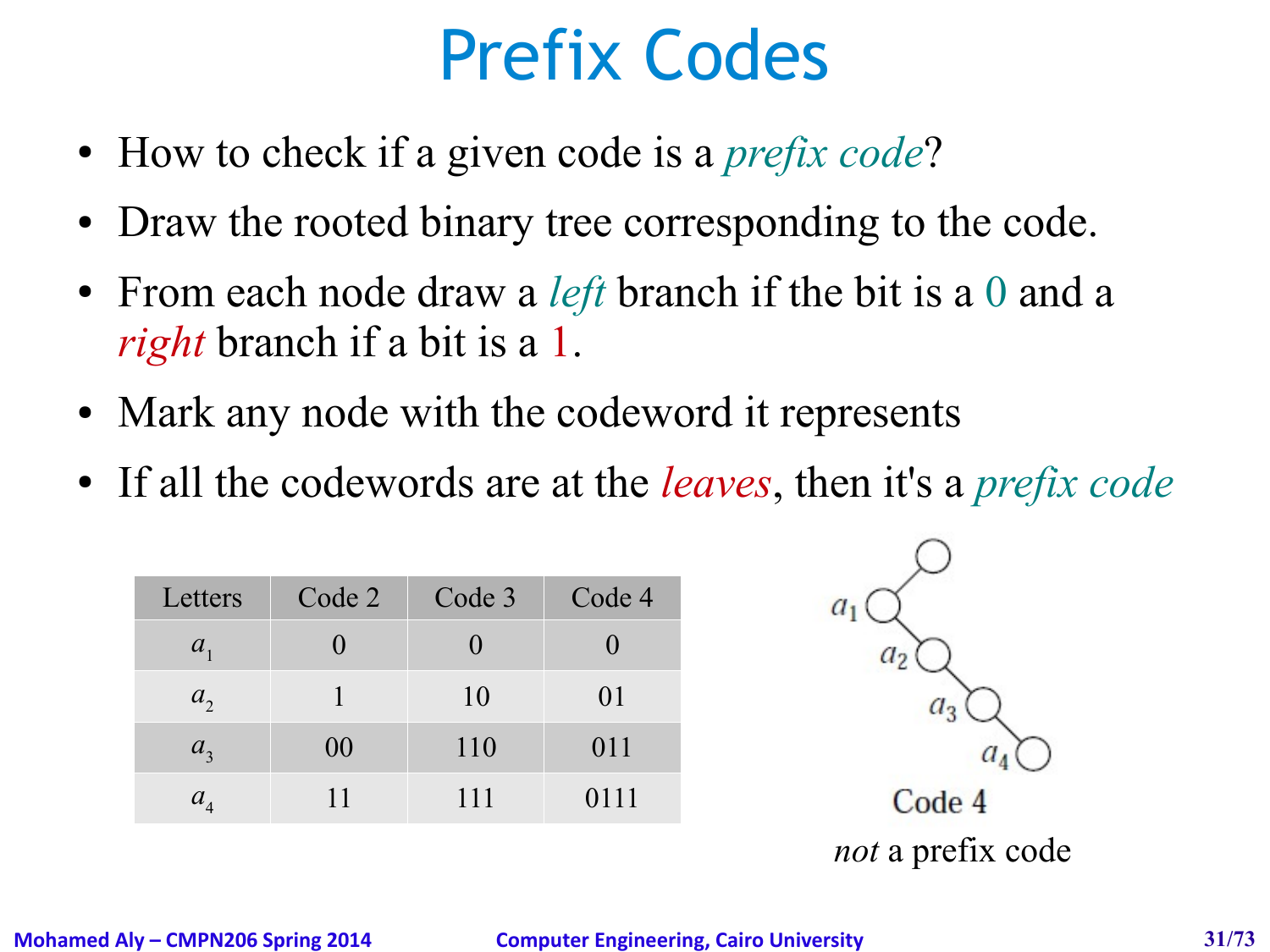repeat: if there is input report codeword for input symbol until end of the code

> Output: Input: ccab

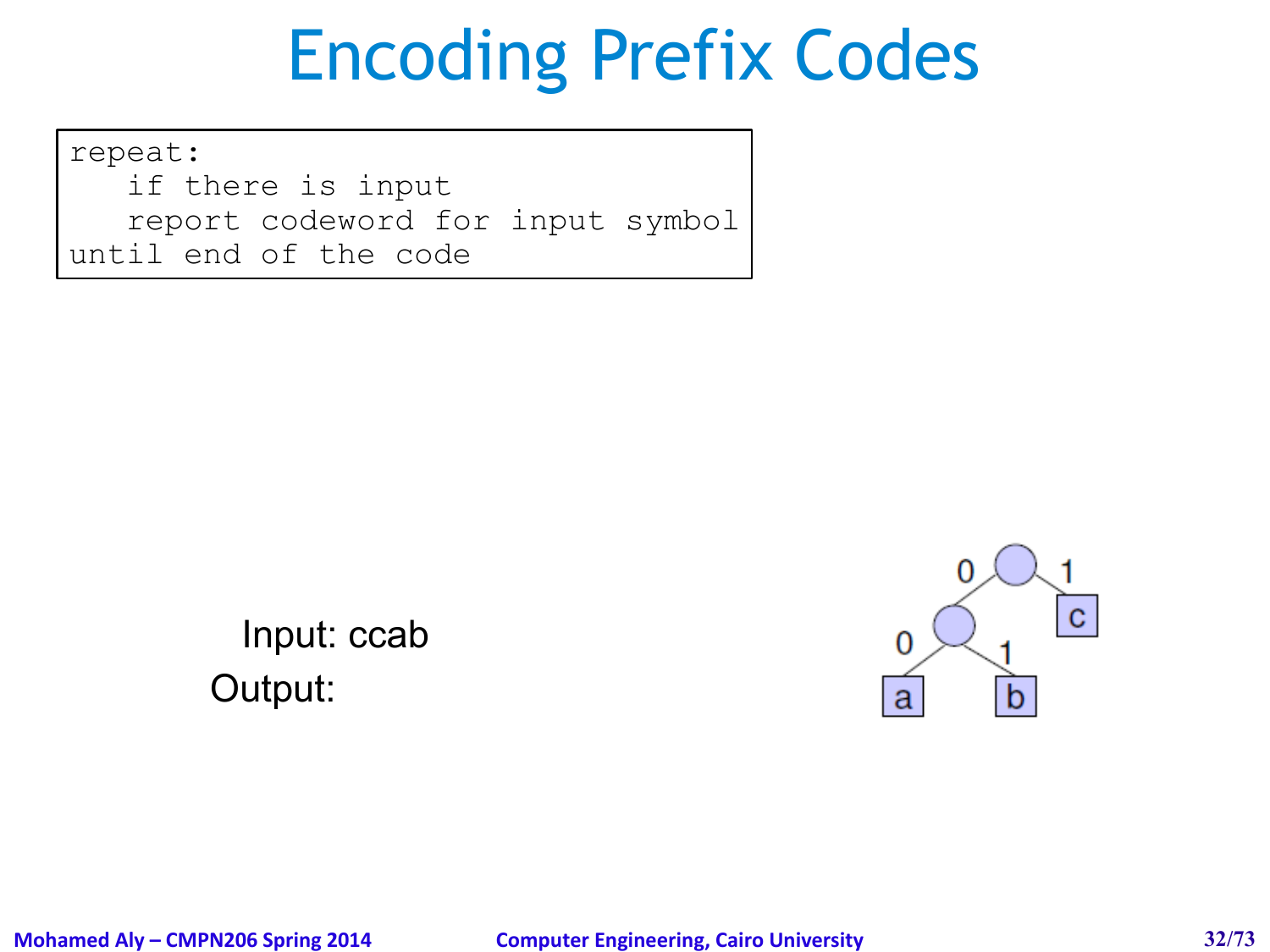repeat: if there is input report codeword for input symbol until end of the code

> Output: 1 Input: ccab

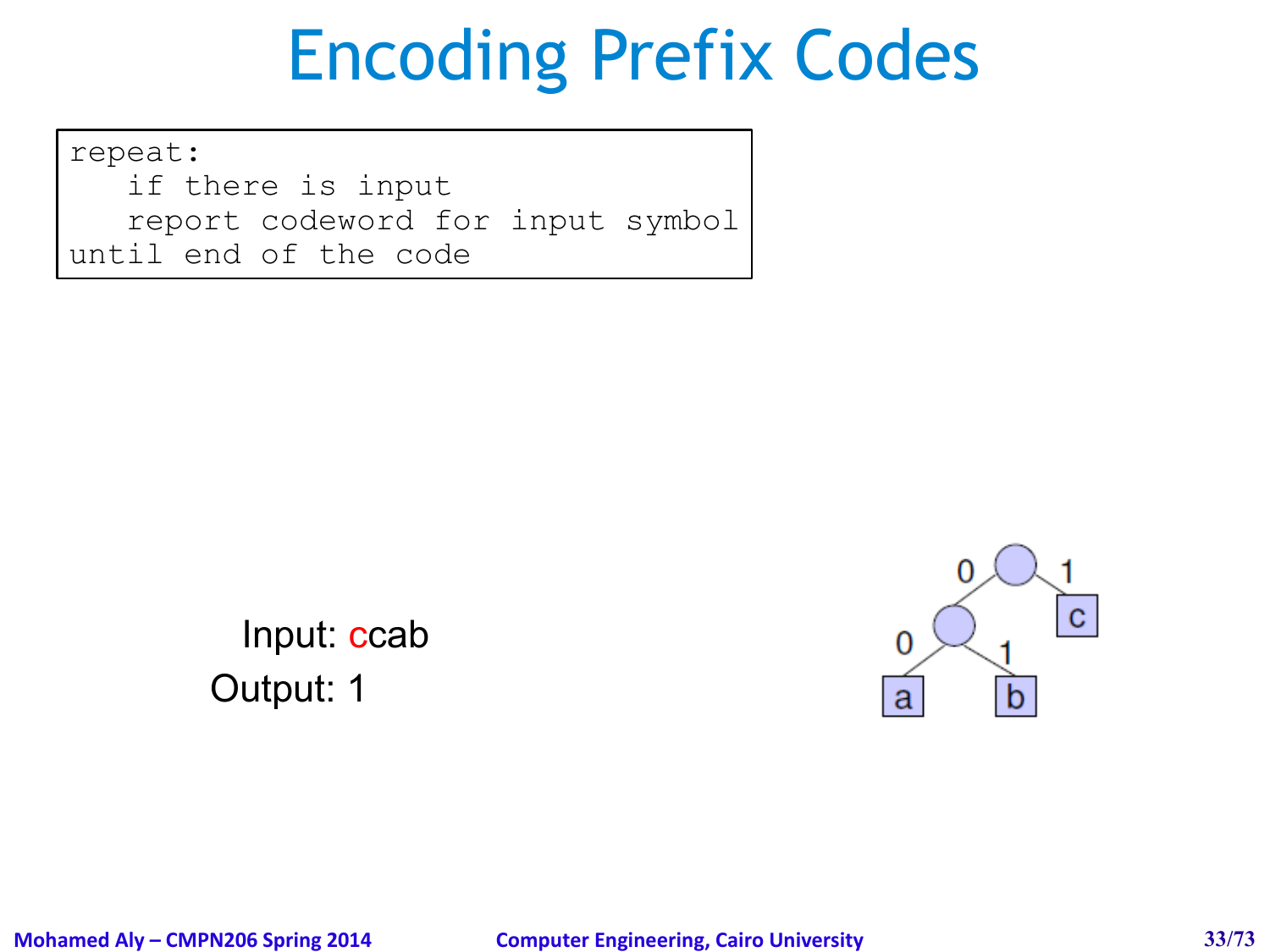repeat: if there is input report codeword for input symbol until end of the code

> Output: 11 Input: ccab

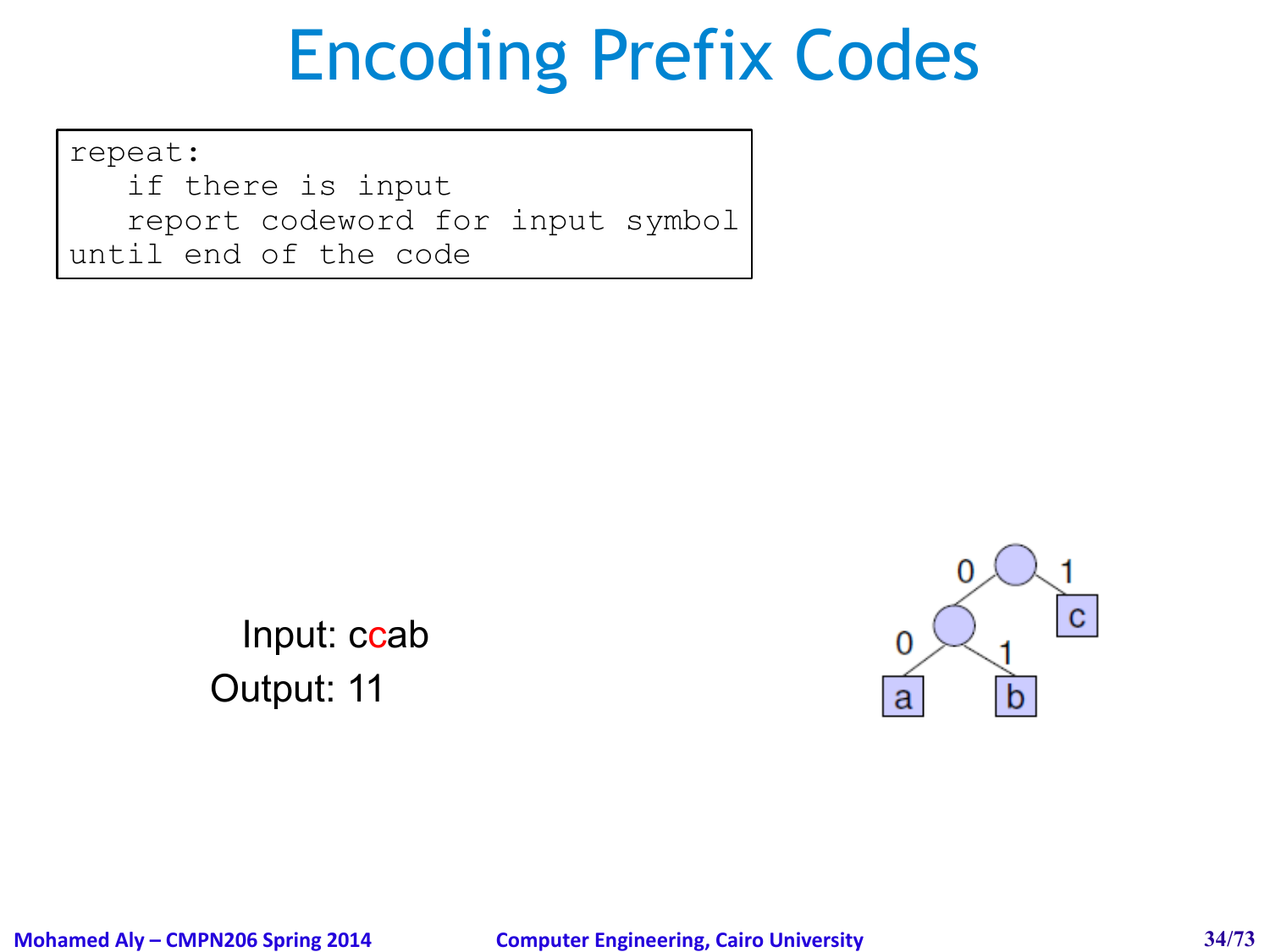repeat: if there is input report codeword for input symbol until end of the code

> Output: 1100 Input: ccab



**Mohamed Aly – CMPN206 Spring 2014 Computer Engineering, Cairo University 35/73**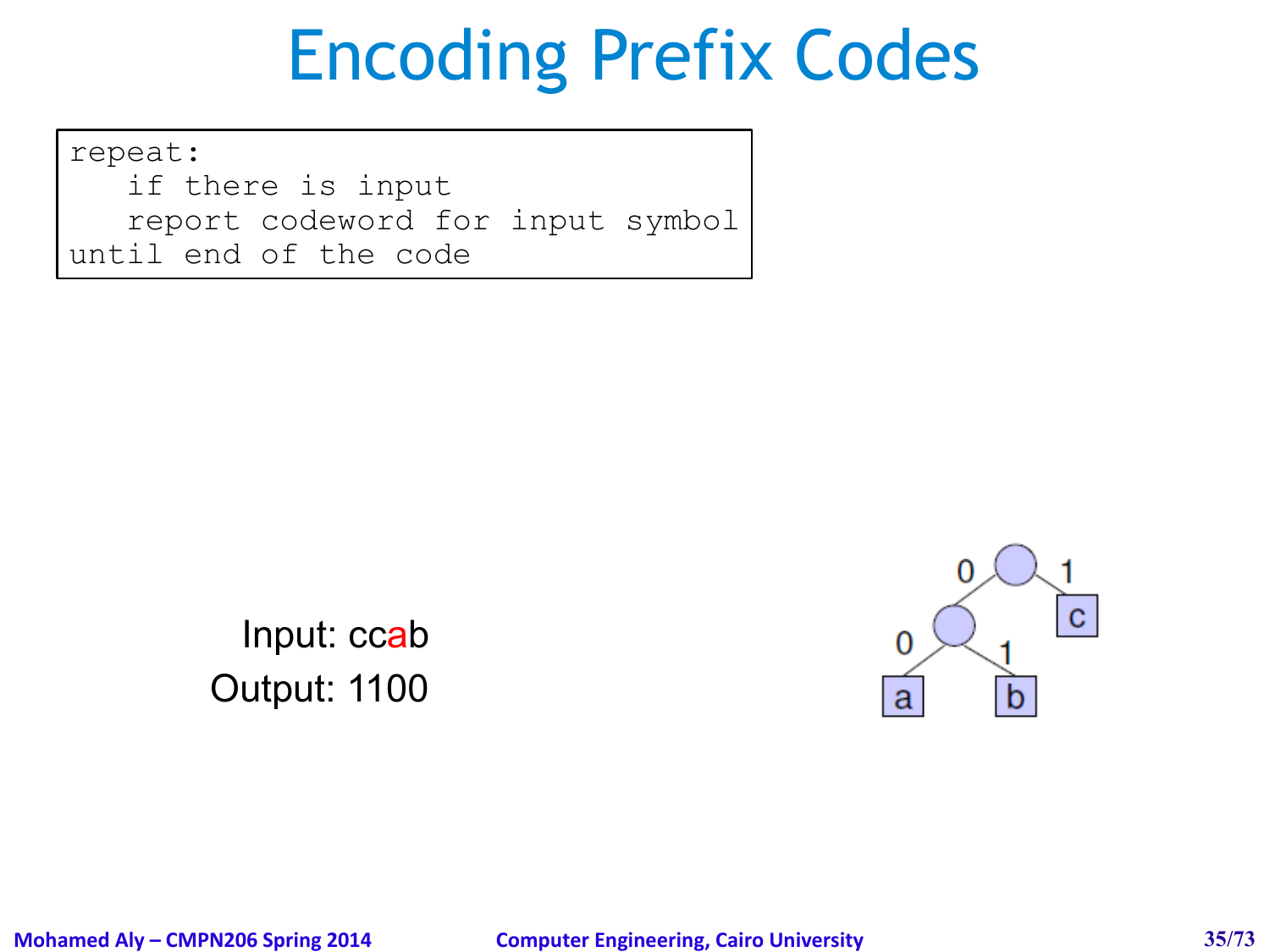repeat: if there is input report codeword for input symbol until end of the code

> Output: 110001 Input: ccab

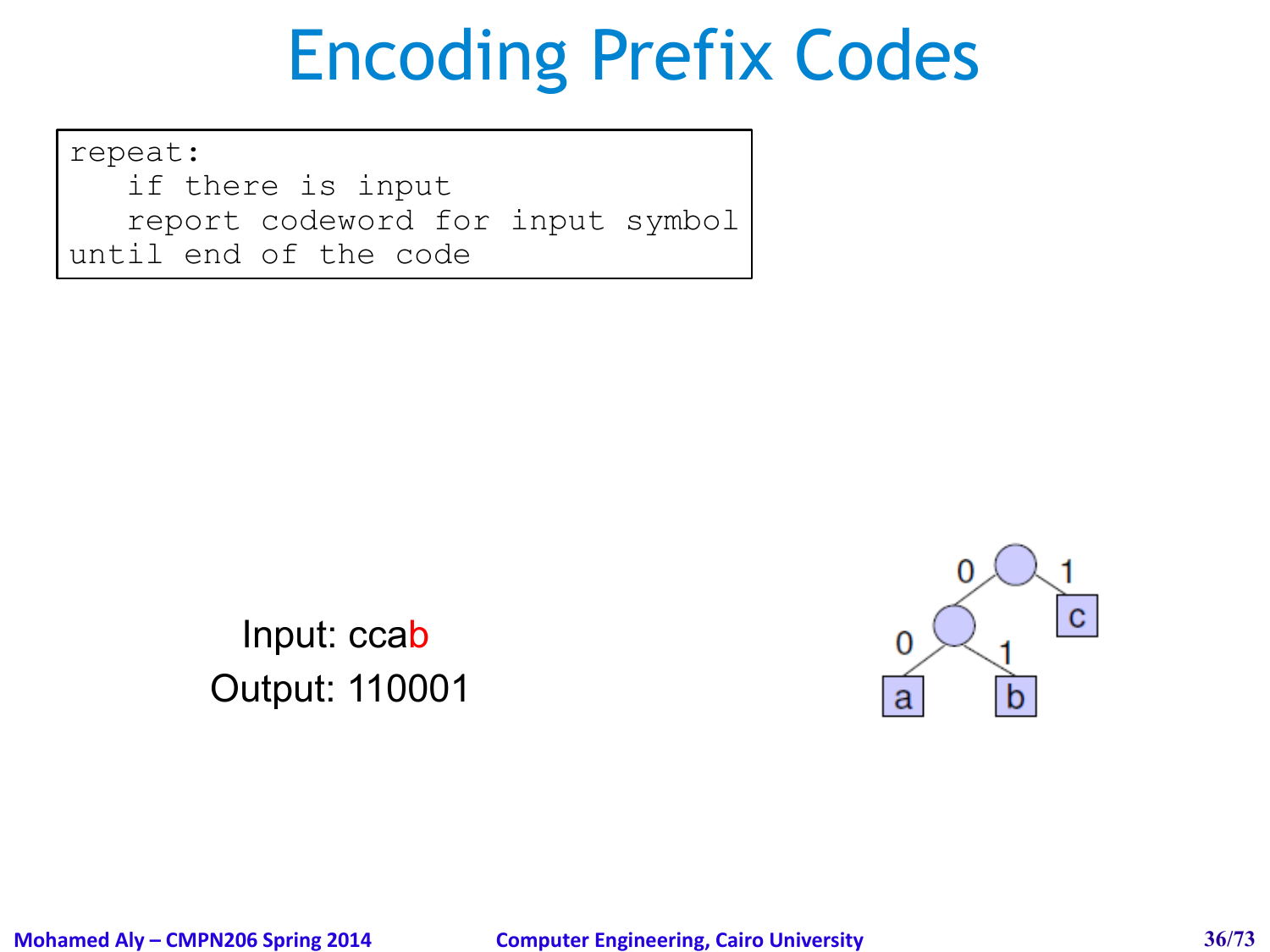repeat: if there is input report codeword for input symbol until end of the code

> Output: 110001111100 Input: ccabccca

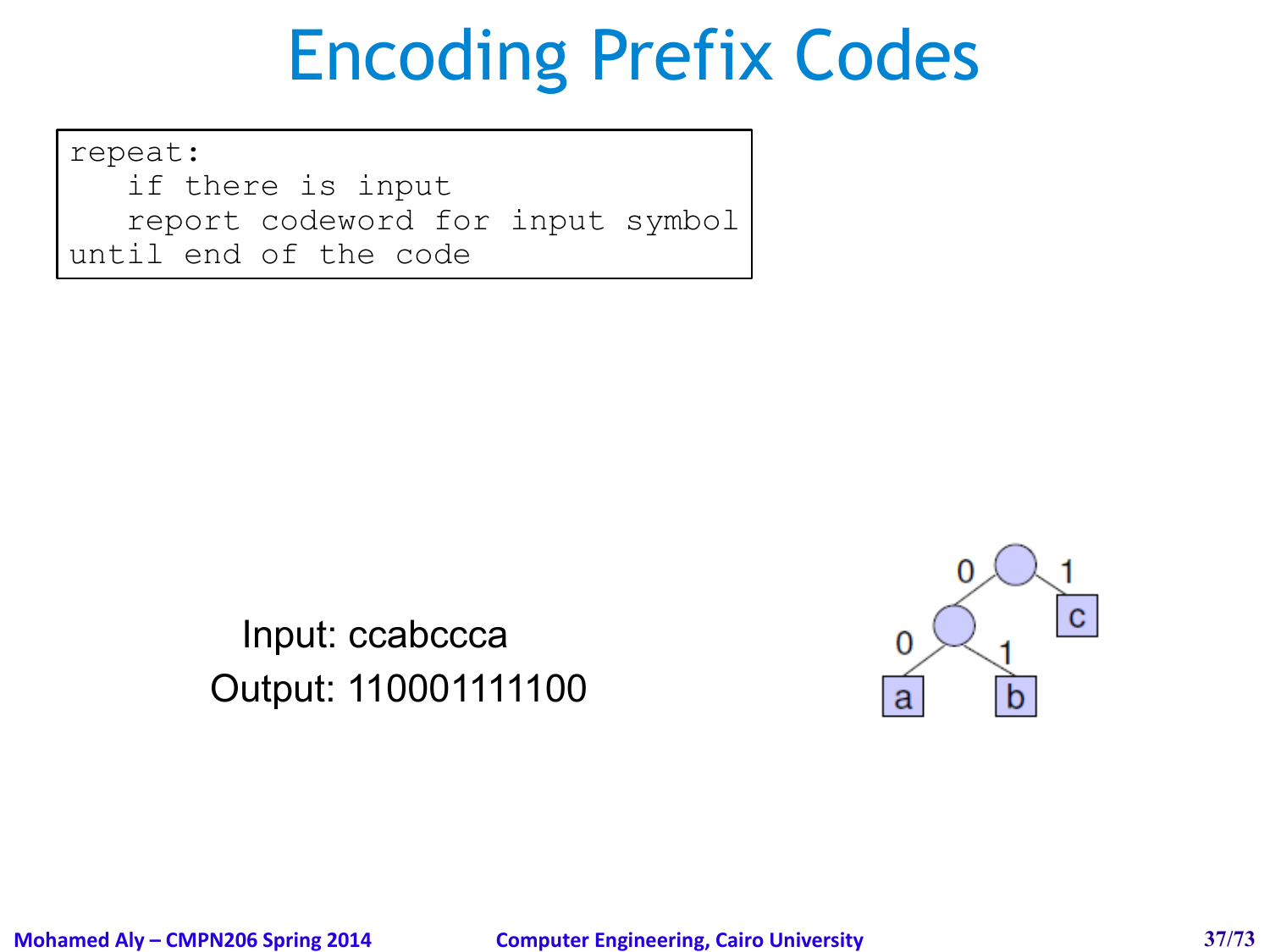```
repeat: 
   start at root of tree
   repeat: 
      if read bit = 1 then go right
      else go left
   until node is a leaf
   report leaf
until end of the code
```
#### Input: 11000111100 Output:

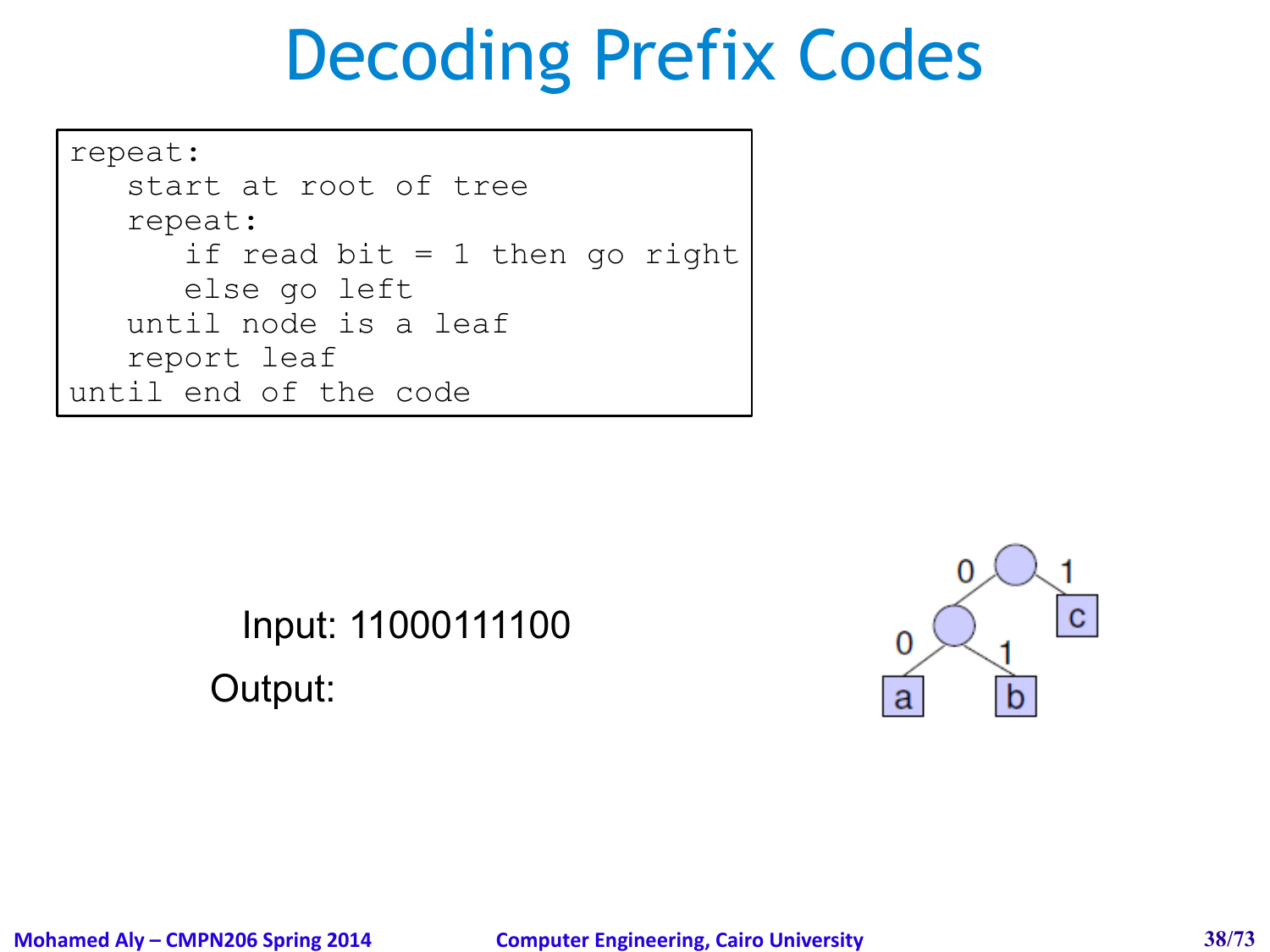```
repeat: 
   start at root of tree
   repeat: 
      if read bit = 1 then go right
      else go left
   until node is a leaf
   report leaf
until end of the code
```
#### Input: 11000111100 Output:

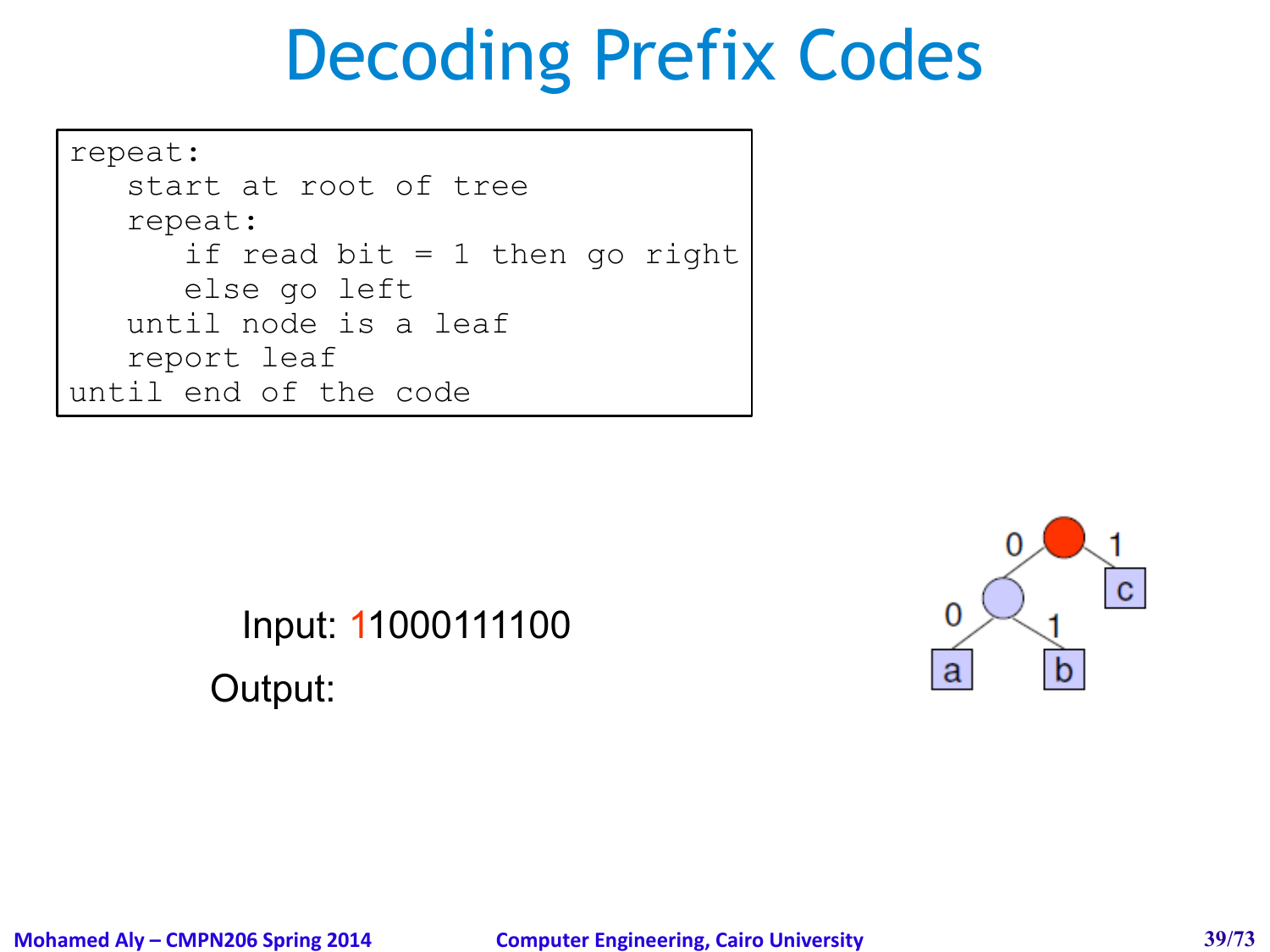```
repeat: 
   start at root of tree
   repeat: 
      if read bit = 1 then go right
      else go left
   until node is a leaf
   report leaf
until end of the code
```
#### Input: 11000111100 Output: c

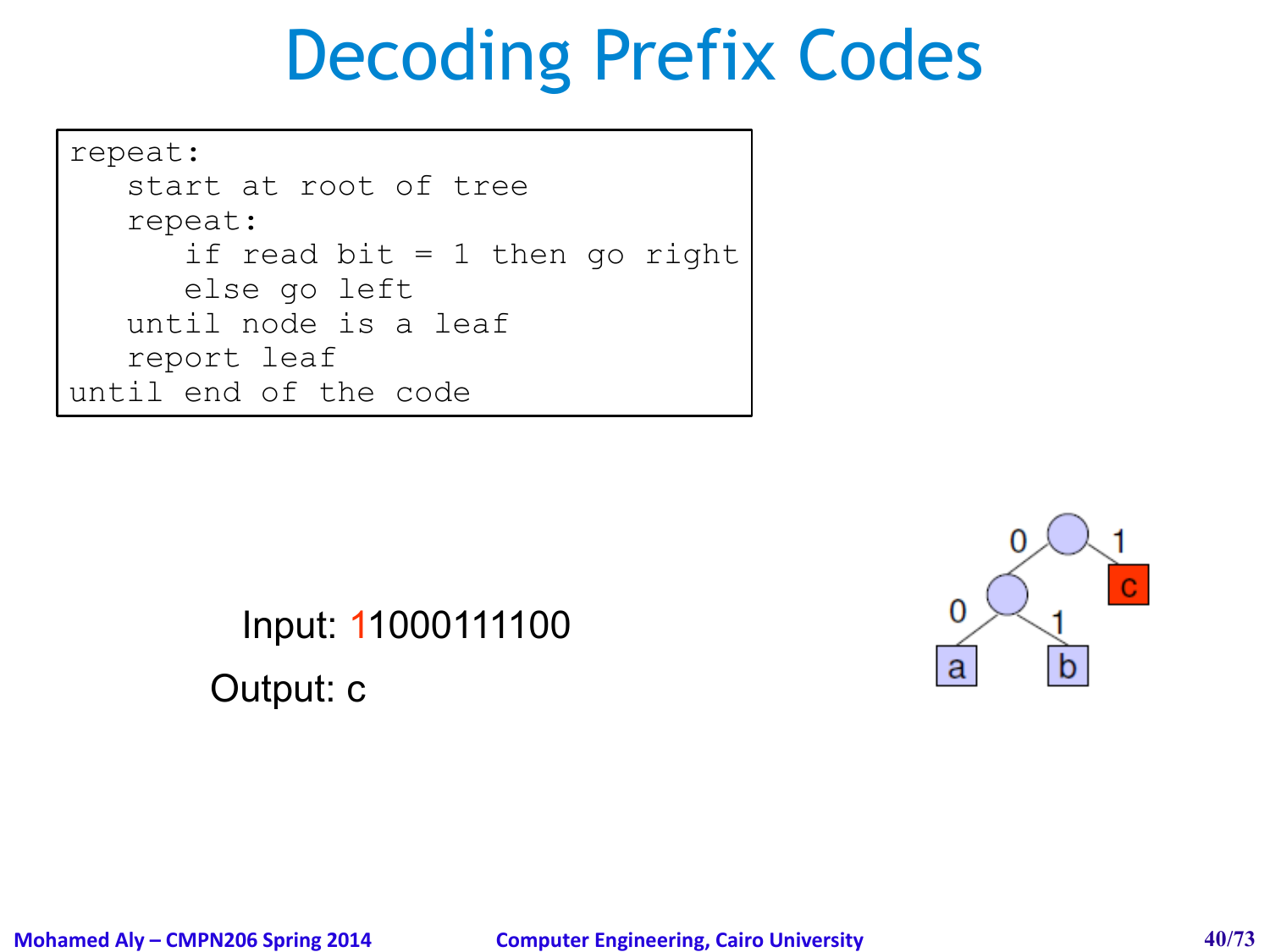```
repeat: 
   start at root of tree
   repeat: 
      if read bit = 1 then go right
      else go left
   until node is a leaf
   report leaf
until end of the code
```
#### Input: 11000111100 Output: c

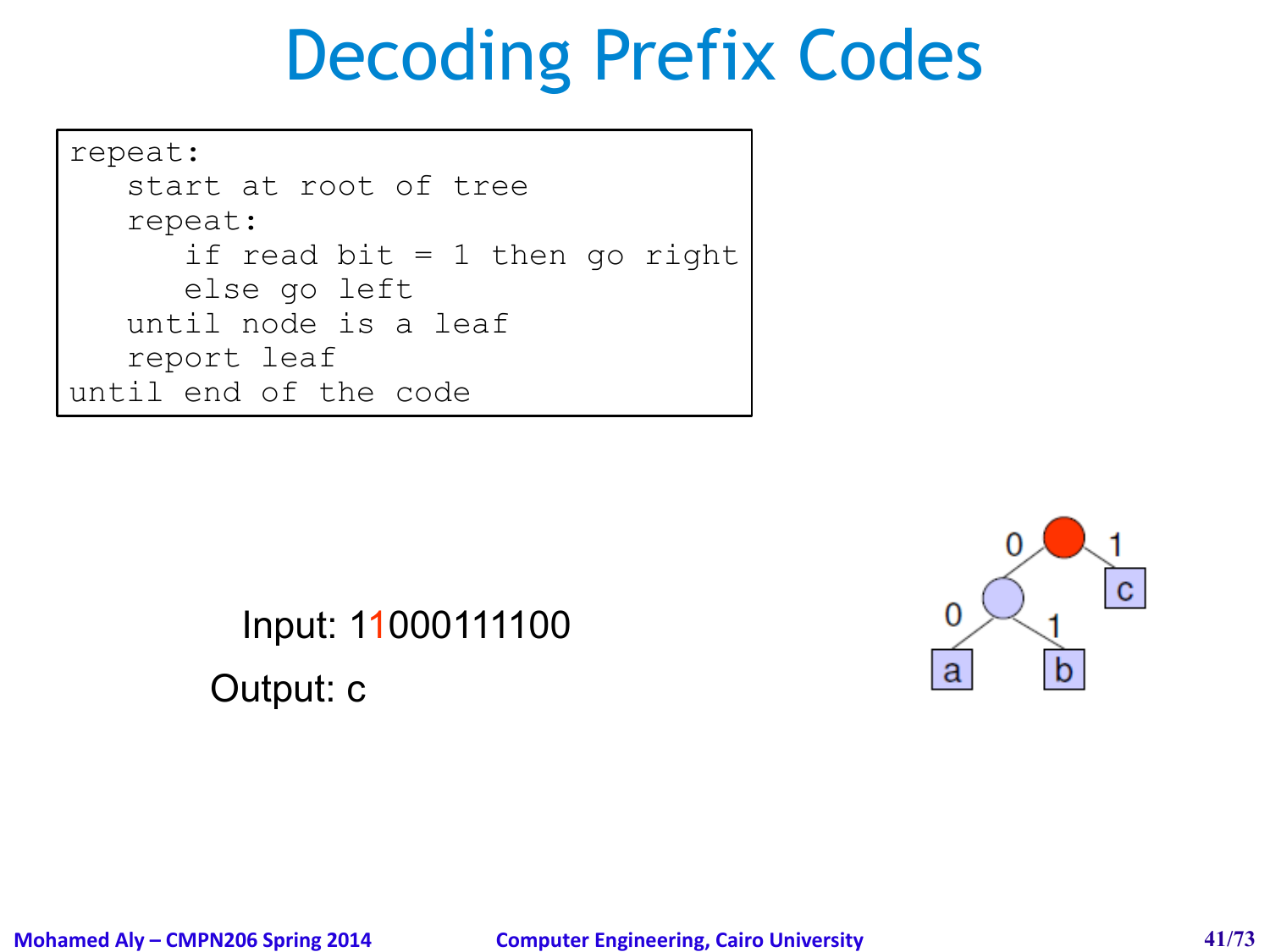```
repeat: 
   start at root of tree
   repeat: 
      if read bit = 1 then go right
      else go left
   until node is a leaf
   report leaf
until end of the code
```
#### Input: 11000111100 Output: cc

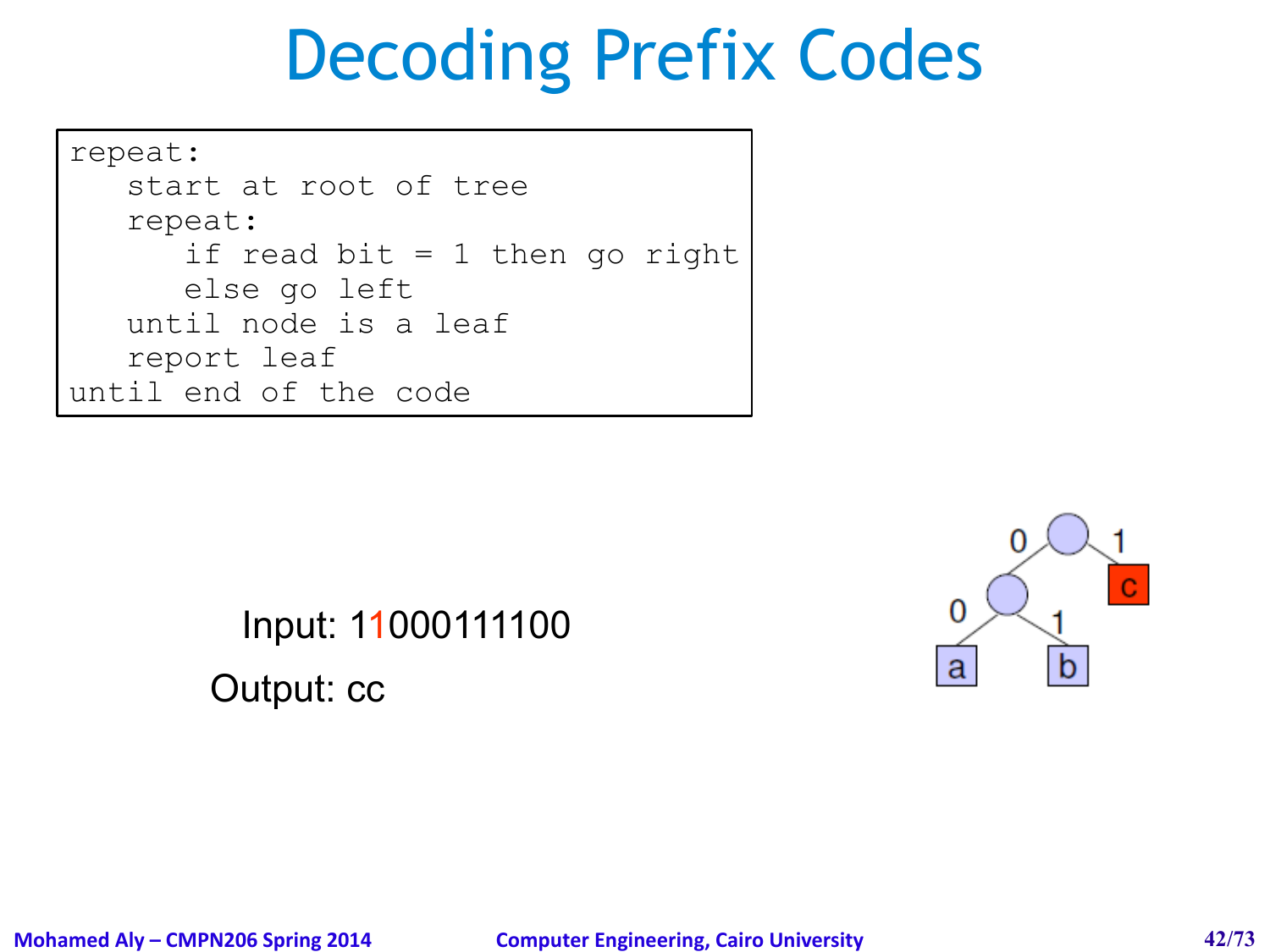```
repeat: 
   start at root of tree
   repeat: 
      if read bit = 1 then go right
      else go left
   until node is a leaf
   report leaf
until end of the code
```
#### Input: 11000111100 Output: cc

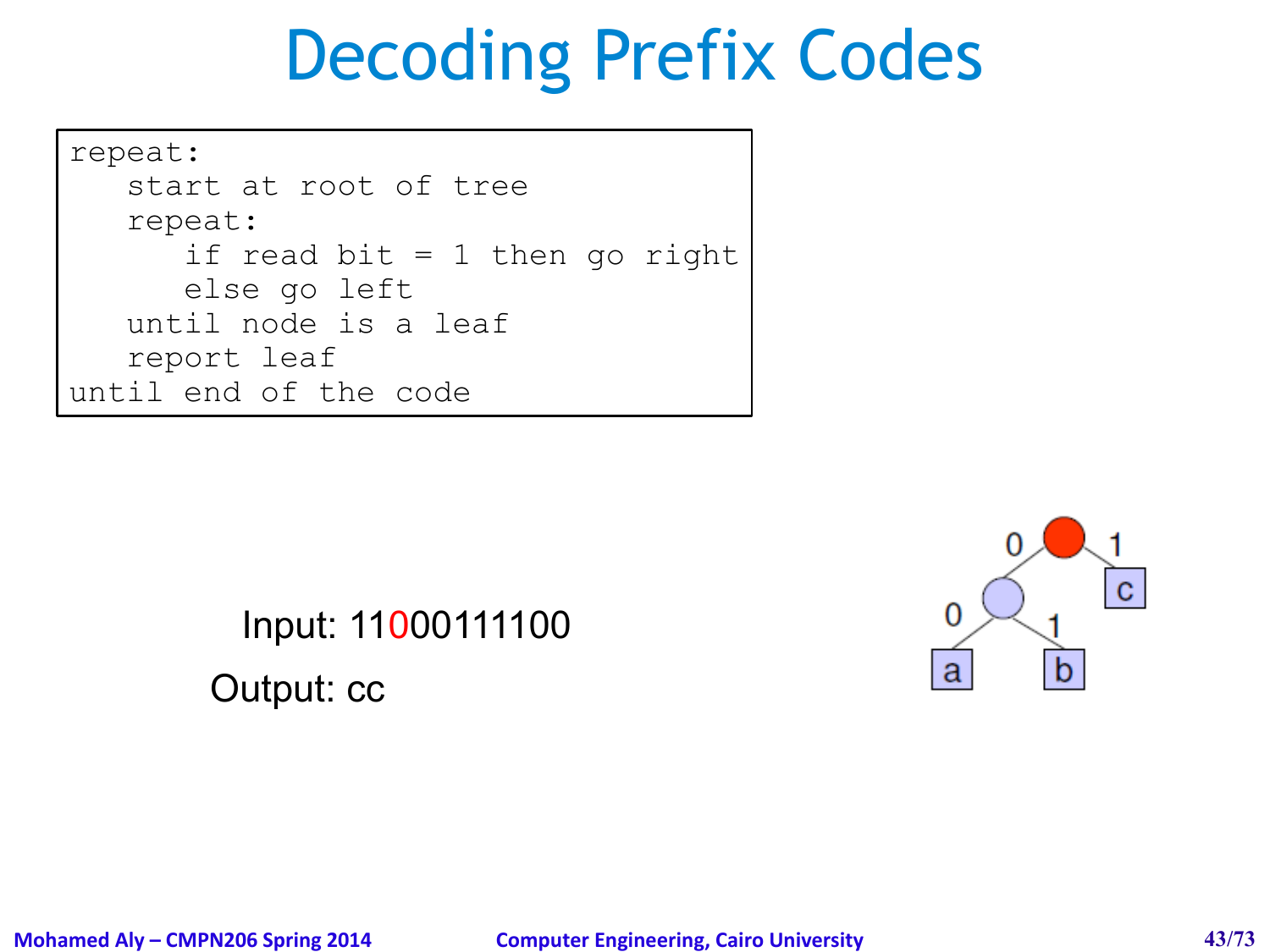```
repeat: 
   start at root of tree
   repeat: 
      if read bit = 1 then go right
      else go left
   until node is a leaf
   report leaf
until end of the code
```
#### Input: 11000111100 Output: cc

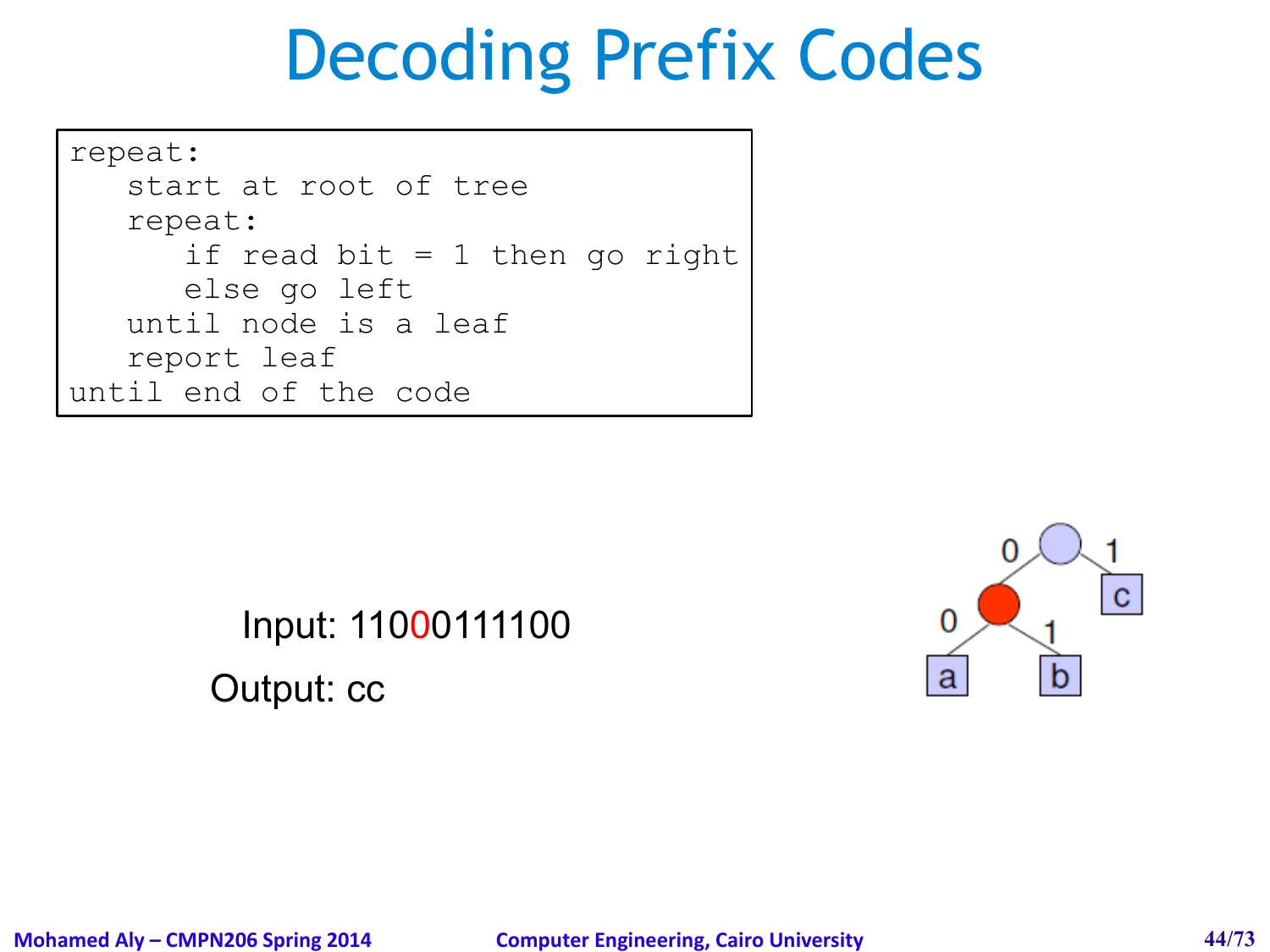```
repeat: 
   start at root of tree
   repeat: 
      if read bit = 1 then go right
      else go left
   until node is a leaf
   report leaf
until end of the code
```
#### Input: 11000111100 Output: cca

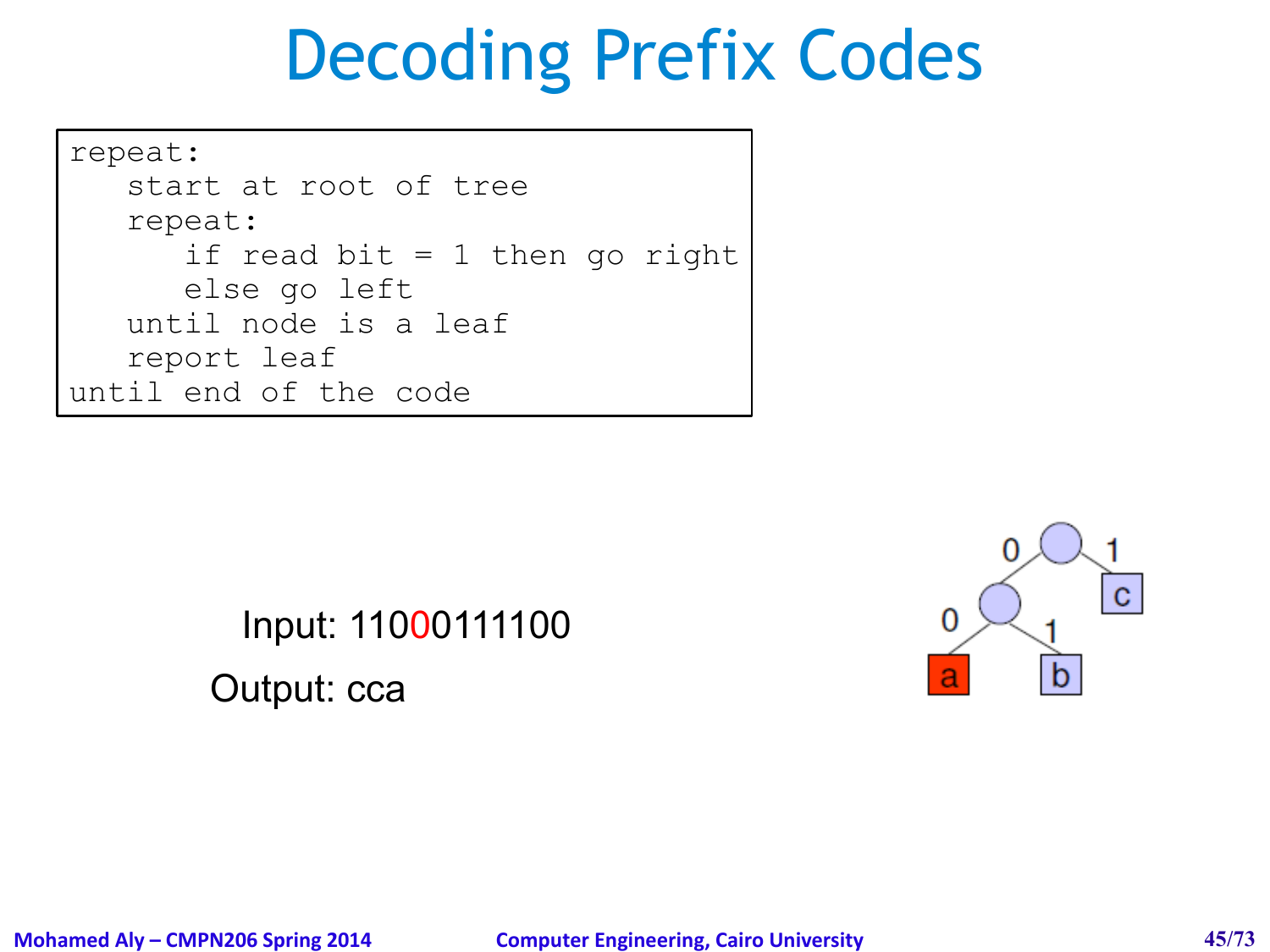```
repeat: 
   start at root of tree
   repeat: 
      if read bit = 1 then go right
      else go left
   until node is a leaf
   report leaf
until end of the code
```
#### Input: 11000111100 Output: cca

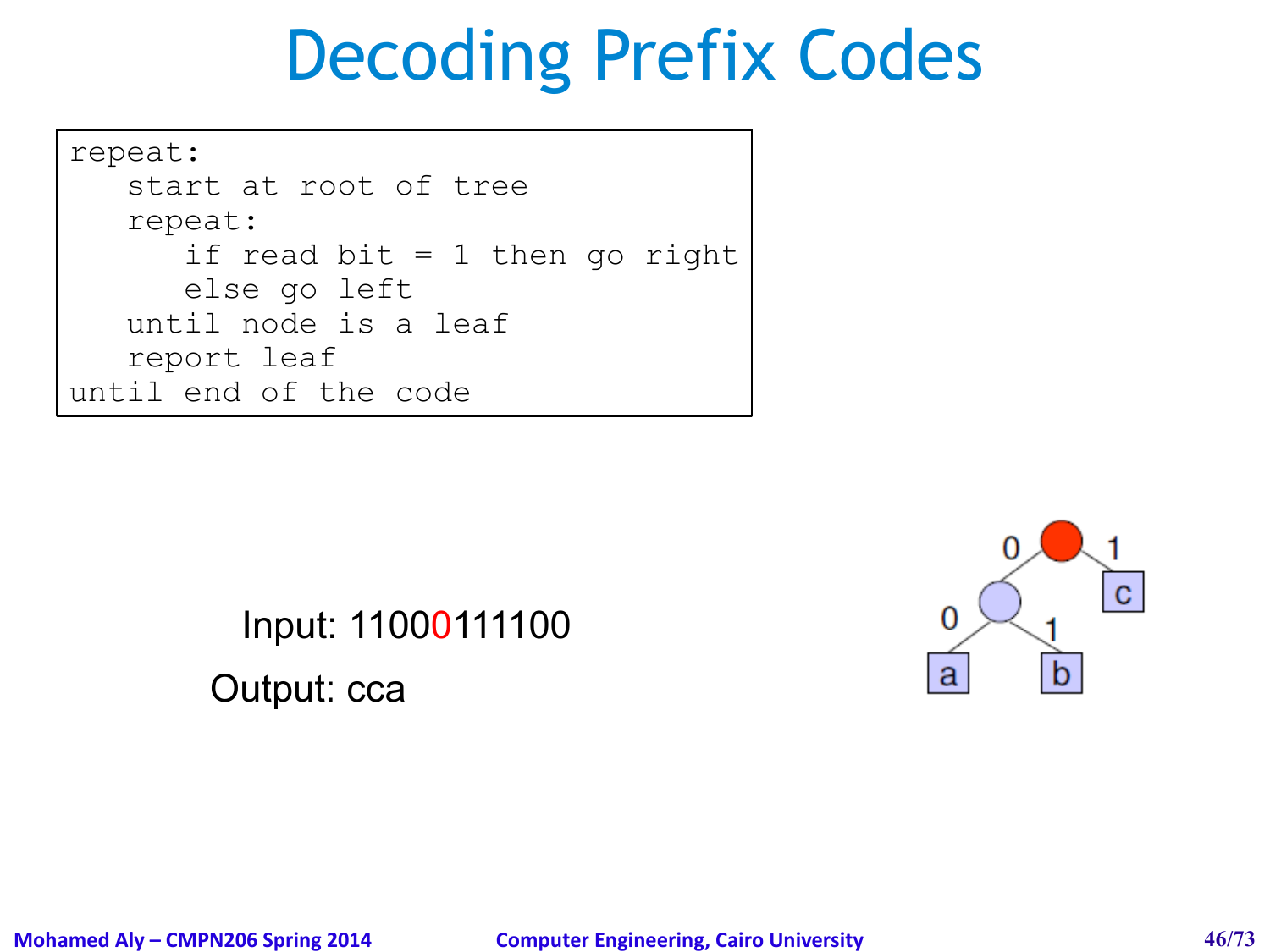```
repeat: 
   start at root of tree
   repeat: 
      if read bit = 1 then go right
      else go left
   until node is a leaf
   report leaf
until end of the code
```
#### Input: 11000111100 Output: cca

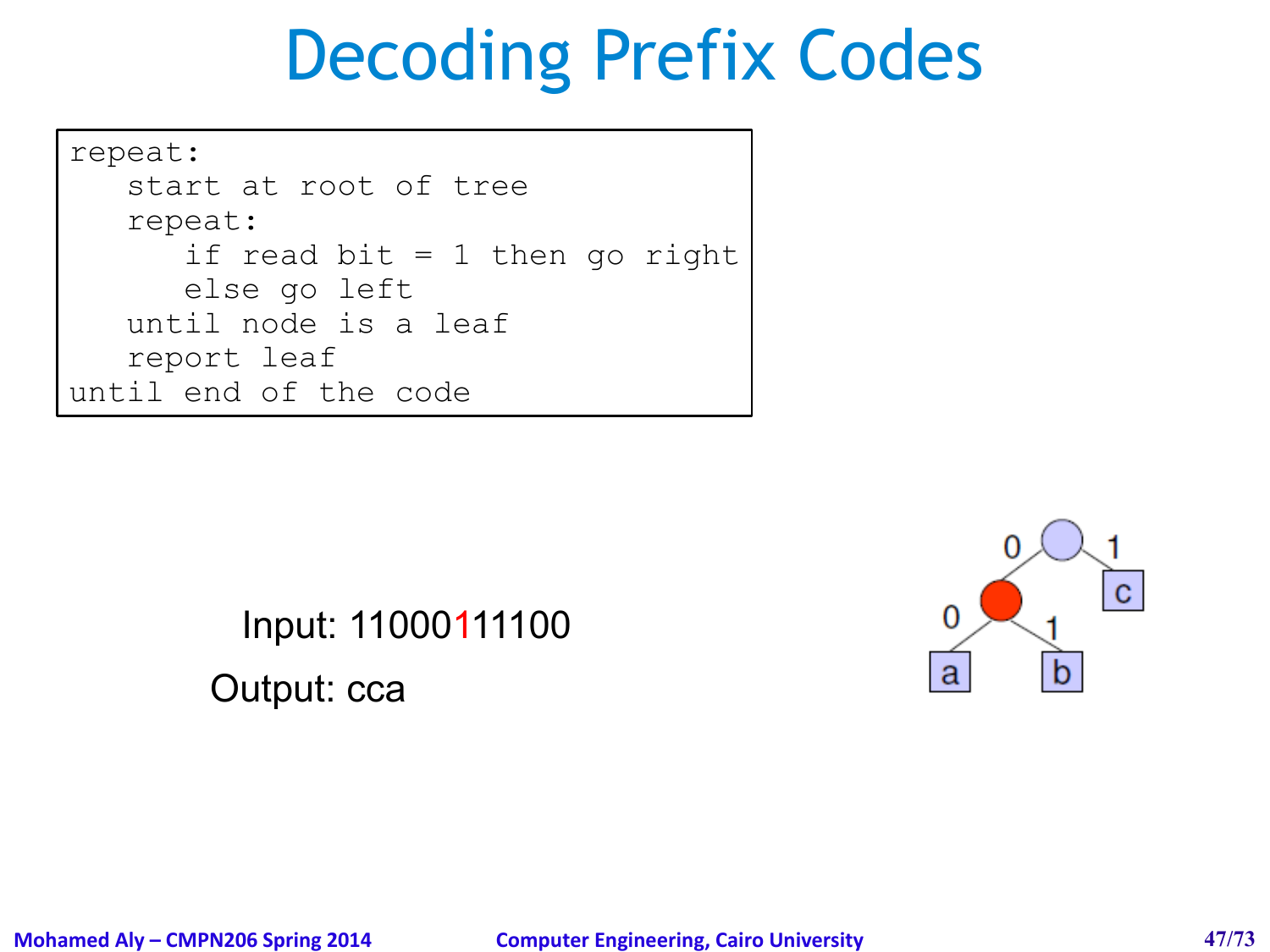```
repeat: 
   start at root of tree
   repeat: 
      if read bit = 1 then go right
      else go left
   until node is a leaf
   report leaf
until end of the code
```
#### Input: 11000111100 Output: ccab

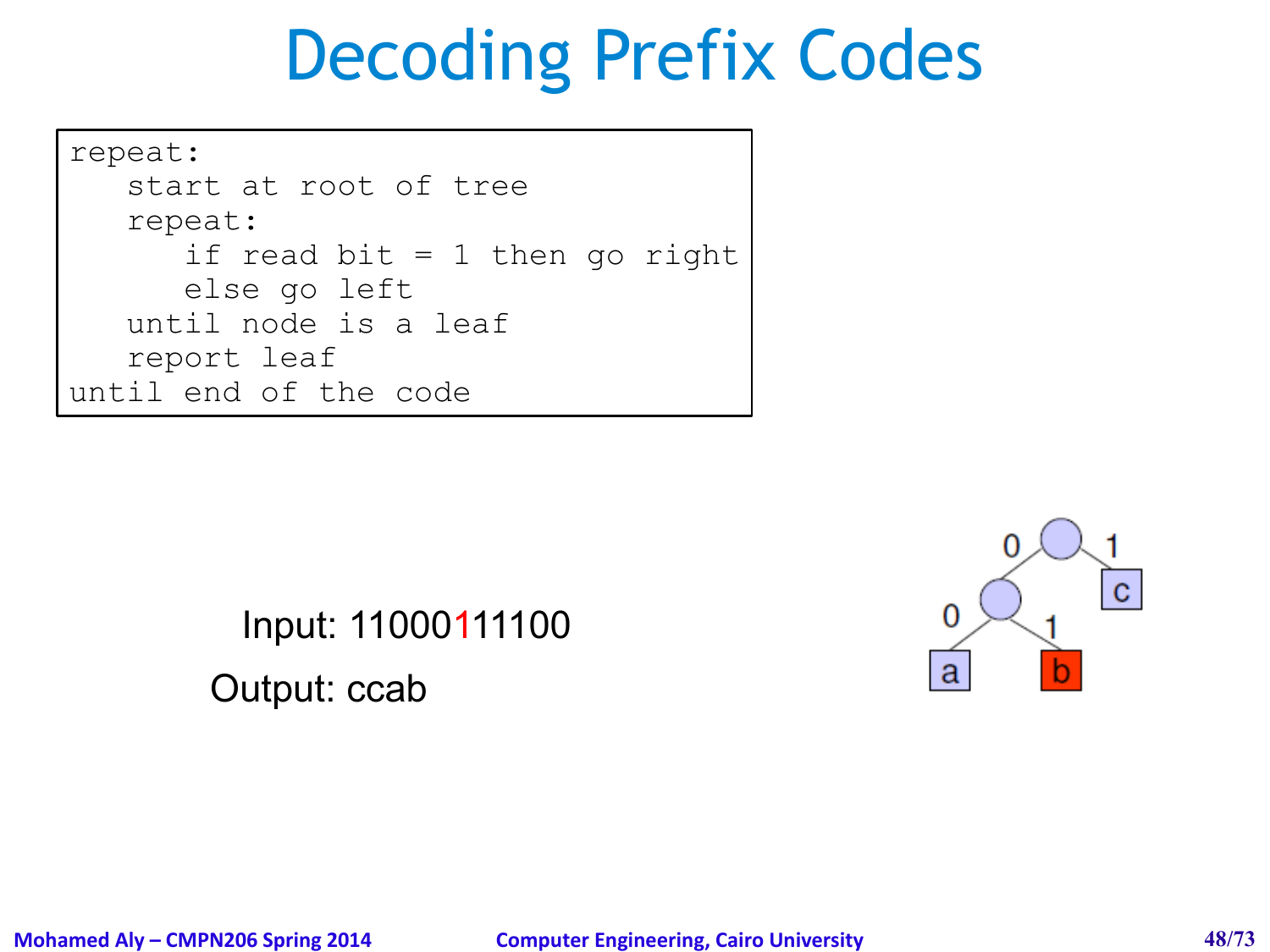```
repeat: 
   start at root of tree
   repeat: 
      if read bit = 1 then go right
      else go left
   until node is a leaf
   report leaf
until end of the code
```
Input: 11000111100 Output: ccabccca

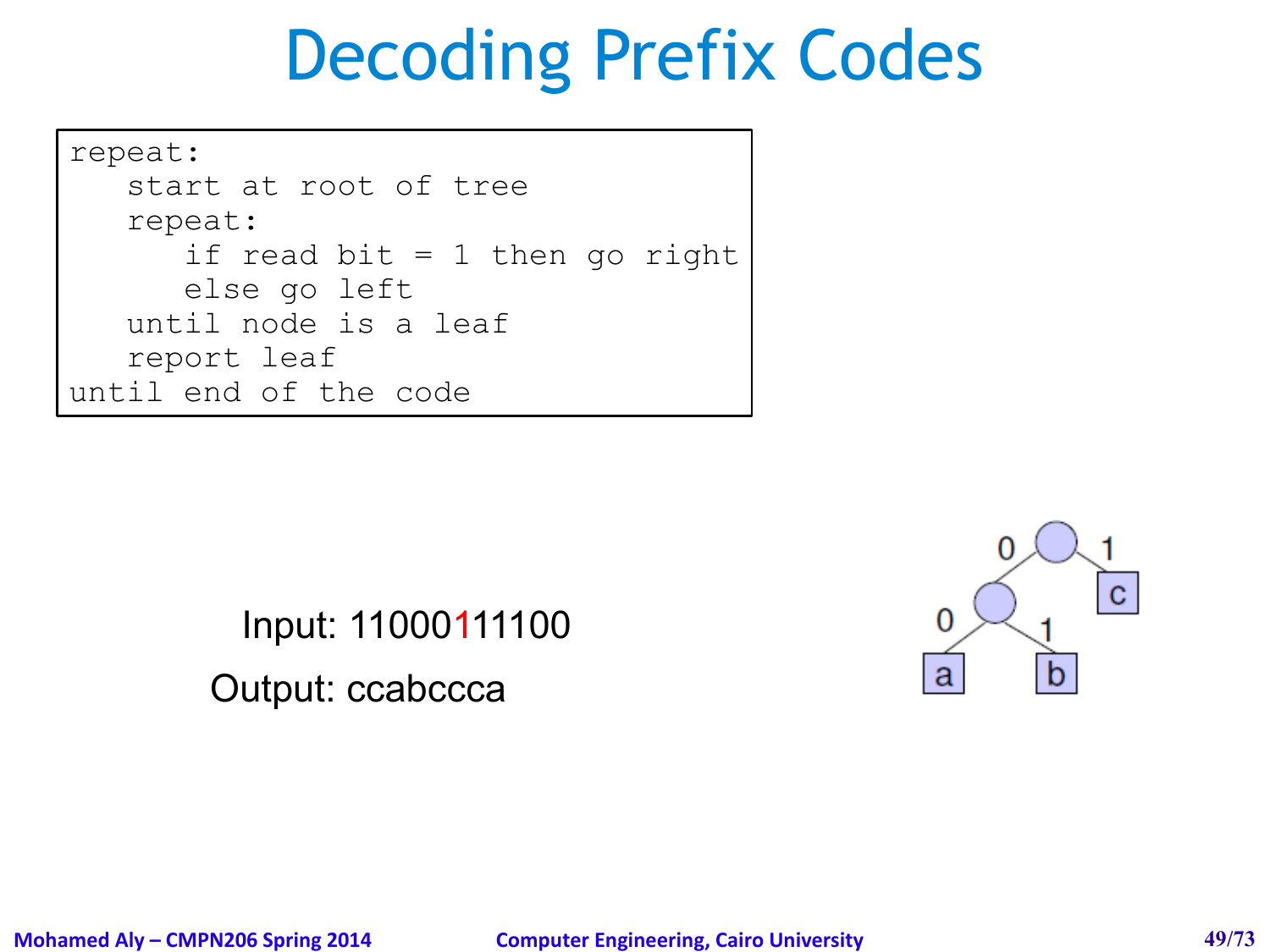### Kraft McMillan Inequality

- Prefix codes are guaranteed to be uniquely decodable
- But, do we lose performance (i.e. having the shortest average codeword) by limiting ourselves to prefix codes?
- The answer is: No!
- This is proved using the Kraft-McMillan Inequality:

$$
\sum\nolimits_{i=1}^N 2^{-l_i} \leq 1
$$

where  $l_i$  is the length of codeword *i* from *N* codewords.

● Proof: Section 2.4.3 [**IDC**].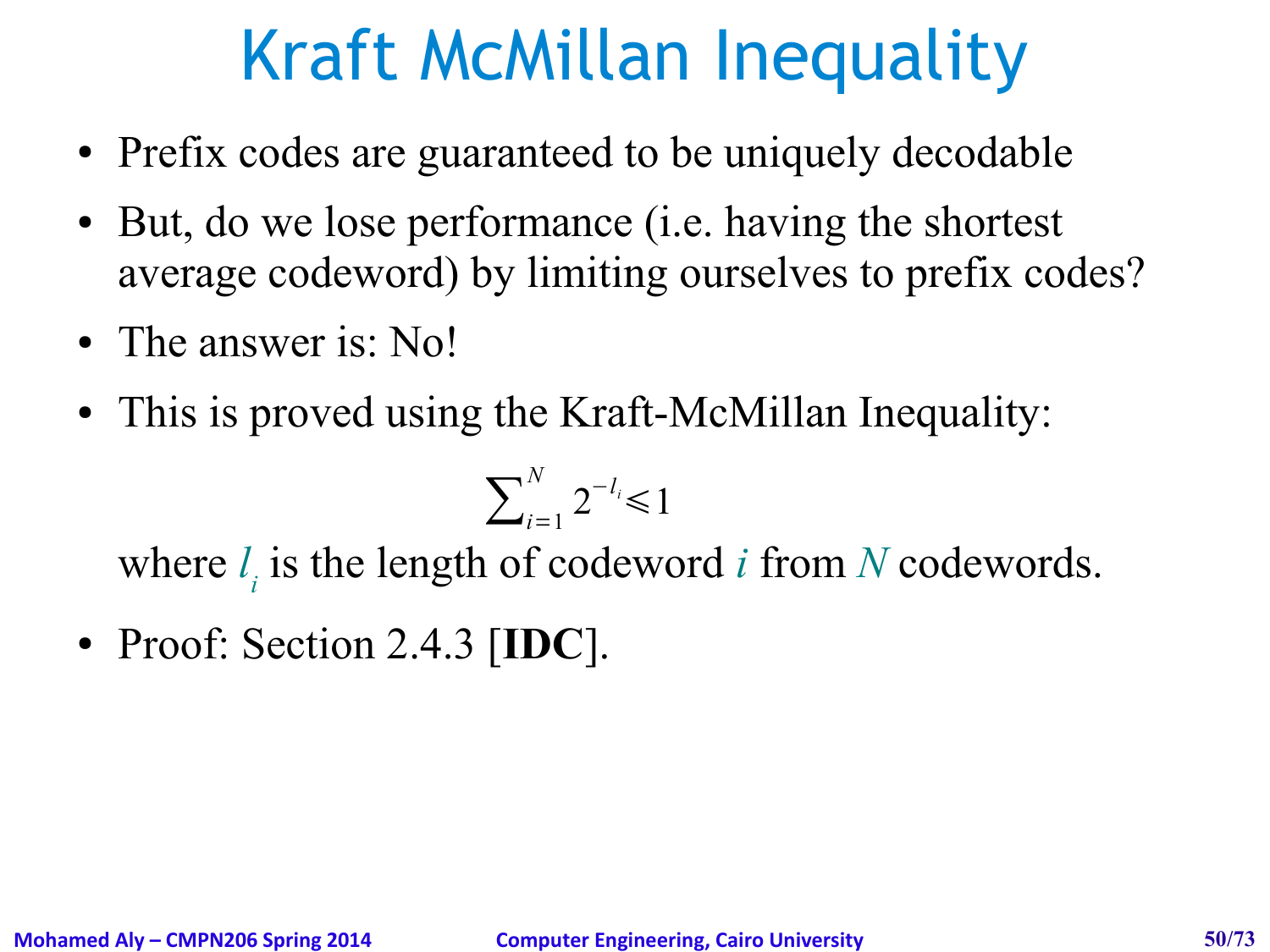#### Exercise

- Encode a symbol string
- Decode the symbol string
- Make sure they match!

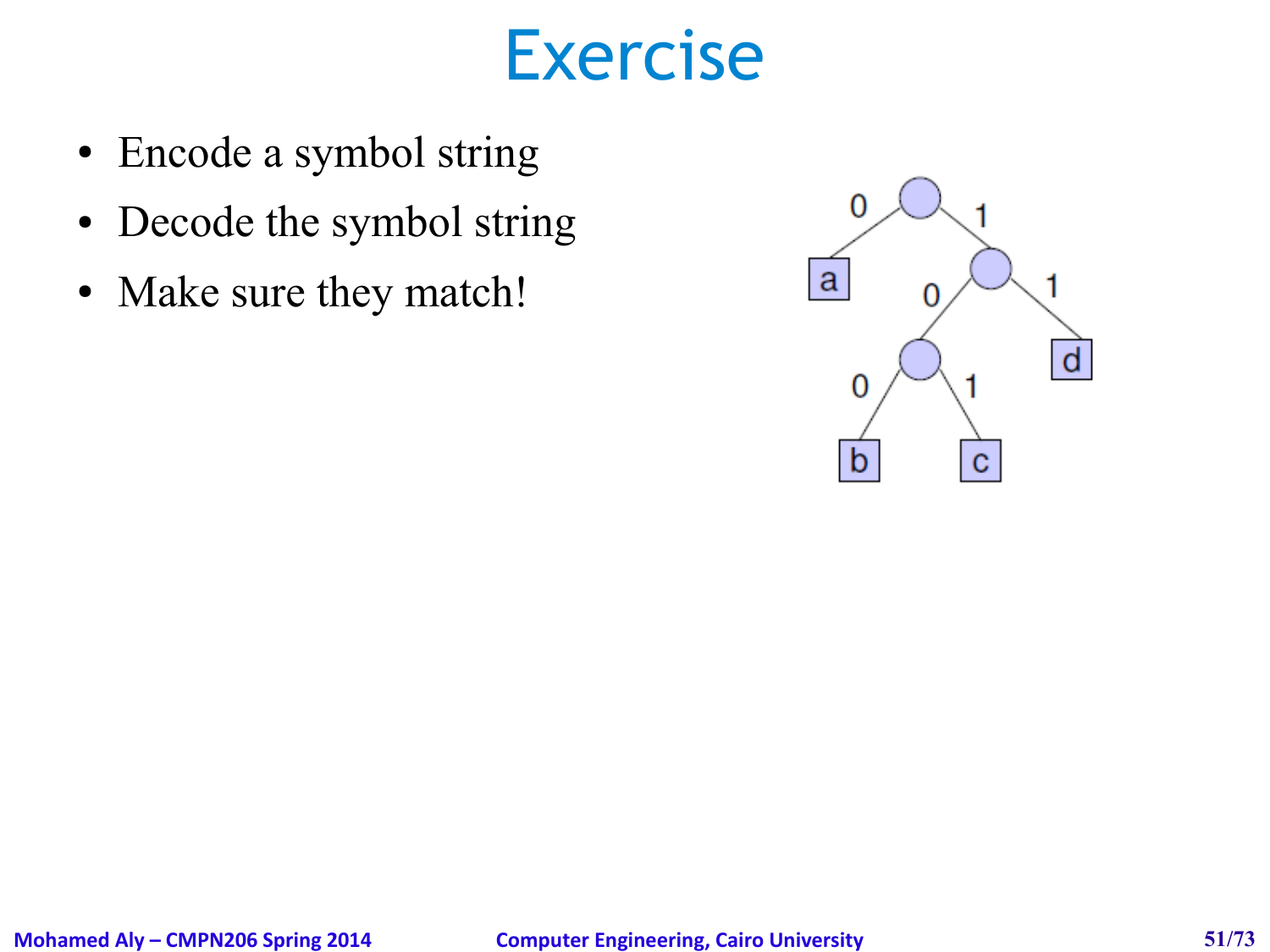### Huffman Coding

- Huffman in 1951
- Uses *probabilities* of symbols (or their *frequencies*) to build a *variable length prefix code*
	- Codewords have different lengths
	- Each symbol maps to a unique codeword
	- More frequent symbols have shorter codewords
	- No codeword is a prefix of another



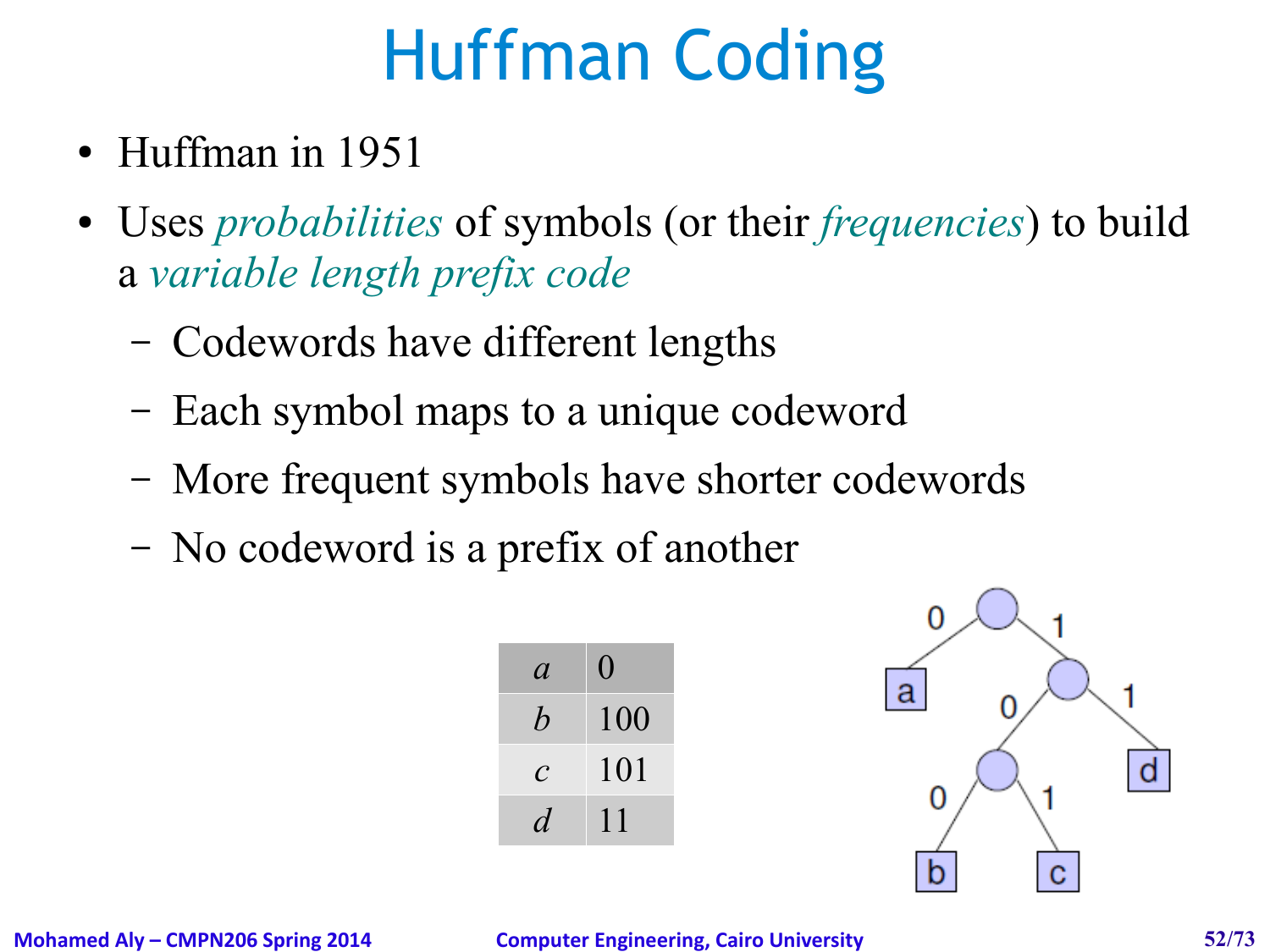### Cost of a Huffman Tree

- Let  $p_1, p_1, \ldots p_m$  be the probabilities for symbols  $a_1, a_1, \ldots a_m$
- The cost of a Huffman Tree T is defined as:

$$
C(T) = \sum_{i=1}^{m} p_i l_i
$$

where  $l_i$  is the length of the path from the root to  $a_i$  i.e. the length of the codeword for symbol *a<sup>i</sup>*

- *C* (*T*) represents the *expected* (average) length of a codeword, and is the *bit rate* of the code
- Huffman Trees are *optimal* in the sense that they have the *minimum* cost among all trees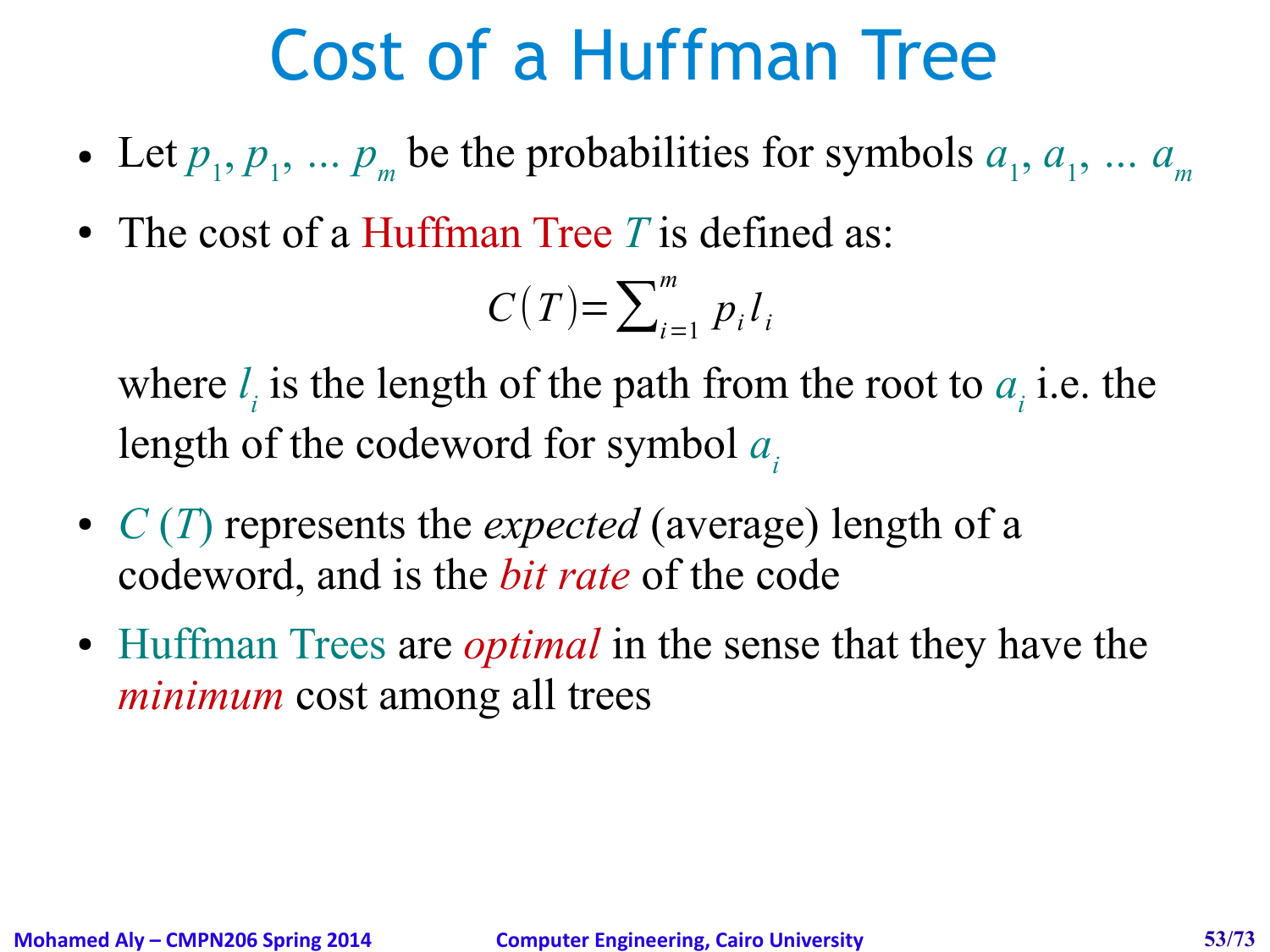### Huffman Coding

Form a node for each symbol *ai*with probability *p<sup>i</sup>* Insert the nodes into a priority queue *Q* while there nodes in *Q*  $min1 =$  extract  $min(Q)$  $min2$  = extract  $min(Q)$ create a new node *n* // make the new node their parent  $n.left = min1$  $n. right = min2$ // set its probability to the sum of their prob. *n.p* = *min1.p* + *min2.p*  $insert(Q, n)$ return extract\_min(*Q*)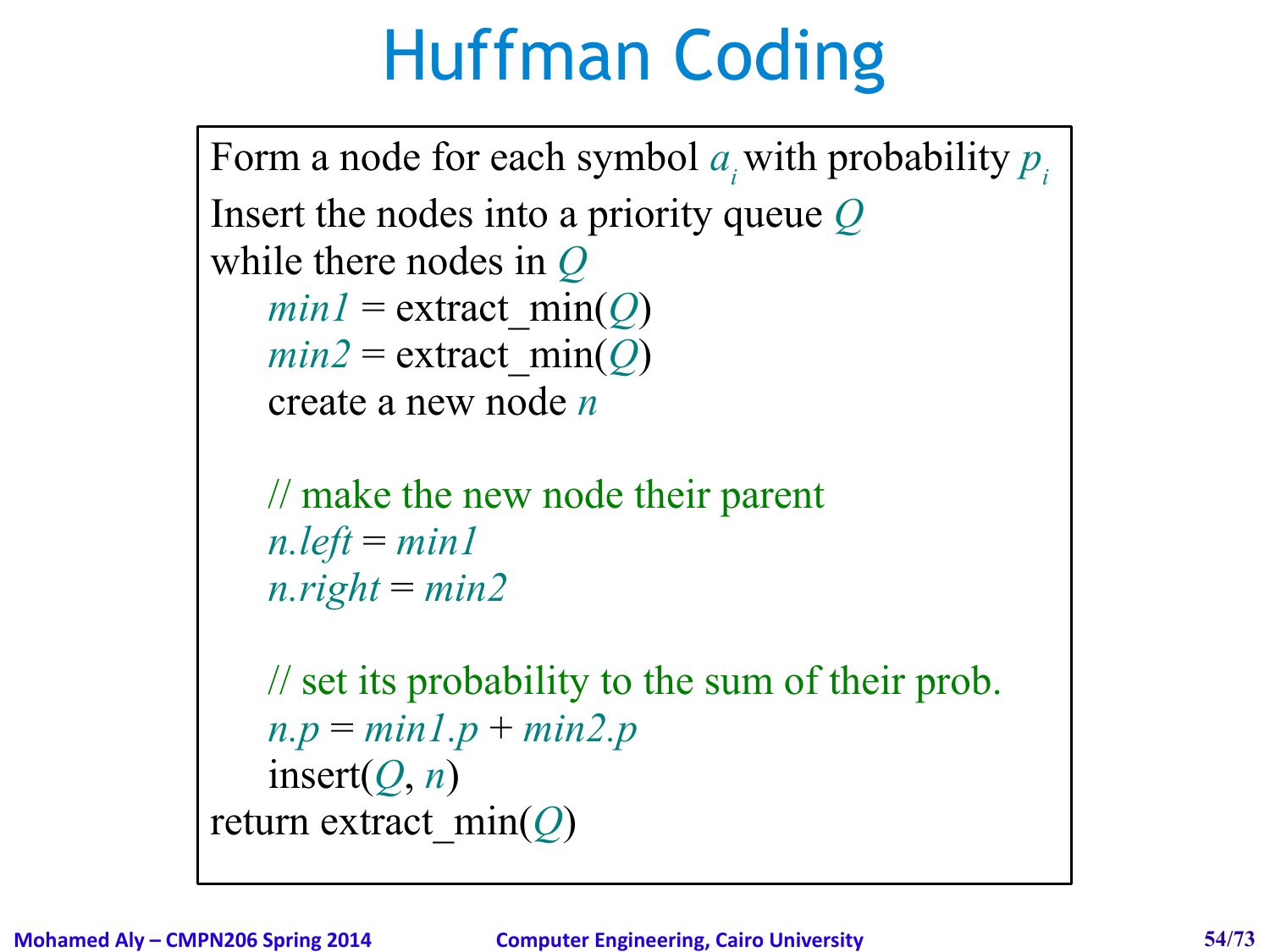| Symbol | $\boldsymbol{\mathcal{U}}$ |     |  |
|--------|----------------------------|-----|--|
| Prob.  |                            | 0.3 |  |

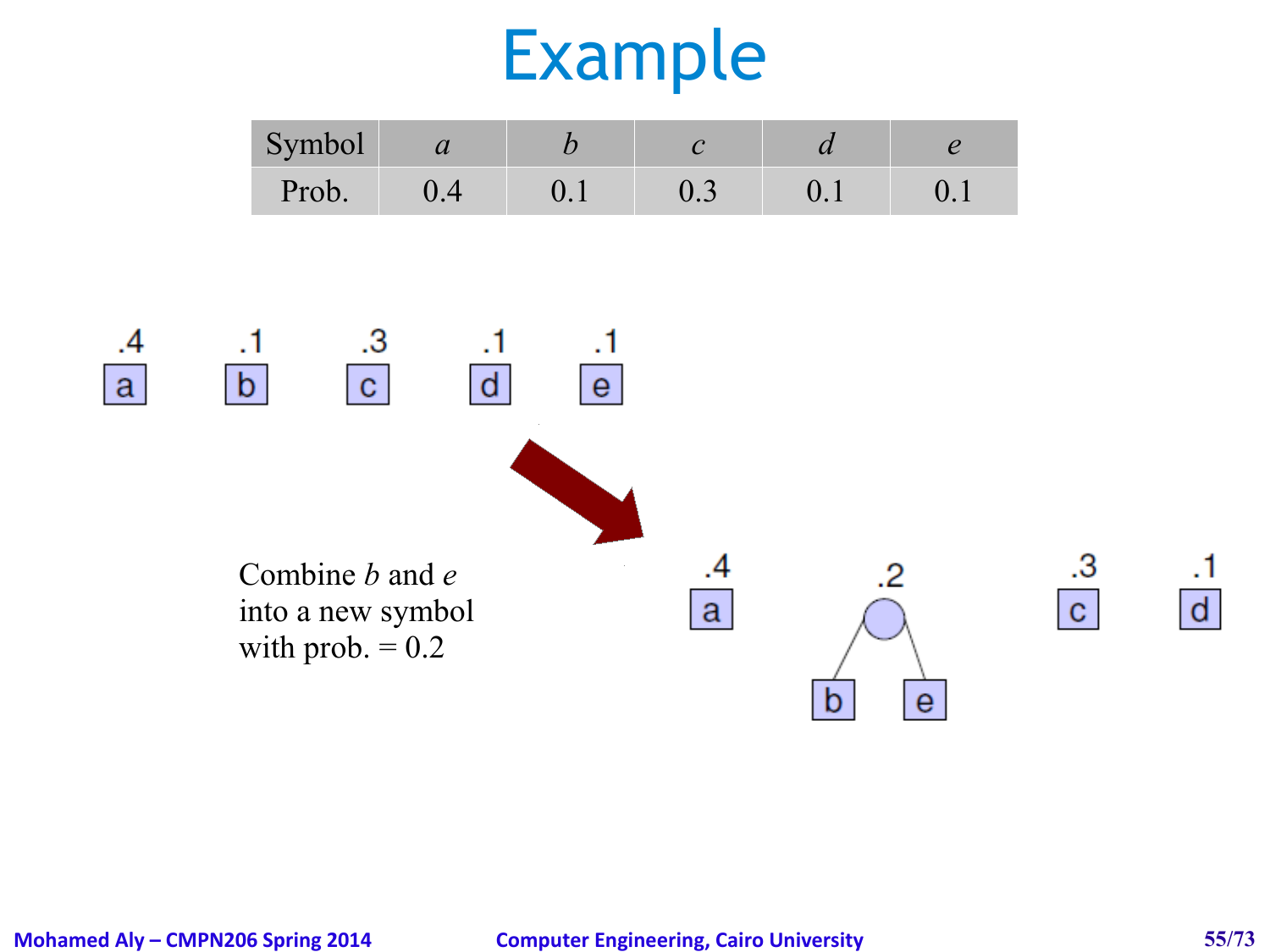| Symbol | $\boldsymbol{u}$ |     |  |
|--------|------------------|-----|--|
| Prob.  |                  | U.3 |  |



**Mohamed Aly – CMPN206 Spring 2014 Computer Engineering, Cairo University 56/73**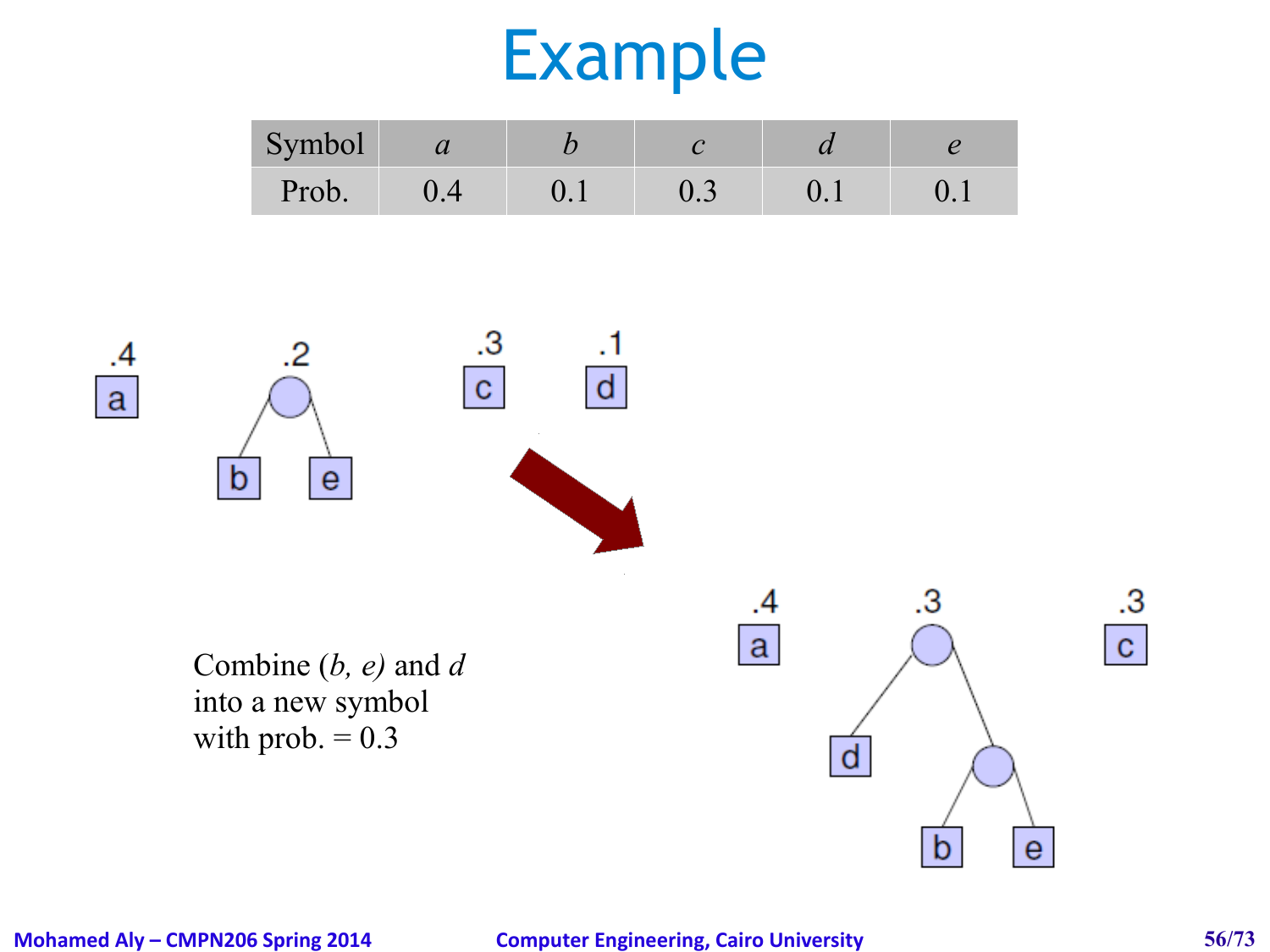| Symbol | $\boldsymbol{\mathcal{U}}$ |     |  |
|--------|----------------------------|-----|--|
| Prob.  |                            | U.3 |  |



#### **Mohamed Aly – CMPN206 Spring 2014 Computer Engineering, Cairo University 57/73**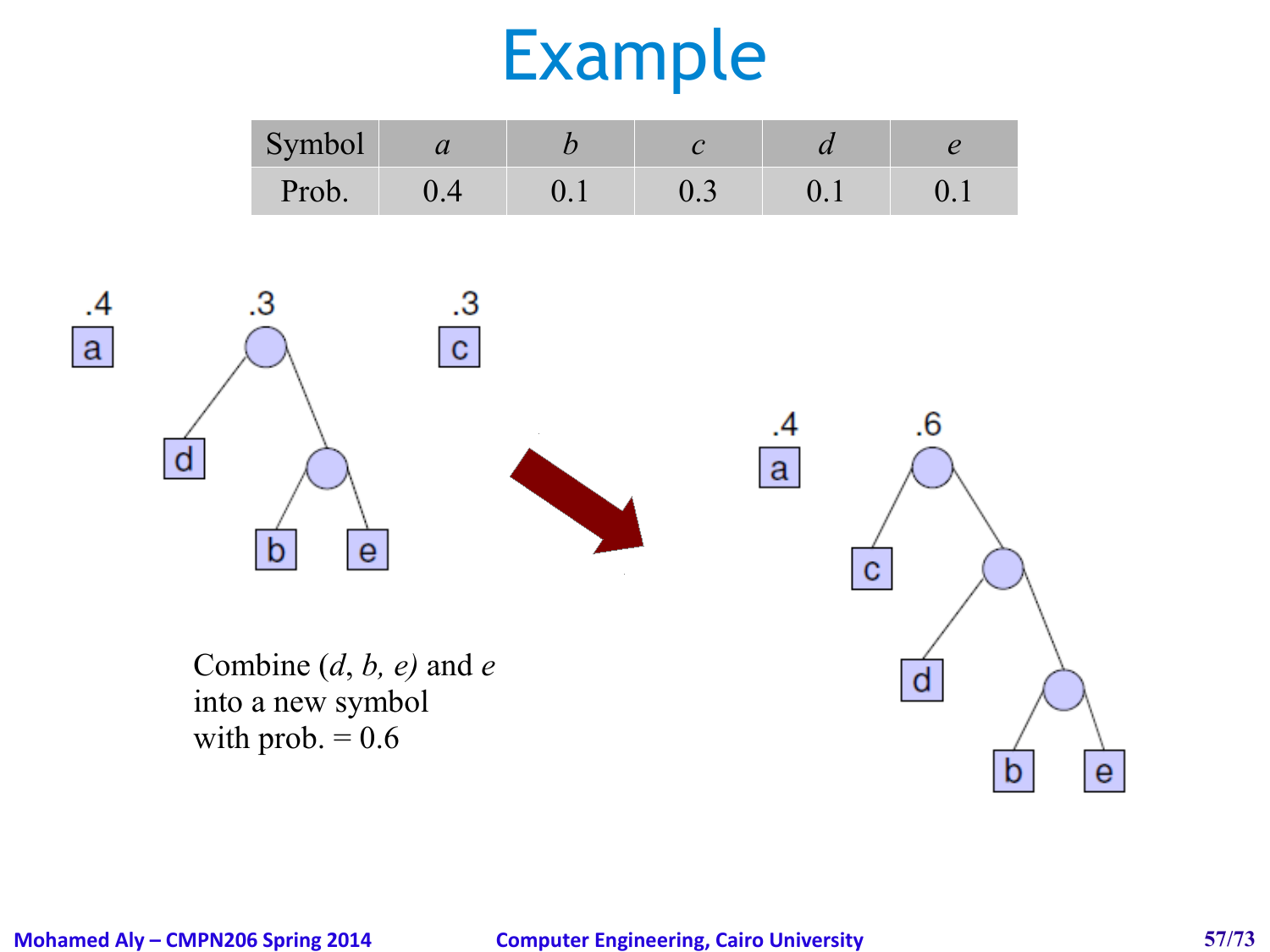| Symbol | $\boldsymbol{\mathcal{U}}$ |       |  |
|--------|----------------------------|-------|--|
| Prob.  |                            | U . J |  |



into a new symbol with prob.  $= 1$  and return the root of the tree

**Mohamed Aly – CMPN206 Spring 2014 Computer Engineering, Cairo University 58/73**

 $.4$ 

 $\mathbf{a}$ 

 $\mathbf e$ 

D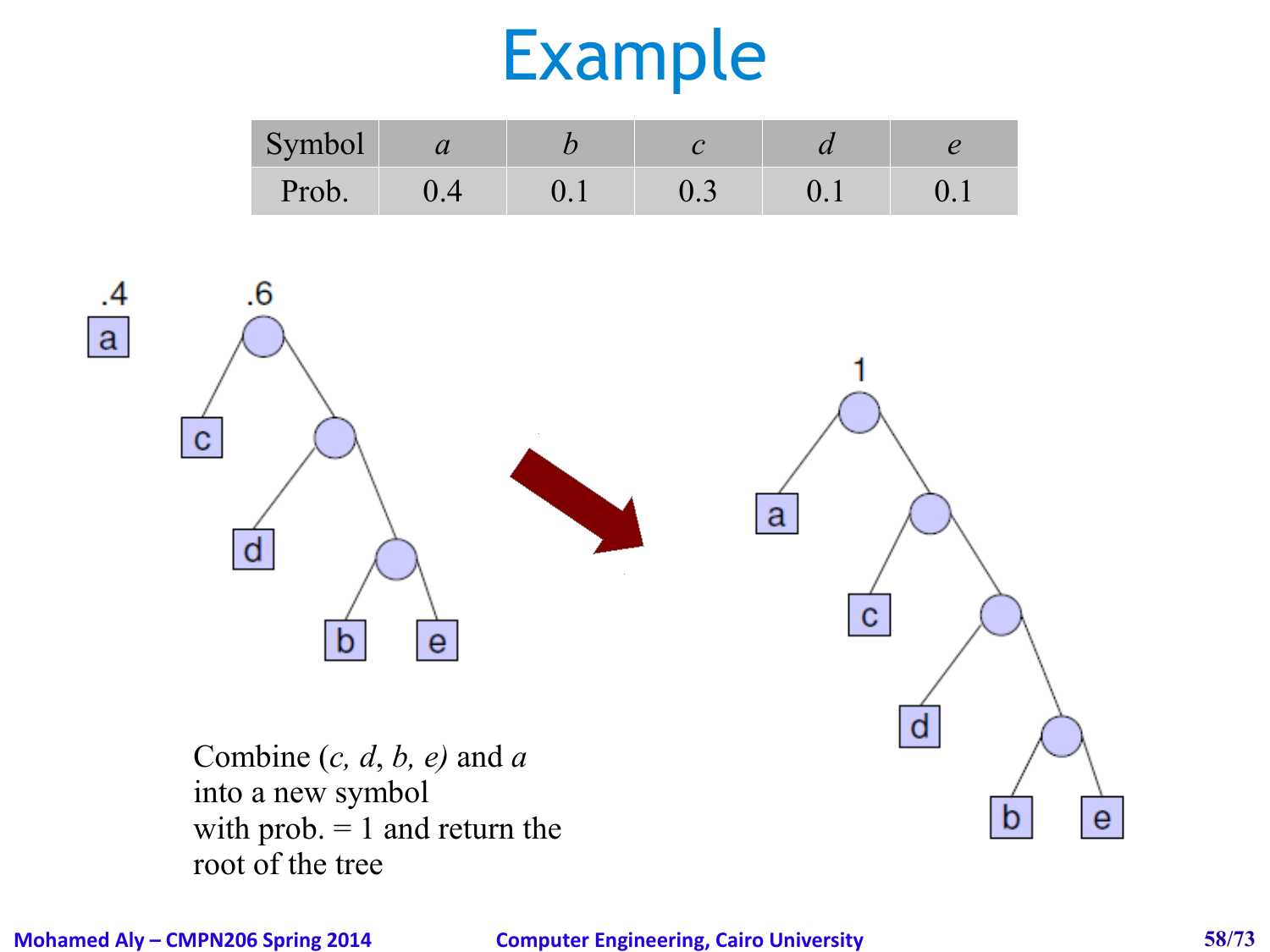| Symbol | $\mathcal{a}$ |     |     | $\boldsymbol{\mathcal{U}}$ |     |
|--------|---------------|-----|-----|----------------------------|-----|
| Prob.  |               |     | 0.3 | $0.1\,$                    |     |
| Code   |               | 110 |     |                            | 111 |

Cost of the tree:

$$
C(T) = \sum_{i} P(a_i) l_i
$$
  
= 0.4 × 1 + 0.1 × 4 + 0.3 × 2 + 0.1 × 3 + 0.1 × 4  
= 2.1 bits/symbol

Entropy:

$$
H = \sum_{i} P(a_i) \log_2 \frac{a}{P(a_i)}
$$
  
= 2.05 bits/symbol

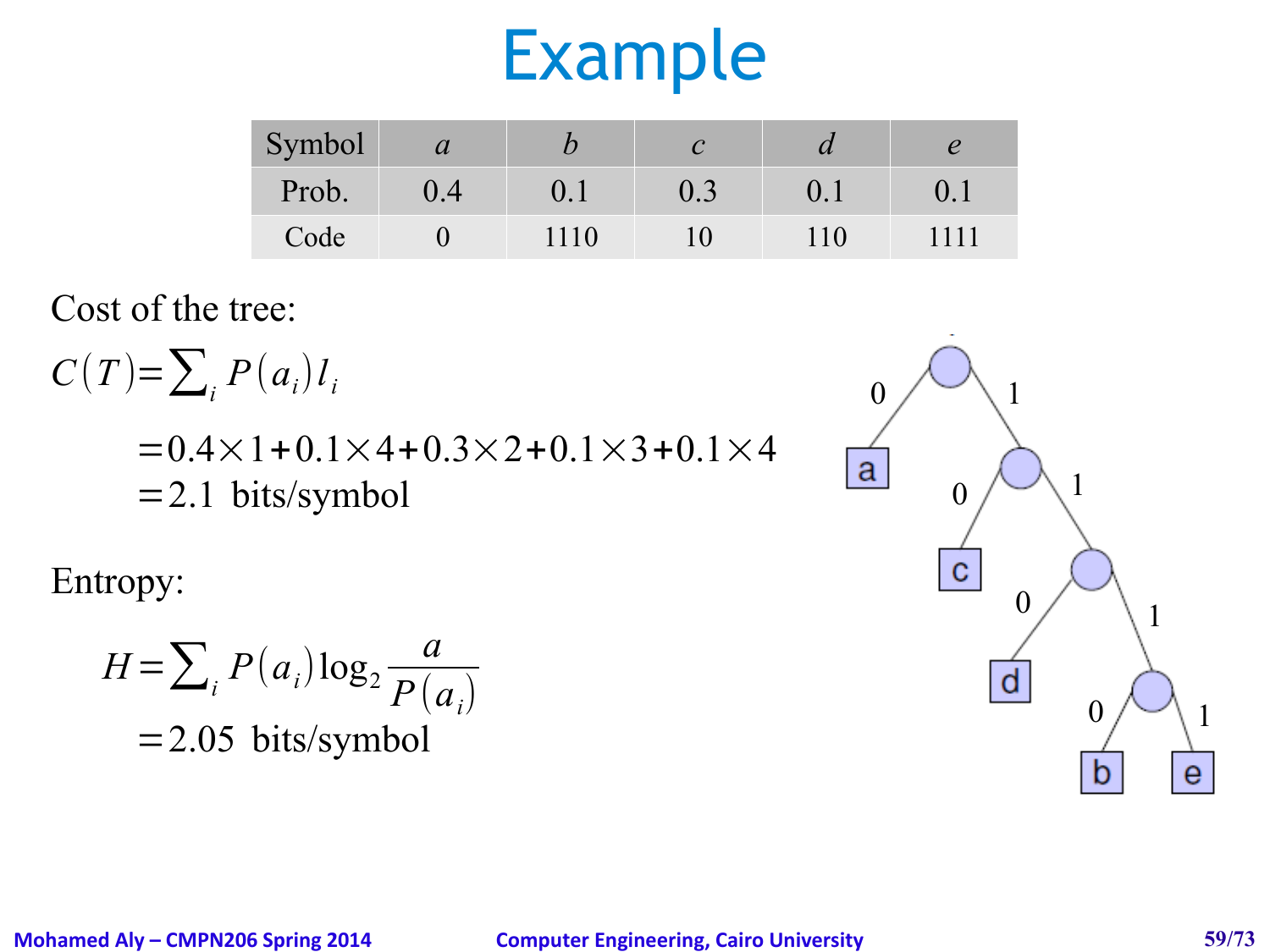# Proof of Optimality I

In an optimal tree, the lowest probability symbol has the longest codeword i.e. the maximum distance from the root.

#### Proof:

If that's not the case, exchanging the lowest probability symbol with the one at maximum distance from the root will lower the cost of the tree. Contradiction.

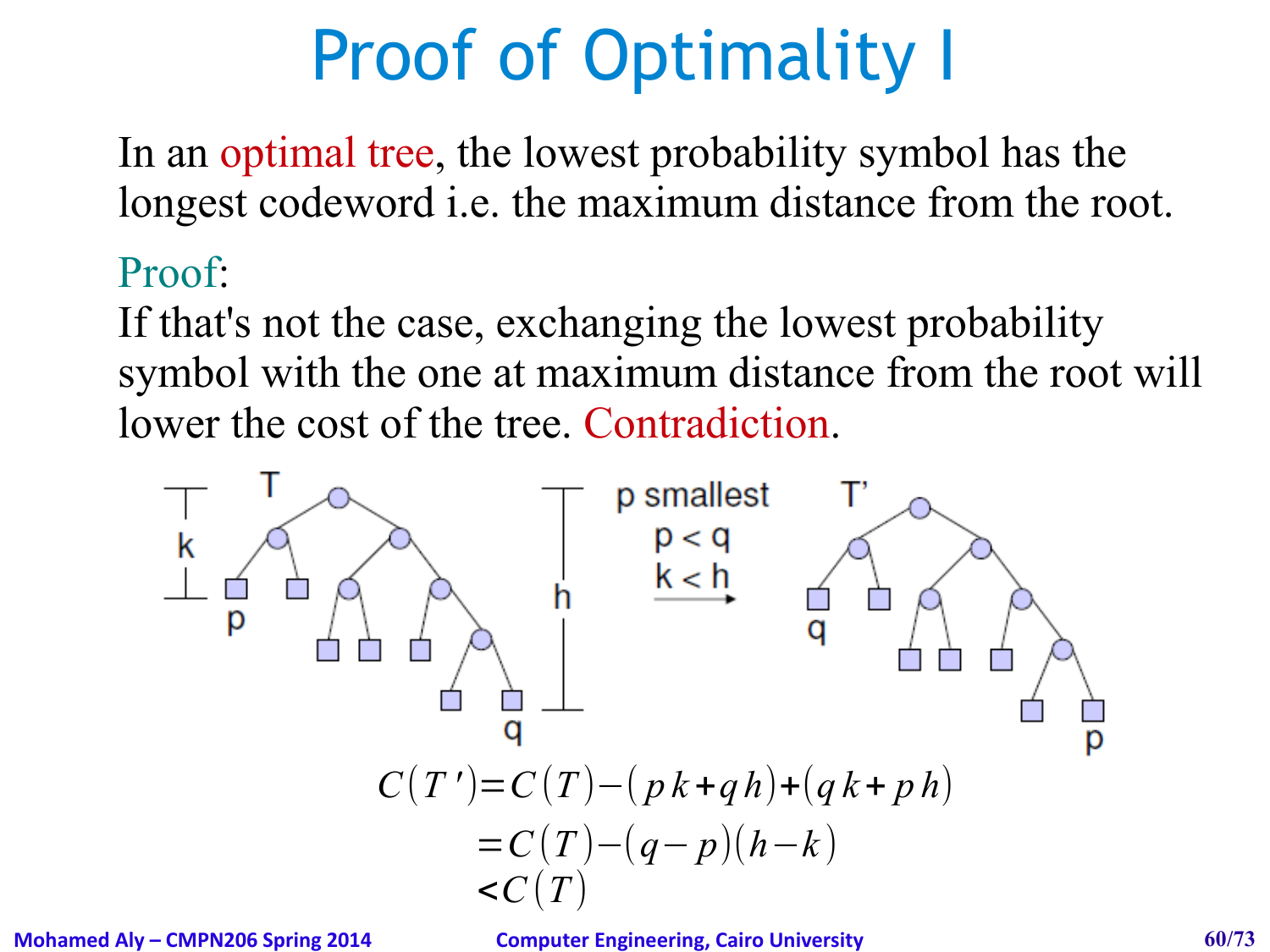# Proof of Optimality II

In some optimal tree, the second lowest probability symbol is a sibling of the lowest probability symbol.

#### Proof:

If that's not the case, exchanging the second lowest probability symbol with the sibling of the lowest probability one will not raise the cost.

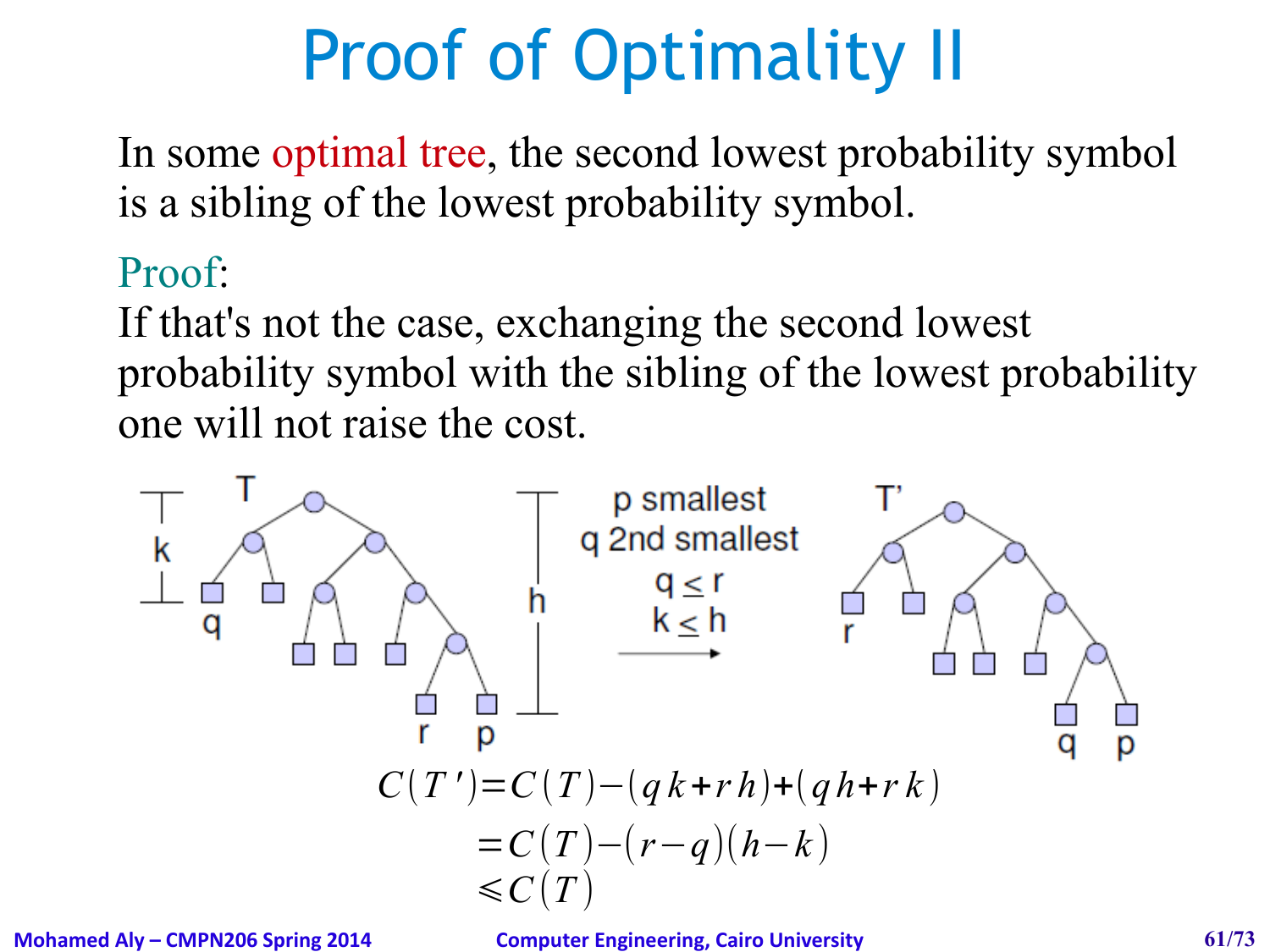# Proof of Optimality III

In an optimal tree, if we replace the two lowest probability symbols by a node whose probability is the sum of their probabilities, the new tree *T'* is optimal for the reduced alphabet.

#### Proof:

If that's not the case, we can find another lower cost tree *T''* which can lead to a tree *T'''* with lower cost than *T*. Contradiction.



$$
C(T')=C(T)-(q\,h+p\,h)+(q+p)(h-1)=C(T)-(p+q)
$$

**Mohamed Aly – CMPN206 Spring 2014 Computer Engineering, Cairo University 62/73**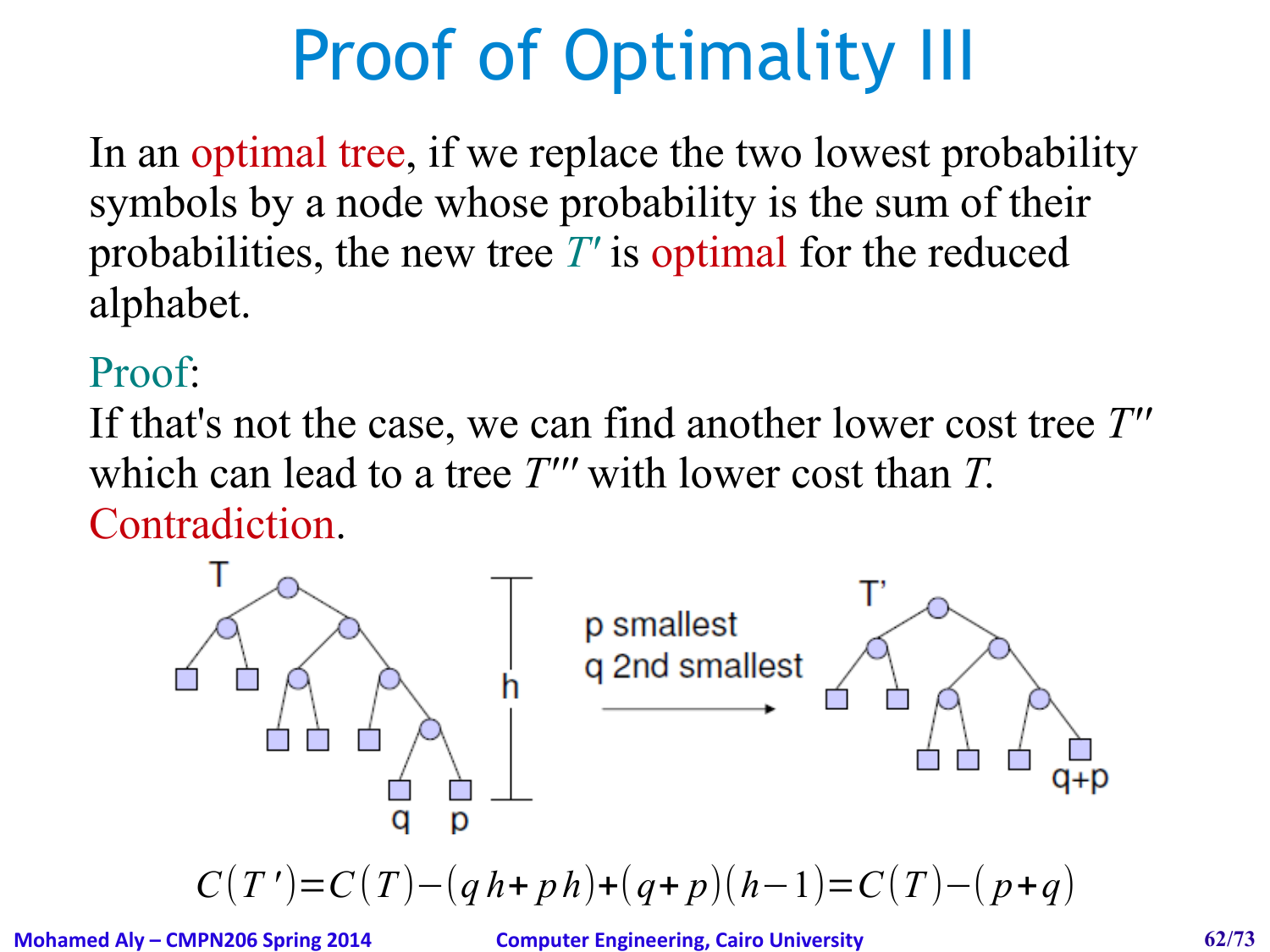# Proof of Optimality III

In an optimal tree, if we replace the two lowest probability symbols by a node whose probability is the sum of their probabilities, the new tree *T'* is optimal for the reduced alphabet.

#### Proof:

If that's not the case, we can find another lower cost tree *T''* which can lead to a tree *T'''* with lower cost than *T*. Contradiction.  $C(T'') < C(T')$ 



 $C(T'') = C(T'') + (p+q) < C(T') + (p+q) = C(T)$  $C(T') = C(T) - (q h + p h) + (q + p)(h - 1) = C(T) - (p + q)$ 

**Mohamed Aly – CMPN206 Spring 2014 Computer Engineering, Cairo University 63/73**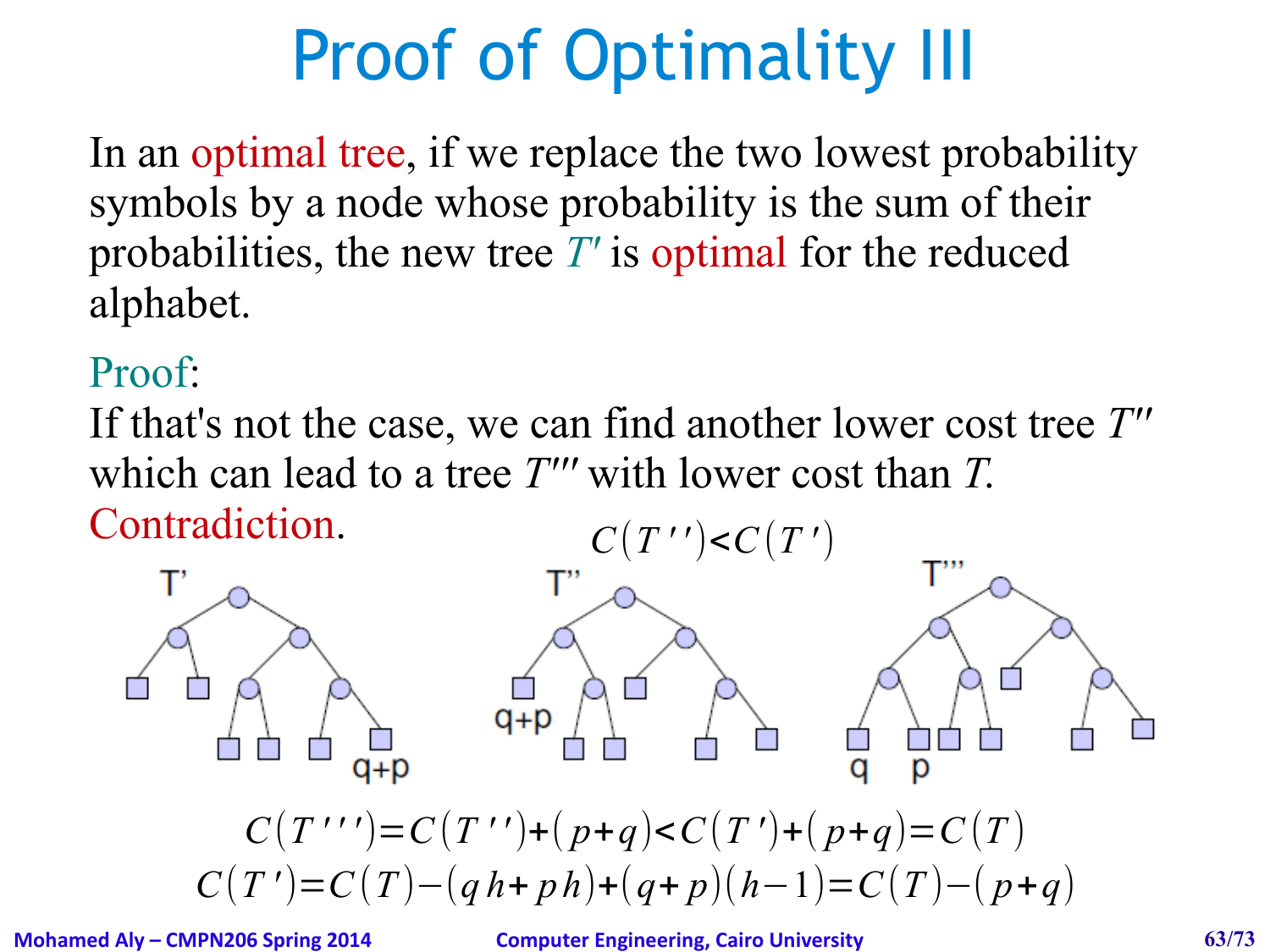### Quality of Huffman Coding

The *rate* of the Huffman Coding is within 1 bit of the entropy for the source alphabet i.e.

 $H \leq C(T) \leq H+1$ 

where *H* is the entropy and  $C(T)$  is the cost of the Huffman Tree (or the expected length of the codeword)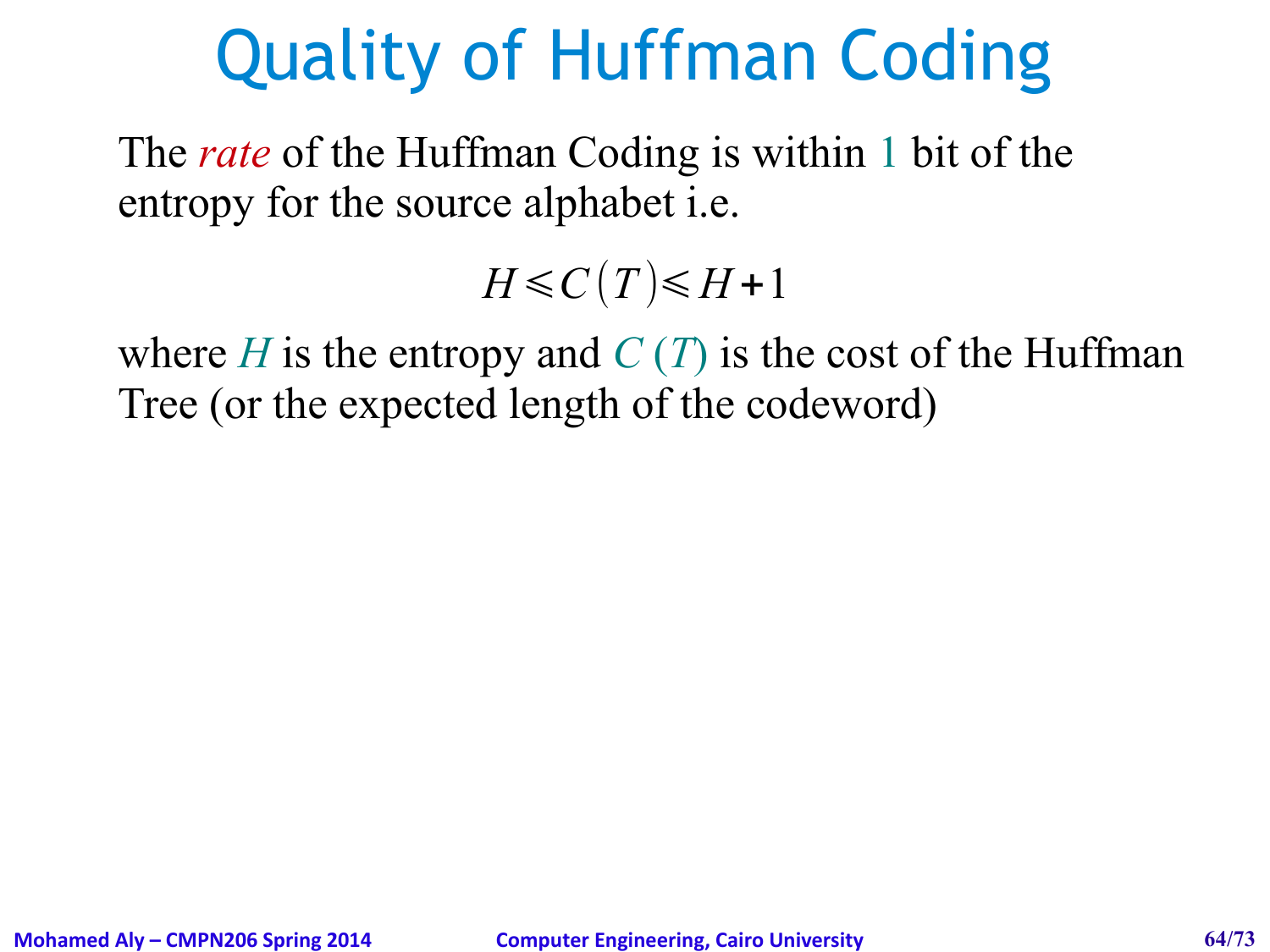### Limitations

- Very efficient encoding/decoding
- Optimal codes if the probabilities are known
- Does not work well with smaller alphabets or when the probability distribution is *skewed*
- Example: Consider the following alphabet

| Symbol       |     |      |      |
|--------------|-----|------|------|
| Probability  | 0.8 | 0.02 | 0.18 |
| Huffman Code |     |      |      |

- $-H = 0.816$  bits/symbol
- Huffman's rate  $= 1.2$  bits/symbol
- An increase of 47% of the entropy!

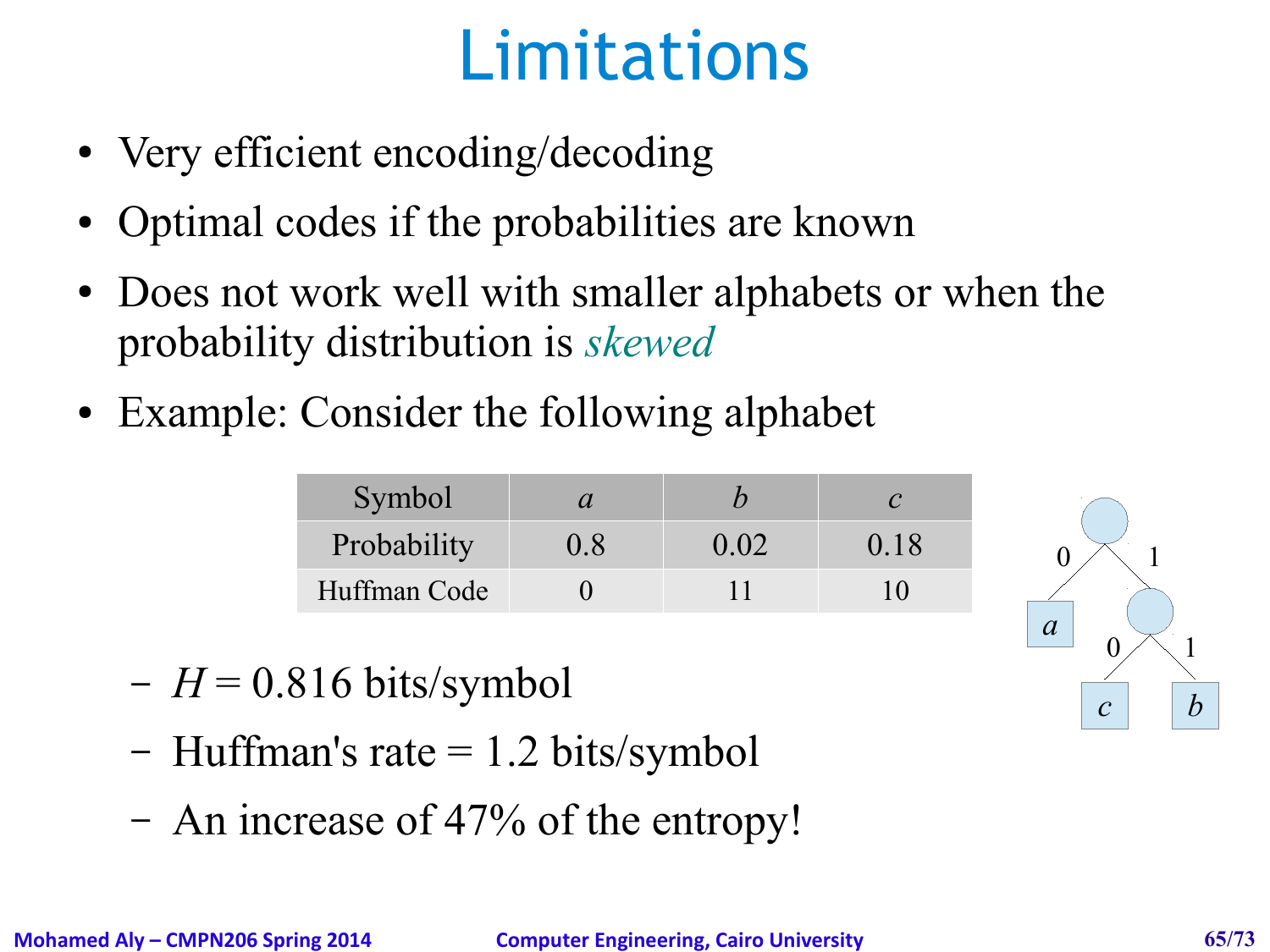### Extended Huffman Coding

- Instead of coding the alphabet symbols individually, create a new *extended* alphabet by grouping together symbols from the original alphabet, and run Huffman coding on that.
- If we group together *n* symbols, the bounds for the Huffman Coding on the new alphabet become

$$
H \leq C(T) \leq H + \frac{1}{n}
$$

i.e. by making the blocks bigger we can decrease the rate more

• Drawback: grouping *n* symbols increases the size of the alphabet *exponentially*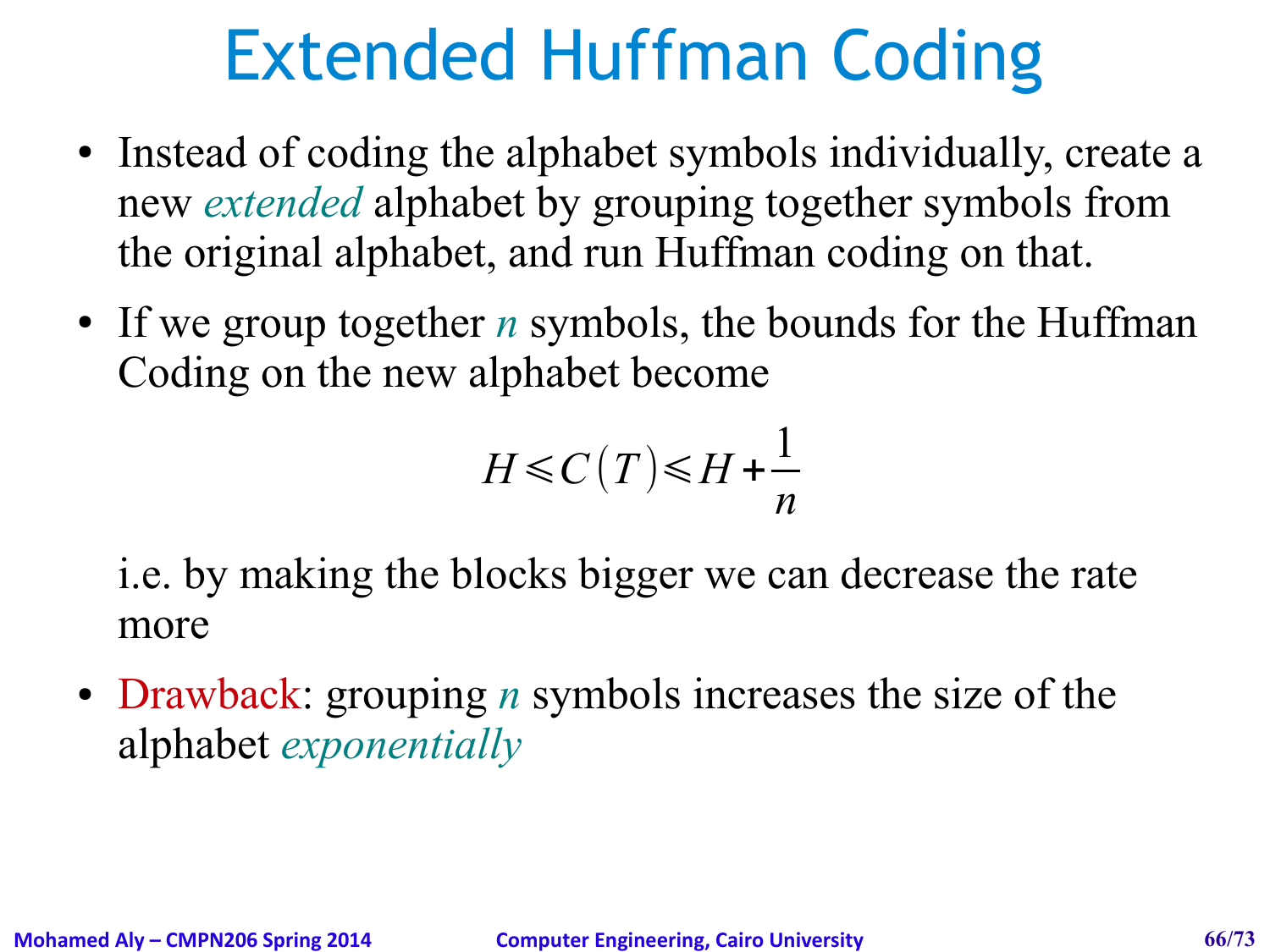• Extend this alphabet by grouping *two* symbols together, and assume they are independent when computing their probability Symbol Prob. Code

|                  |       |                  | $\cup$ y $\cup$ $\cup$ $\cup$ | 1 I VV. | Cuuc     |
|------------------|-------|------------------|-------------------------------|---------|----------|
| Symbol           | Prob. |                  | aa                            | 0.64    | $\theta$ |
| $\mathfrak{a}$   | 0.8   |                  | <i>ab</i>                     | 0.016   | 10101    |
| $\boldsymbol{b}$ | 0.02  |                  | ac                            | 0.144   | 11       |
| $\mathcal{C}$    | 0.18  |                  | ba                            | 0.016   | 101000   |
|                  |       |                  | bb                            | 0.0004  | 10100101 |
|                  |       | $P(ab)=P(a)P(b)$ | bc                            | 0.0036  | 1010011  |
|                  |       |                  | ca                            | 0.1440  | 100      |

- $H = 0.816$  bits/symbol
- Rate  $= 1.7228$  bits/symbol in the extended alphabet
- Each such symbol contains two original symbols
- Actual rate  $= 0.8614$  bits/symbol  $\leq 1.2$  obtained previously!

**Mohamed Aly – CMPN206 Spring 2014 Computer Engineering, Cairo University 67/73**

*cb* 0.0036 10100100

*cc* 0.0324 1011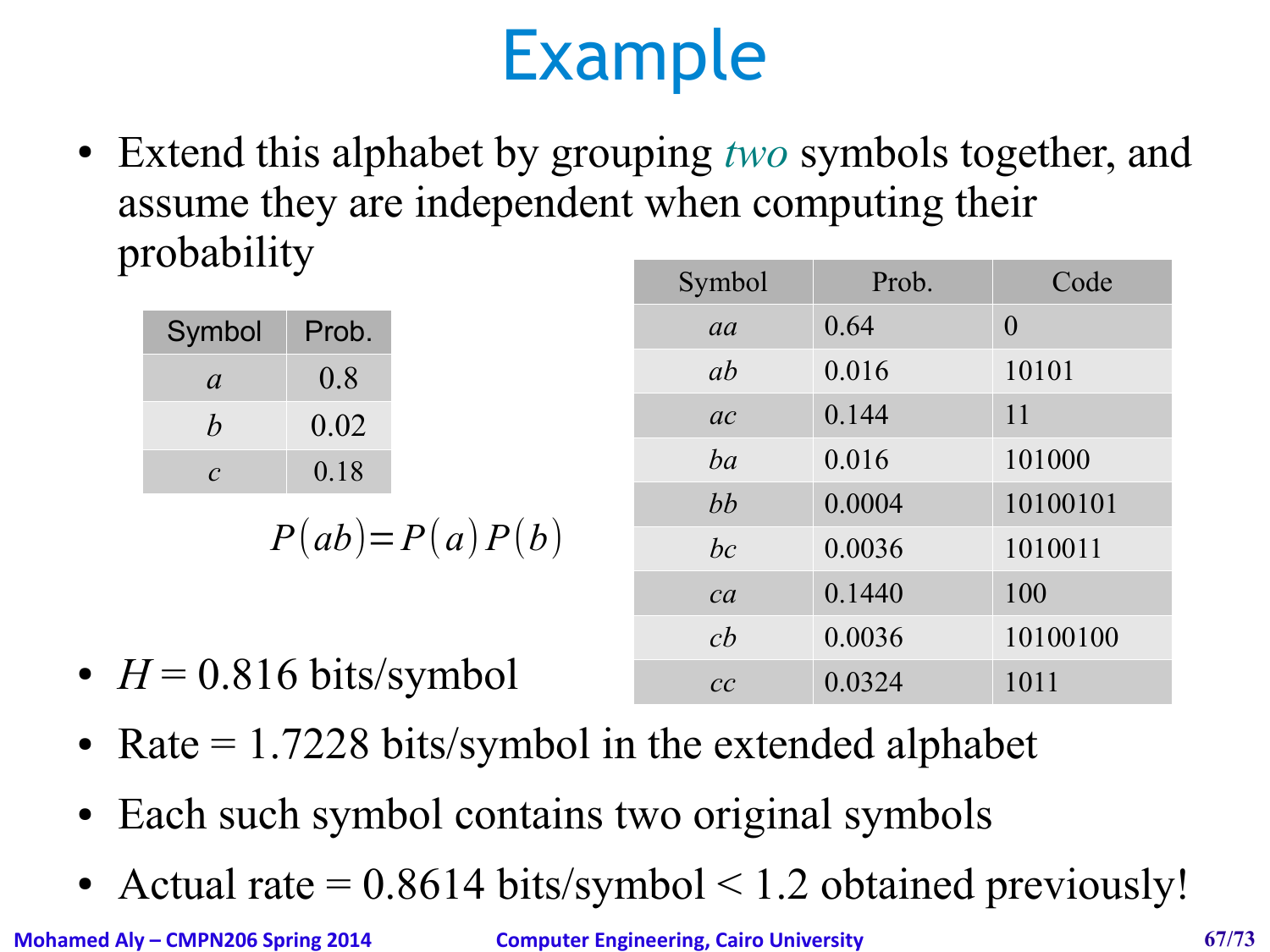### Alphabet Probabilities

- If we know the alphabet probabilities beforehand, we can compute the Huffman Tree *once* and use it at the transmitter and receiver
- If we don't know the probabilities:
	- We can *estimate* them from the *frequency* of occurrence of each symbol. In that case, we need to:
		- transmit the Huffman Tree computed at the transmitter, or
		- perform two passes at the receiver, first to compute the frequencies then compute the Huffman Tree
	- Use Adaptive Huffman Coding, which performs one pass over the data and updates the tree as it scans the input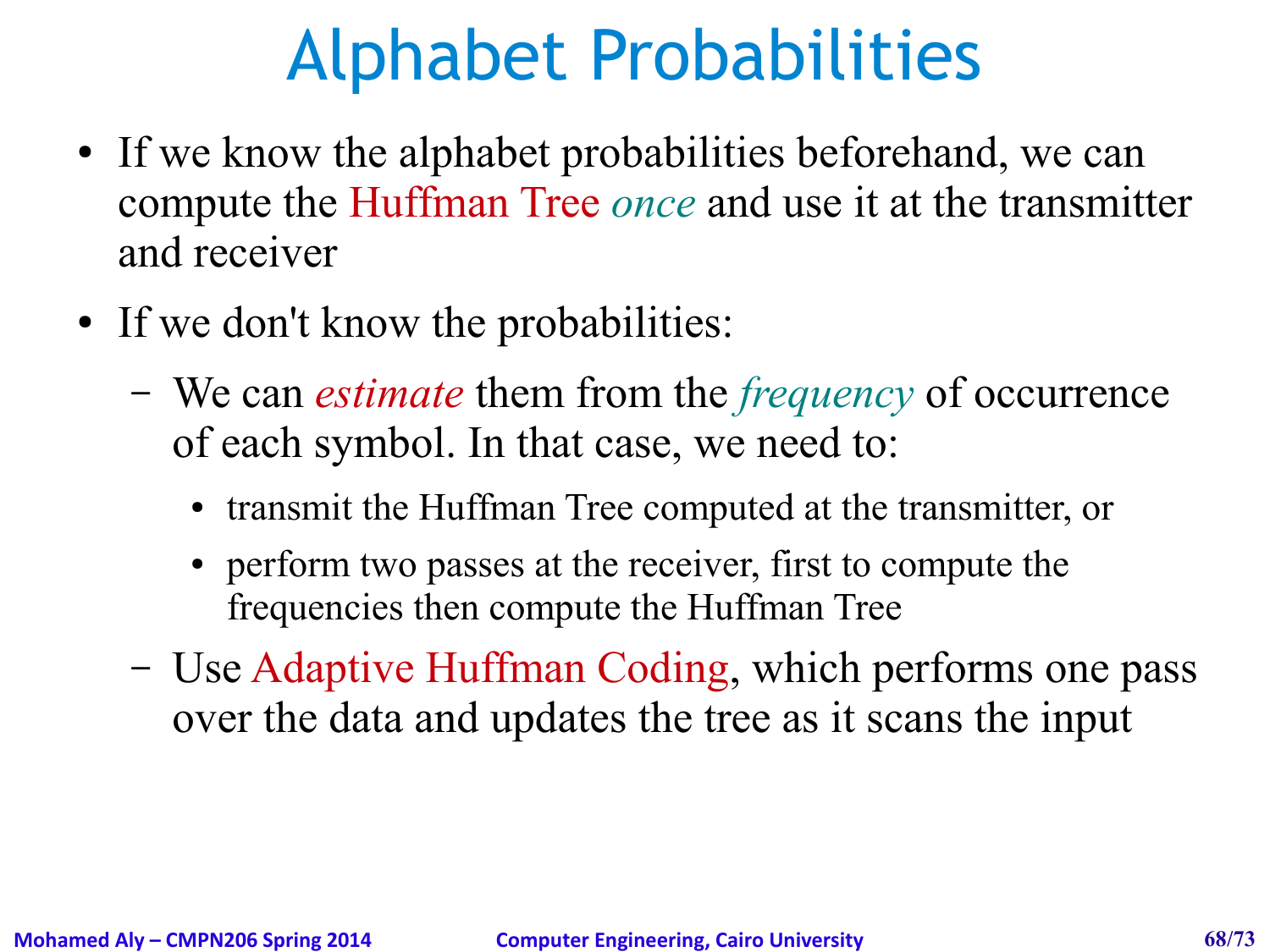### Applications

- Huffman Coding is used in many applications:
	- Image compression
	- Text compression
	- Audio compression
- Usually used as a building block in compression standards e.g. lossless JPEG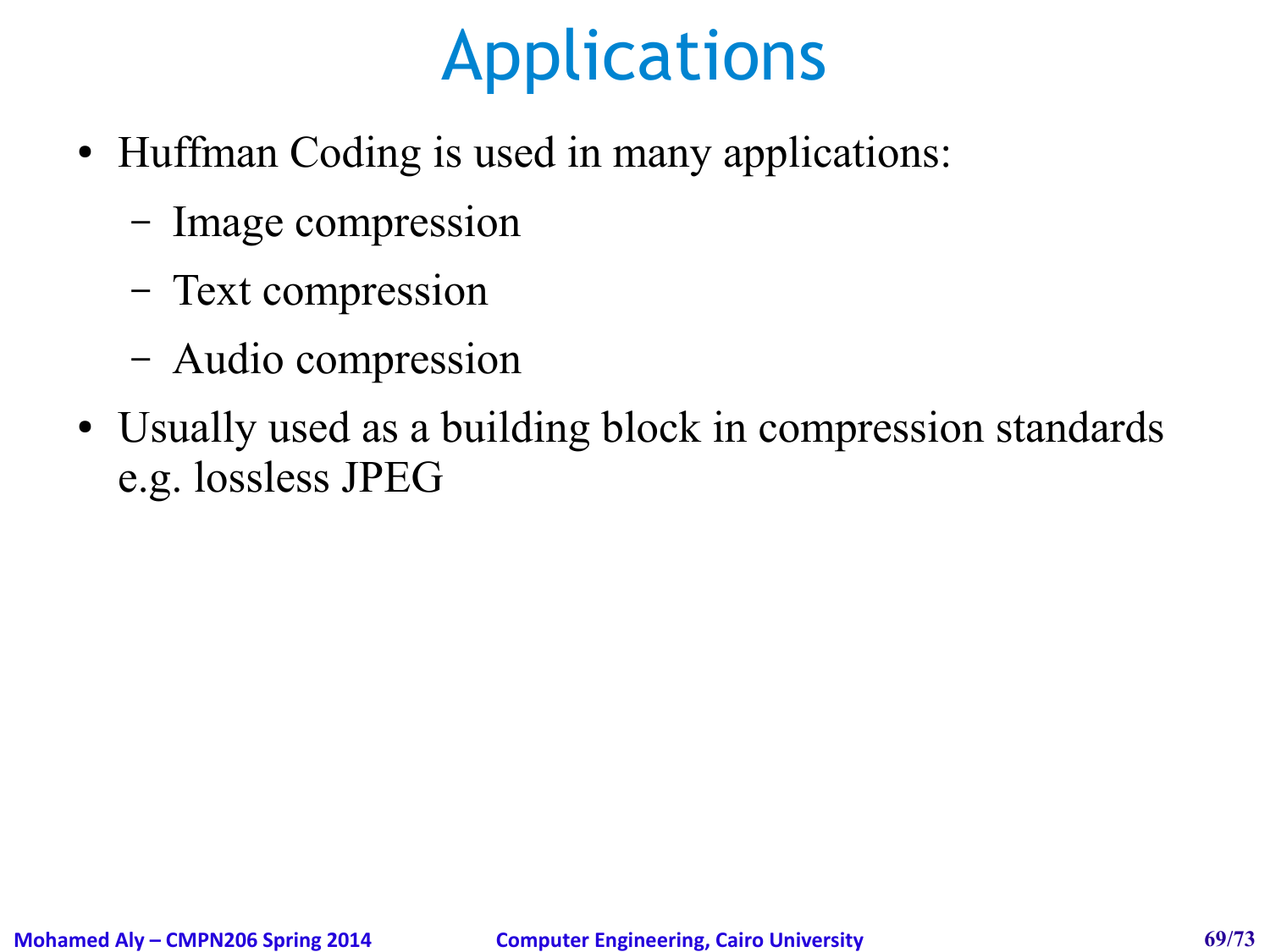







**Mohamed Aly – CMPN206 Spring 2014 Computer Engineering, Cairo University 70/73**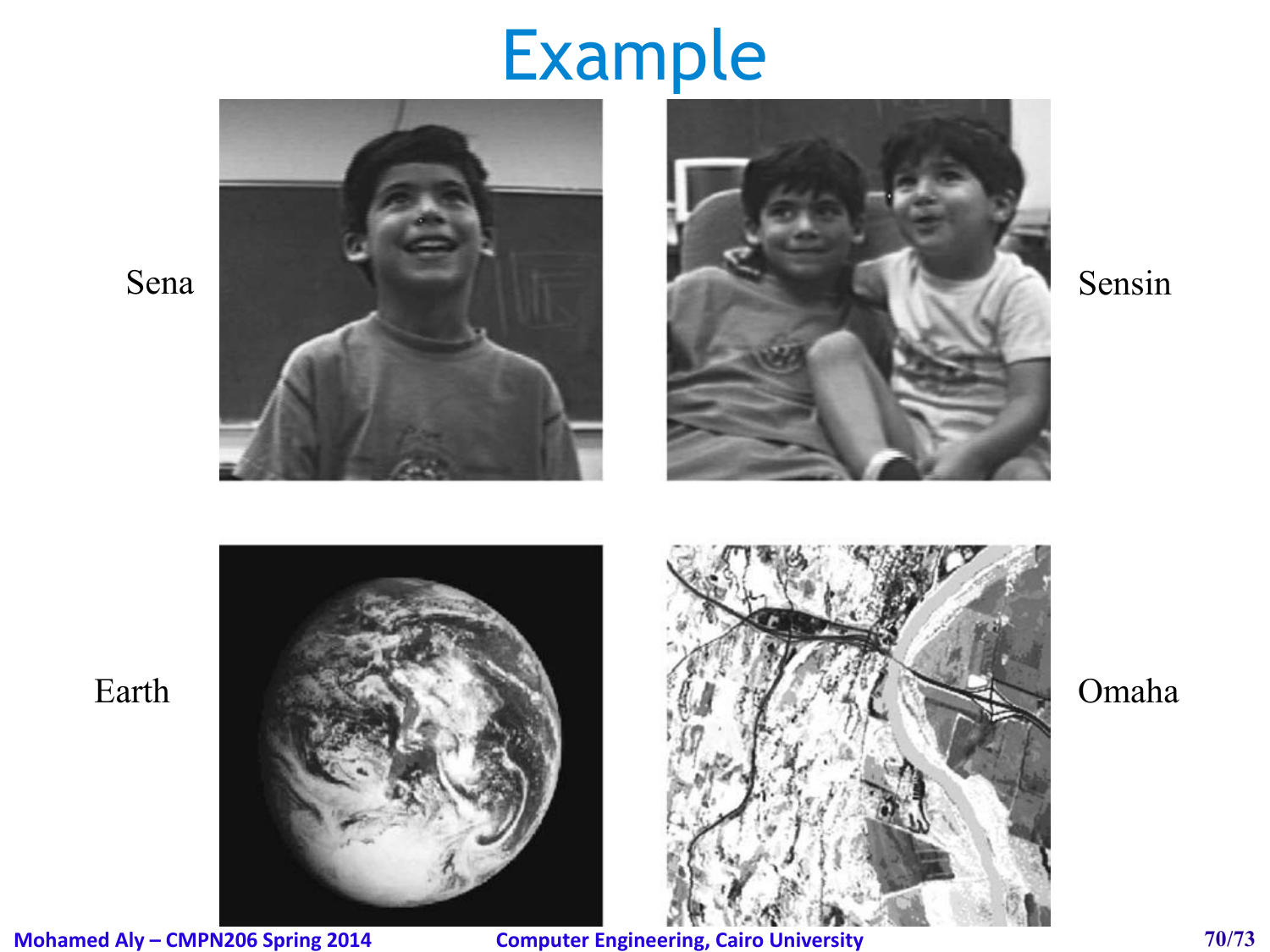• Huffman Coding of the pixel values (statistics computed from the image)

| <b>Image Name</b> | Bits/Pixel | Total Size (bytes) | <b>Compression Ratio</b> |
|-------------------|------------|--------------------|--------------------------|
| Sena              | 7.01       | 57,504             | 1.14                     |
| Sensin            | 7.49       | 61,430             | 1.07                     |
| Earth             | 4.94       | 40,534             | 1.62                     |
| Omaha             | 7.12       | 58,374             | 1.12                     |

#### **TABLE 3.23 Compression using Huffman codes on pixel values.**

- We can use the *correlation* between neighboring pixels by encoding some *difference* image e.g. encode the difference between a pixel and its left neighbor:  $\hat{I}(i, j) = I(i, j-1)$
- The *receiver* can then reconstruct the image by adding the decoded value to its left neighbor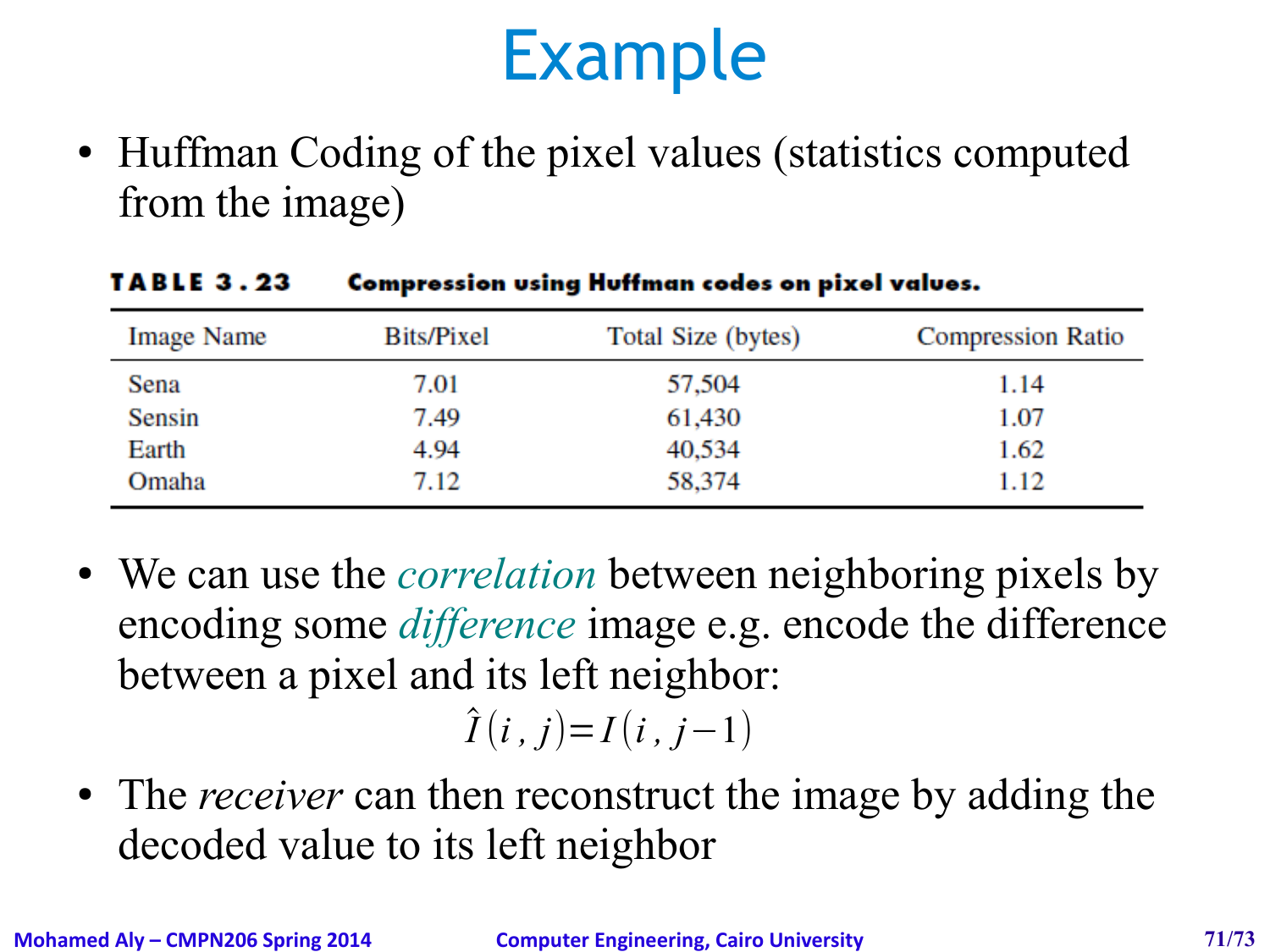• Huffman Coding of the pixel values:

| <b>TABLE 3.23</b> | Compression using Huffman codes on pixel values. |                    |                          |  |  |
|-------------------|--------------------------------------------------|--------------------|--------------------------|--|--|
| <b>Image Name</b> | Bits/Pixel                                       | Total Size (bytes) | <b>Compression Ratio</b> |  |  |
| Sena              | 7.01                                             | 57,504             | 1.14                     |  |  |
| Sensin            | 7.49                                             | 61,430             | 1.07                     |  |  |
| Earth             | 4.94                                             | 40,534             | 1.62                     |  |  |
| Omaha             | 7.12                                             | 58,374             | 1.12                     |  |  |

● Huffman Coding of the *residual* values:

| TABLE 3.24        | Compression using Huffman codes on pixel difference values. |                    |                          |  |  |
|-------------------|-------------------------------------------------------------|--------------------|--------------------------|--|--|
| <b>Image Name</b> | Bits/Pixel                                                  | Total Size (bytes) | <b>Compression Ratio</b> |  |  |
| Sena              | 4.02                                                        | 32,968             | 1.99                     |  |  |
| Sensin            | 4.70                                                        | 38,541             | 1.70                     |  |  |
| Earth             | 4.13                                                        | 33,880             | 1.93                     |  |  |
| Omaha             | 6.42                                                        | 52,643             | 1.24                     |  |  |